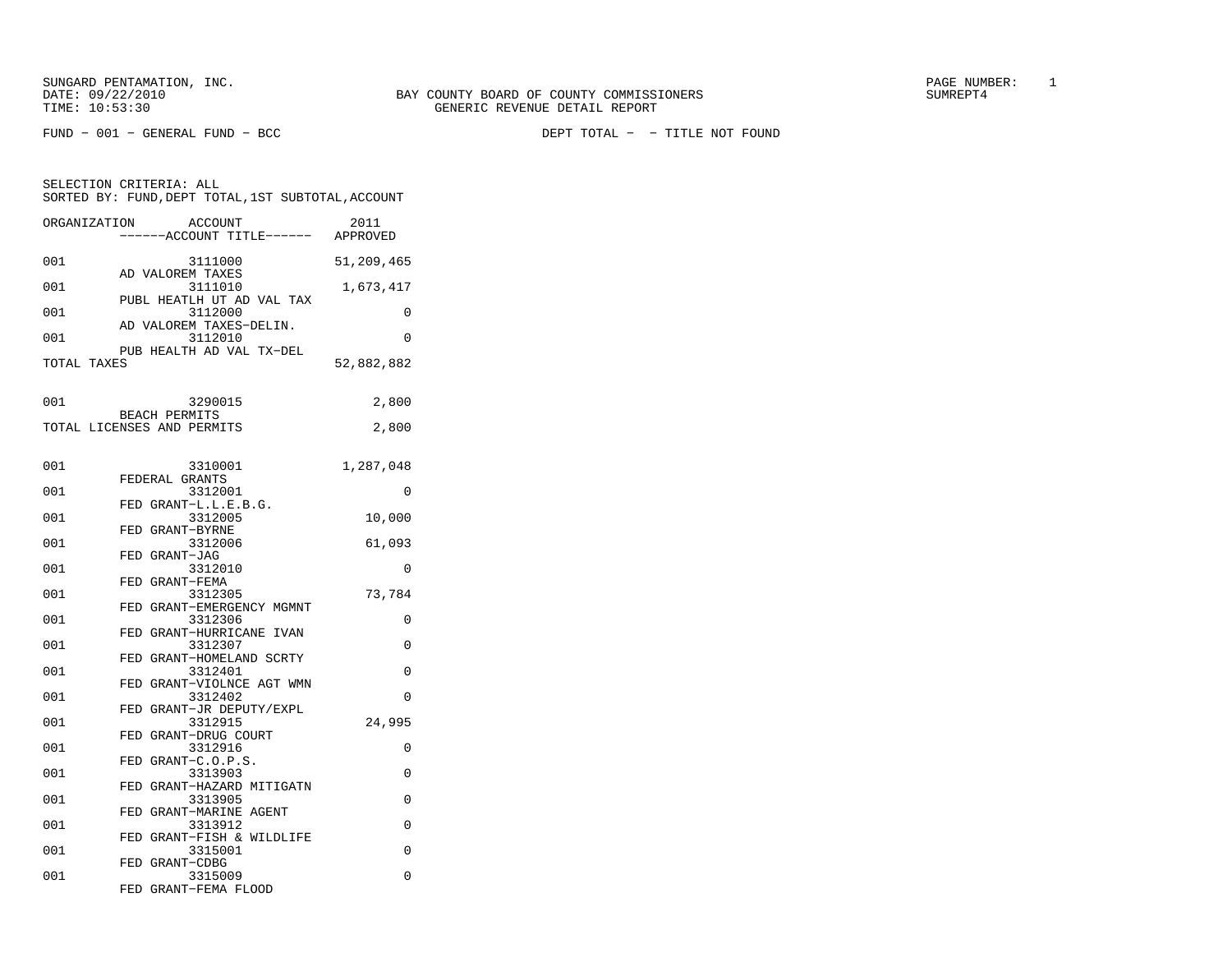FUND − 001 − GENERAL FUND − BCC DEPT TOTAL − − TITLE NOT FOUND

| poning of tong, pair roths, rol cobrolled, hooowi |                                                                   |           |  |
|---------------------------------------------------|-------------------------------------------------------------------|-----------|--|
| ORGANIZATION                                      | ACCOUNT<br>-----ACCOUNT TITLE------ APPROVED                      | 2011      |  |
| 001                                               | 3316901<br>FED GRANT-CSBG                                         | 0         |  |
| 001                                               | 3316903<br>FED GRANT-CHILD HOME SOC                               | 0         |  |
| 001                                               | 3317001<br>FED GRANT-PIER                                         | $\Omega$  |  |
| 001                                               | 3330001                                                           | 0         |  |
| 001                                               | FED PMT IN LIEU OF TAXES<br>3340001                               | 286,561   |  |
| 001                                               | STATE GRANTS<br>3341001                                           | 0         |  |
| 001                                               | ST GRANT-CIV TRAFFIC OFFC<br>3342006                              | 0         |  |
| 001                                               | ST GRANT-MUTUAL AID/HURR<br>3342007                               | 45,000    |  |
| 001                                               | ${\rm ST}$<br>GRANT-EMERGENCY MANGMT<br>3342008                   | 25,606    |  |
| 001                                               | ST GRANT-VICTIMS OF CRIME<br>3342009                              | 0         |  |
| 001                                               | ST GRANT-DRUG CONTROL<br>3342011                                  | $\Omega$  |  |
| 001                                               | ST GRANT-EOC BUILDING<br>3342016                                  | 104,000   |  |
| 001                                               | GRANT-EM ASSISTANCE<br>ST<br>3347001                              | 0         |  |
| 001                                               | GRANT-BAY CO LIBRARY<br>ST<br>3347005                             | $\Omega$  |  |
| 001                                               | ST GRANT-FRDAP<br>3347010                                         | 0         |  |
| 001                                               | STATE GRANT-HP WALK TRAIL<br>3347015                              | $\Omega$  |  |
| 001                                               | ST GRANT-BOATING IMPRV<br>3347906                                 | $\Omega$  |  |
| 001                                               | GRANT-FISH & WILDLIFE<br><b>ST</b><br>3349005                     | $\Omega$  |  |
| 001                                               | ST GRANT-CSS OP CENTER<br>3351200                                 | 2,944,735 |  |
| 001                                               | ST REV SHARING PROCEEDS<br>3351300                                | 45,000    |  |
| 001                                               | LICENSES-INSURANCE AGENTS<br>3351400                              | 24,000    |  |
| 001                                               | LICENSES-MOBILE HOME<br>3351500                                   | 92,000    |  |
| 001                                               | LICENSES-ALCOHOLIC BEVRGE<br>3351601                              | 235,417   |  |
| 001                                               | PARI MUTUEL TAXES<br>3351800                                      | 9,271,329 |  |
| 001                                               | SALES TAX-LCL GOV/1/2 CEN<br>3351920<br>ST REIMB-SRV OF PRCSS/SHF | 41,166    |  |
|                                                   |                                                                   |           |  |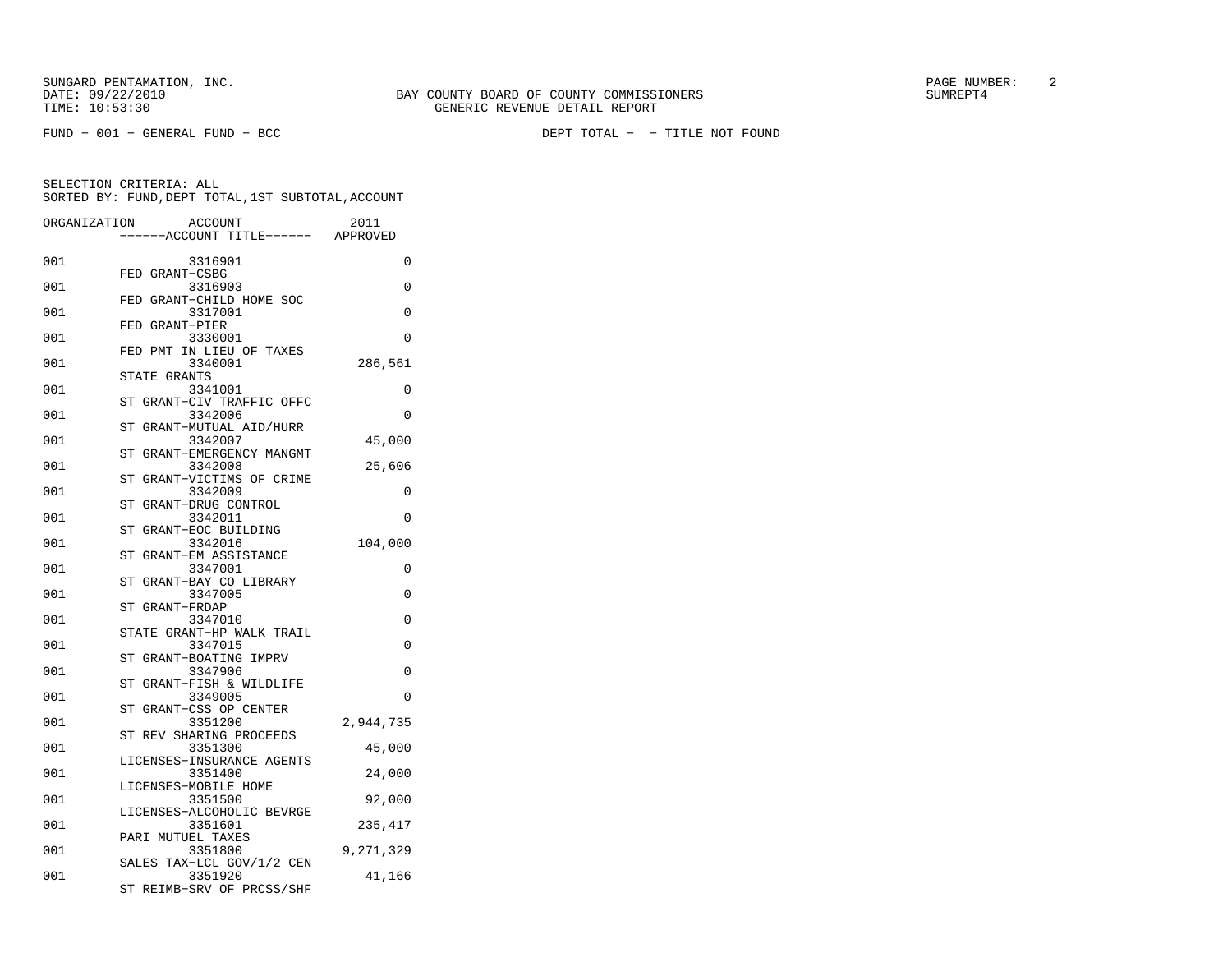FUND − 001 − GENERAL FUND − BCC DEPT TOTAL − − TITLE NOT FOUND

| ORGANIZATION | ACCOUNT<br>----ACCOUNT TITLE------ APPROVED                 | 2011       |
|--------------|-------------------------------------------------------------|------------|
| 001          | 3355010                                                     | 84,373     |
| 001          | S.H.I.P. PROGRAM<br>3355012                                 | 100,000    |
|              | REIMB-S.H.I.P. FUNDS                                        |            |
| 001          | 3356010<br>ST SHARED REV-CHOOSE LIFE                        | 10,000     |
| 001          | 3357001<br>FLA BOATING IMPRV PROGRAM                        | 100,000    |
| 001          | 3359001                                                     | $\Omega$   |
| 001          | ST REIMB-DEPENDENCY CASES<br>3360001                        | 0          |
|              | STATE PMT IN LIEU OF TXS<br>TOTAL INTERGOVERNMENTAL REVENUE | 14,866,107 |
|              |                                                             |            |
| 001          | 3413000                                                     | 2,861,373  |
| 001          | CHRGS ADMIN FEES<br>3413005                                 | 0          |
| 001          | CHRGS-NON ADV ASSESS FEE<br>3415101                         | $\Omega$   |
|              | FEES-UNCLAIMED TX CERTIF.                                   |            |
| 001          | 3415105<br>FEES-TAX DEED EXCESS                             | 42,750     |
| 001          | 3415201                                                     | 325,000    |
| 001          | CHRGS FOR SRV/SHERIFF/CIV<br>3415401                        | $\Omega$   |
| 001          | FEES-COUNTY & CIRCUIT CRT<br>3415406                        | 10,000     |
| 001          | FEES-PARTICIPANT/DRUG CRT<br>3419002                        |            |
|              | COPIES                                                      | 150        |
| 001          | 3419010<br>VAB FEE<br>(S15)                                 | 0          |
| 001          | 3421005<br>CHRGS FOR SRV-SHERIFF/SRO                        | 515,492    |
| 001          | 3421010                                                     | 1,244,372  |
| 001          | CHRGS FOR SRV-SHER/CALLWY<br>3421012                        | 0          |
| 001          | CHRGS FOR SRV-SHER/BOOT<br>3421015                          | 53,356     |
|              | CHRGS FOR SRV-SHERIFF                                       |            |
| 001          | 3423000<br>CHRGS FOR SRV-FED PRISNRS                        | 334,000    |
| 001          | 3429015<br>CHRG FOR SRV-COMM PLANNG                         | 50,000     |
| 001          | 3429016                                                     | 315,967    |
| 001          | CHRG FOR SRV-GIS<br>3429018                                 | 8,000      |
|              | CHRGS FOR SRV-EMG PLAN RV                                   |            |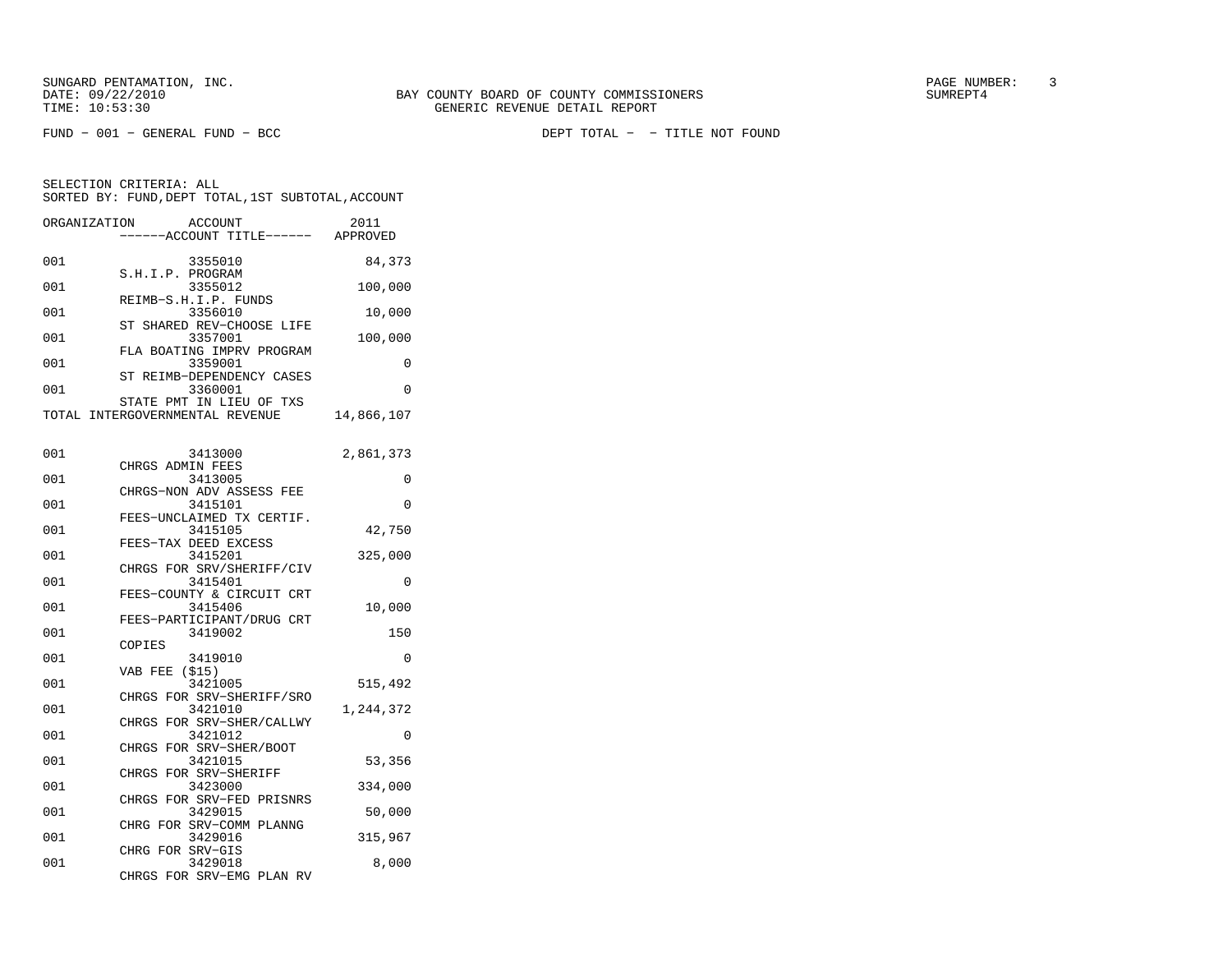SUNGARD PENTAMATION, INC.<br>
BAY COUNTY BOARD OF COUNTY COMMISSIONERS AND SUNREPT4 SUMREPT4

FUND − 001 − GENERAL FUND − BCC DEPT TOTAL − − TITLE NOT FOUND

| ORGANIZATION | <b>ACCOUNT</b><br>---ACCOUNT TITLE------ APPROVED                 | 2011      |
|--------------|-------------------------------------------------------------------|-----------|
| 001          | 3449005                                                           | 0         |
| 001          | CHRGS FOR SERVICES-TRANSP<br>3464010                              | 454,820   |
| 001          | FEES-ANIMAL CONTROL<br>3469010                                    | 343,558   |
| 001          | FEES-MEDICAL EXAMINER<br>3472903                                  | 446,400   |
| 001          | $FEES - PIER$<br>3472905                                          | 25,000    |
| 001          | FEES-LEAGUE/HARDERS PARK<br>3472907                               | 25,850    |
| 001          | FEES-FIELD USAGE<br>3472909                                       | 0         |
| 001          | FEES-HARDER'S CONCESSION<br>3472910                               | 2,700     |
| 001          | LEASE PAYMENT-HARDERS PRK<br>3472911                              | $\Omega$  |
| 001          | LEASE-COUNTY PIER<br>3472912                                      | $\Omega$  |
| 001          | LEASE-ADMIN CAFE<br>3475905                                       | 4,200     |
| 001          | RENTAL FEES-COMMUNITY BLD<br>3481303                              | 30,000    |
| 001          | FEES-CTY CT/CRM/INCARCRTN<br>3481401                              | 0         |
| 001          | FEES-CJTF/CTY.CT./CRML<br>3481402<br>FEES-DRUG ABUSE/CO CT/CRM    | 24,000    |
| 001          | 3482201<br>FEES-CIR. CT./CRIMINAL                                 | $\Omega$  |
| 001          | 3482305<br>CHRGS SVC-CT REP/CIR/CRM                               | 0         |
| 001          | 3482401<br>FEES-CJTF/CIR.CT./CRML                                 | 0         |
| 001          | 3482402<br>FEES-DRUG ABUSE/CIRCT/CRM                              | 1,000     |
| 001          | 3485401<br>FEES-CJTF/TRAFFIC                                      | $\Omega$  |
| 001          | 3486501<br>REIMB-CONFLICT CASES                                   | 0         |
| 001          | 3490001<br>OTHER CHARGES FOR SERVICE                              | $\Omega$  |
|              | TOTAL CHARGES FOR SERVICES                                        | 7,117,988 |
| 001          | 3489201                                                           | 200,000   |
| 001          | FEES-PUBLIC RECORDS (\$2)<br>3489310<br>CRT COST-INNV CRT PG(25%) | 79,000    |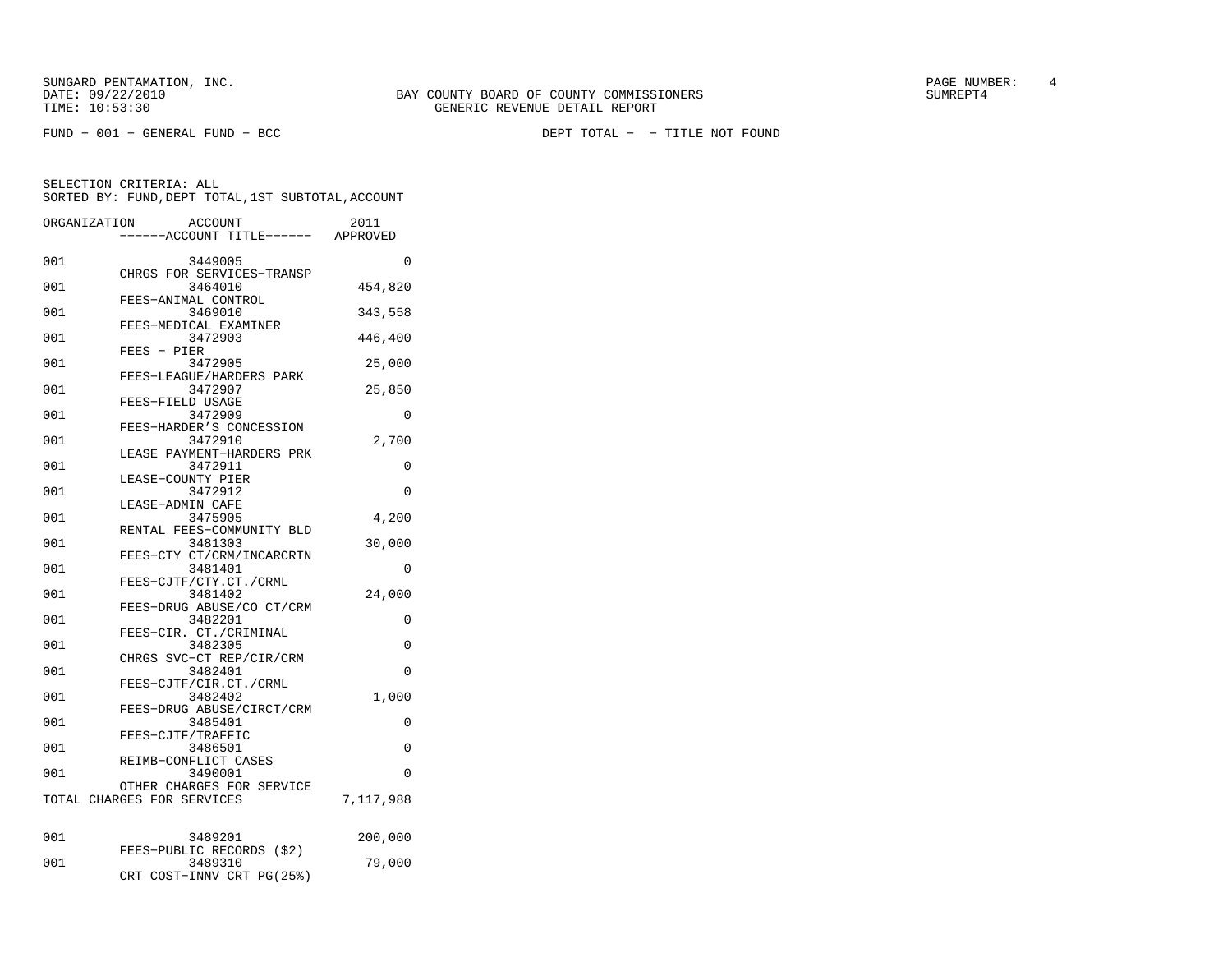FUND − 001 − GENERAL FUND − BCC DEPT TOTAL − − TITLE NOT FOUND

| ORGANIZATION | <b>ACCOUNT</b><br>----ACCOUNT TITLE------ APPROVED     | 2011      |
|--------------|--------------------------------------------------------|-----------|
| 001          | 3489320                                                | 79,000    |
| 001          | CRT COST-LEGAL AID (25%)<br>3489330                    | 79,000    |
| 001          | CRT COST-LAW LIBRARY (25%)<br>3489340                  | 79,000    |
| 001          | CRT COST-TEEN COURT (25%)<br>3489390                   | 153,000   |
| 001          | CRT COST-CRIME PREVENTION<br>3489501                   | 742,000   |
| 001          | FACILITY SURCHRG(\$15)<br>CRT<br>3489504               | 0         |
|              | COURT FACILITY FUNDS<br>TOTAL COURT RELATED REVENUES   | 1,411,000 |
| 001          | 3511000                                                | 0         |
| 001          | COURT CASES-FINES & FORE.<br>3511010                   | 0         |
| 001          | FINES-SCHOOL CROSSING GRD<br>3512001                   | 90,000    |
| 001          | CONFISCATED PROPERTY<br>3540005                        | 20,000    |
| 001          | FINES-CODE ENFORCEMENT<br>3591000                      | 14,500    |
|              | RESTITUTION-COURT ORDERED<br>TOTAL FINES & FORFEITS    | 124,500   |
| 001          | 3620010                                                |           |
|              |                                                        | 0         |
| 001          | INCOME<br>RENT<br>3640010                              | 0         |
| 001          | SALE OF FIXED ASSETS<br>3649018                        | 0         |
| 001          | SALE OF SURPLUS LAND<br>3660001                        | 0         |
| 001          | CONTRIBUTIONS-PRIVATE SRC<br>3660007                   | $\Omega$  |
| 001          | CONTRIB-OTHER GOVT UNITS<br>3670001                    | 25,000    |
| 001          | GAIN/LOSS ON SALE INVSTMT<br>3699001                   | 10,200    |
| 001          | OTHER MISC REVENUE<br>3699003                          | 7,500     |
| 001          | MISC REV-LAW LIBRARY<br>3699007                        | 0         |
| 001          | HOUSING AUTHORITY PGM FEE<br>3699010                   | 250,000   |
| 001          | TELEPHONE COMMISSIONS<br>3699012<br>INSURANCE PROCEEDS | 0         |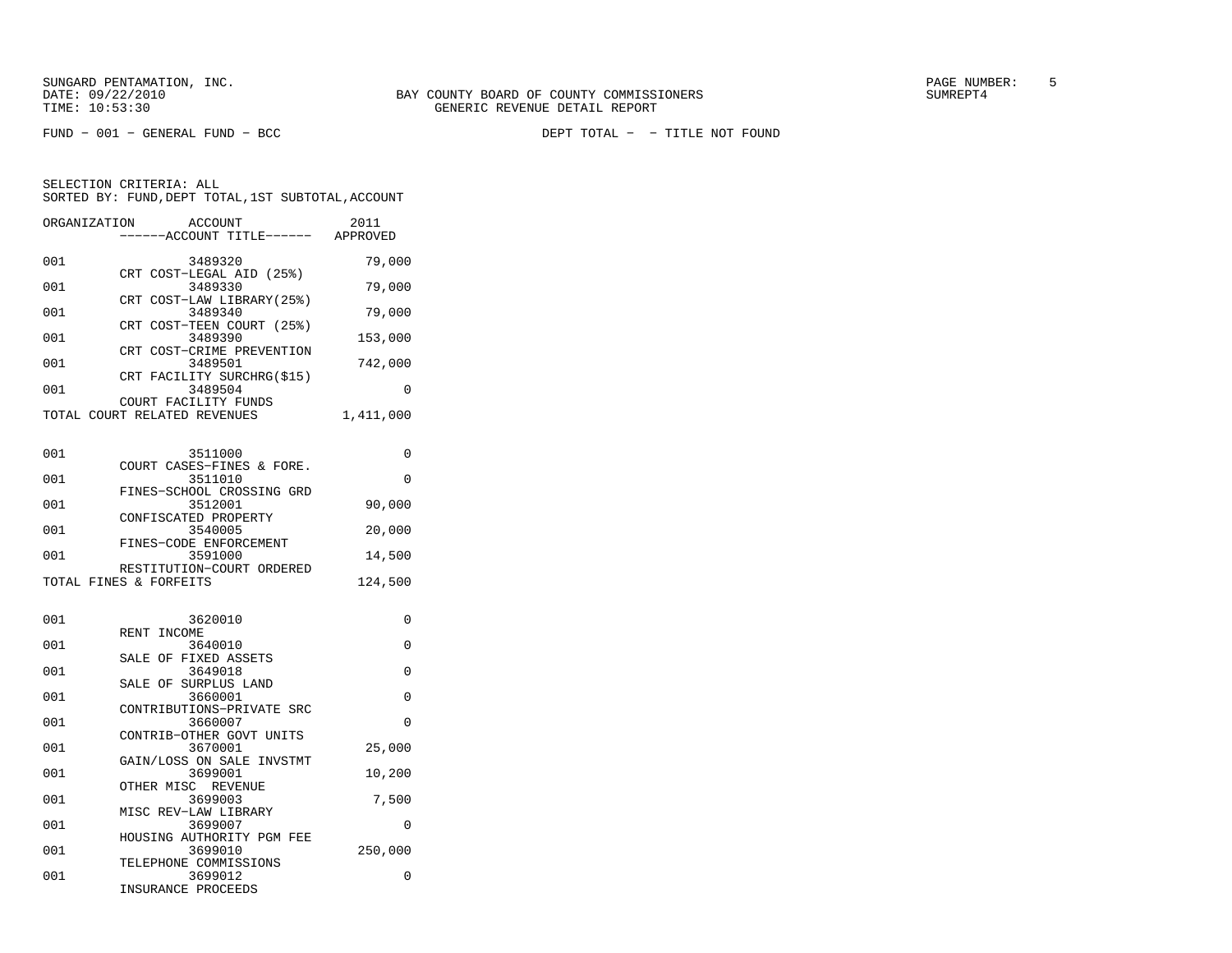SELECTION CRITERIA: ALL

| SORTED BY: FUND, DEPT TOTAL, 1ST SUBTOTAL, ACCOUNT |                  |                                      |                  |
|----------------------------------------------------|------------------|--------------------------------------|------------------|
| ORGANIZATION                                       |                  | ACCOUNT<br>------ACCOUNT TITLE------ | 2011<br>APPROVED |
| 001                                                | CHARGES ATTORNEY | 3699015                              | 366,252          |

| 001 | 3611100                                              | 94,888 |
|-----|------------------------------------------------------|--------|
| 001 | INTEREST-POOL<br>3611120                             |        |
| 001 | INTEREST-NOTES RECEIVABLE<br>3613005                 | O      |
|     | UNREALZD GAIN/LOSS INVEST<br>TOTAL INTEREST EARNINGS | 94,888 |
|     |                                                      |        |
| 001 | 3632705                                              | 9,100  |

TOTAL MISCELLANEOUS REVENUE 658,952

| $\cup$ $\cup$ $\bot$ | <u>JUJZIUJ</u>            | 7.100  |
|----------------------|---------------------------|--------|
|                      | IMPACT FEES-LIBRARY       |        |
| 001                  | 3632707                   | 38,500 |
|                      | IMPACT FEES-PARKS         |        |
|                      | TOTAL SPECIAL ASSESSMENTS | 47,600 |

| 001 | 3810001                            | 0        |
|-----|------------------------------------|----------|
|     | TRNSF FRM GENERAL FD(001)          |          |
| 001 | 3810130                            | $\Omega$ |
|     | TRNSF FRM PUB SAFETY(130)          |          |
| 001 | 3810167                            | $\Omega$ |
|     | TRNSF FRM MSBU (167)               |          |
| 001 | 3810303                            | $\Omega$ |
| 001 | TRNSF FRM SALES TX 2002<br>3810304 | $\Omega$ |
|     | TRNSF FRM JAIL 06 BND PRJ          |          |
| 001 | 3810305                            | $\Omega$ |
|     | TRNSF FRM CAP IMP 07               |          |
| 001 | 3810380                            | $\Omega$ |
|     | TRNSF FRM C G GEN FUND             |          |
| 001 | 3810383                            | $\Omega$ |
|     | TRNSF FRM CG CRA                   |          |
| 001 | 3810440                            | $\Omega$ |
|     | TRNSF FRM BLDG SAFETY-440          |          |
| 001 | 3810501                            | $\Omega$ |
|     | TRNSF FRM INTRNL SVC(501)          |          |
| 001 | 3810505                            | $\Omega$ |
|     | TRNSF FRM WORK COMP (505)          |          |
| 001 | 3810506                            | $\Omega$ |
|     | TRNSF FRM INSUR TRST(506)          |          |
| 001 | 3840005                            | $\Omega$ |
|     | LOAN PROCEEDS                      |          |
| 001 | 3840010<br><b>BOND PROCEEDS</b>    | $\Omega$ |
|     |                                    |          |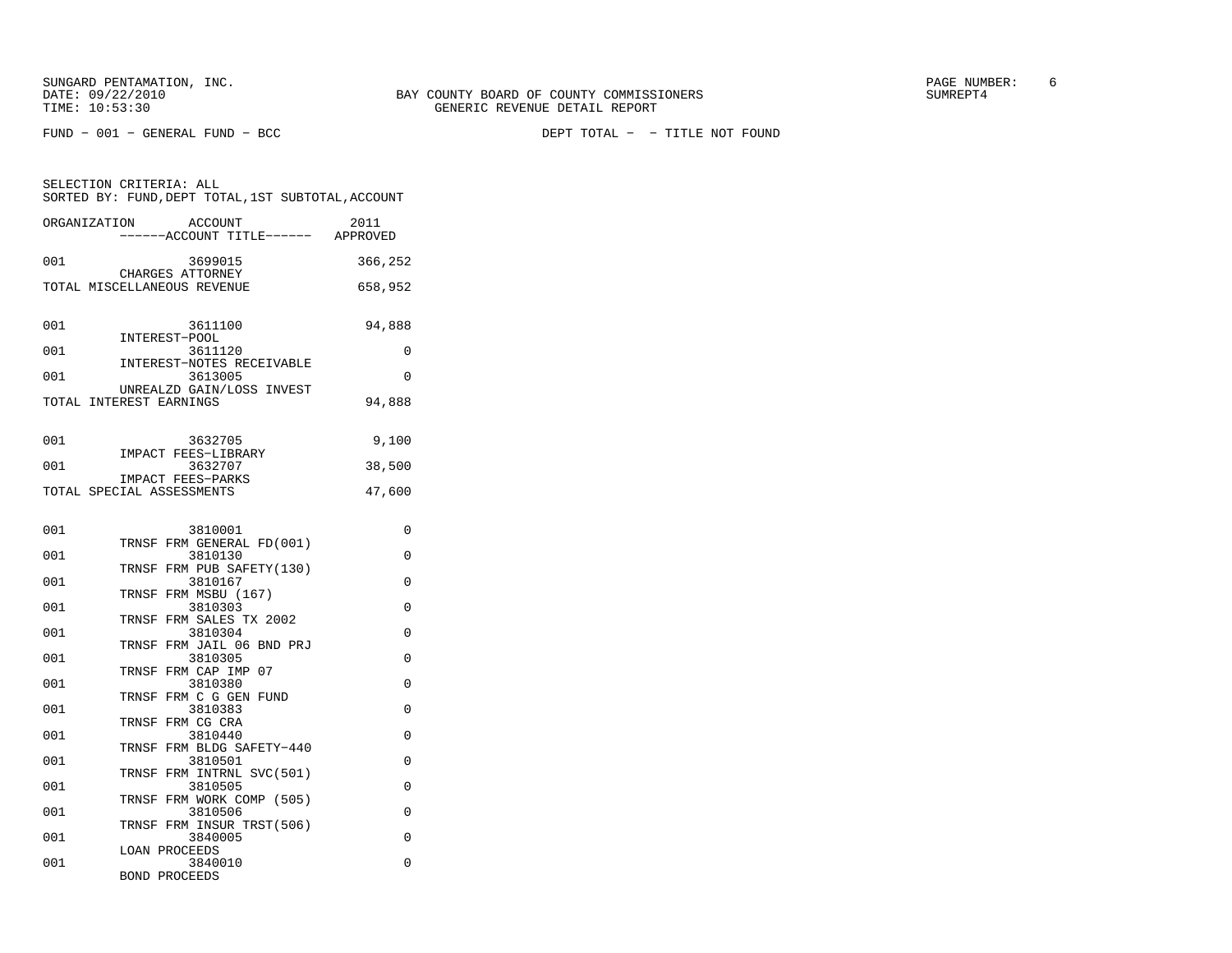FUND − 001 − GENERAL FUND − BCC DEPT TOTAL − − TITLE NOT FOUND

|     | ORGANIZATION ACCOUNT<br>------ACCOUNT TITLE------ APPROVED | 2011        |
|-----|------------------------------------------------------------|-------------|
| 001 | 3862000                                                    | 10,000      |
| 001 | EXCESS FEES-CLERK OF CRT<br>3864000                        | 15,000      |
|     | EXCESS FEES-SHERIFF                                        |             |
| 001 | 3866000<br>EXCESS FEES-PROP APPRAISR                       | 500         |
| 001 | 3867000                                                    | 2,825,025   |
| 001 | EXCESS FEES-TAX COLLECTOR<br>3868000                       | 2,500       |
| 001 | EXCESS FEES-SUP OF ELECTN<br>3899995                       | $\Omega$    |
| 001 | RESERVE RELEASE-CASH FWD<br>3899996                        | 1,982,626   |
|     | RESERVE RELEASE                                            |             |
| 001 | 3899999                                                    | 19,000,000  |
|     | BALANCE FWD-CASH FORWARD<br>TOTAL OTHER REVENUE SOURCES    | 23,835,651  |
|     | TOTAL TITLE NOT FOUND                                      | 101,042,368 |
|     | TOTAL GENERAL FUND - BCC                                   | 101,042,368 |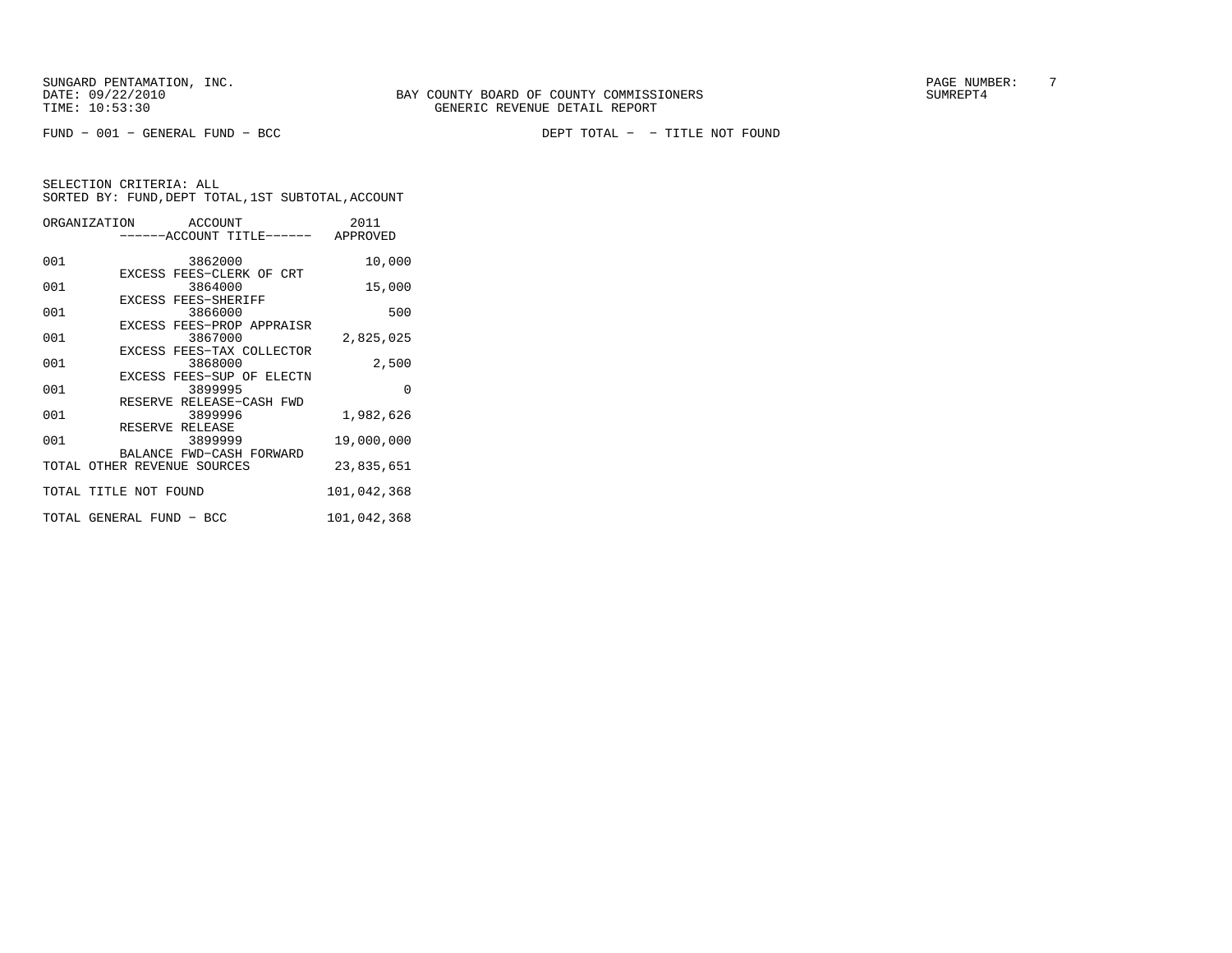FUND − 101 − TRANSPORTATION DEPT TOTAL − − TITLE NOT FOUND

| SELECTION CRITERIA: ALL<br>SORTED BY: FUND, DEPT TOTAL, 1ST SUBTOTAL, ACCOUNT |                                                         |           |  |
|-------------------------------------------------------------------------------|---------------------------------------------------------|-----------|--|
| ORGANIZATION                                                                  | ACCOUNT<br>-----ACCOUNT TITLE------ APPROVED            | 2011      |  |
| 101                                                                           | 3800000                                                 | 91,535    |  |
|                                                                               | OTHER REVENUE SOURCES<br>TOTAL TITLE NOT FOUND          | 91,535    |  |
| 101                                                                           | 3123001<br>CO GAS TAX-NINTH CENT                        | 1,030,537 |  |
| 101                                                                           | 3124102                                                 | 565,757   |  |
| 101                                                                           | LOCAL OPT GAS TAX/5TH-6TH<br>3124201                    | 940       |  |
| TOTAL TAXES                                                                   | LOCAL ALT FUEL USER FEE                                 | 1,597,234 |  |
| 101                                                                           | 3312010                                                 | 1,300,000 |  |
| 101                                                                           | FED GRANT-FEMA<br>3312306                               | 0         |  |
| 101                                                                           | FED GRANT-HURRICANE IVAN<br>3314903                     | 0         |  |
| 101                                                                           | FED GRANT-TRAFFIC<br>3342006                            | 0         |  |
| 101                                                                           | ST GRANT-MUTUAL AID/HURR<br>3344902                     | 155,940   |  |
| 101                                                                           | ST GRANT-FDOT TRF SAFETY<br>3344920                     | 0         |  |
| 101                                                                           | ST GRANT-INTELL TRNSP SYS<br>3354901                    | 128,138   |  |
| 101                                                                           | MOTOR FUEL TAX REBATE<br>3354902                        | 10,287    |  |
| 101                                                                           | MOTOR FUEL USE TAX<br>3354905                           | 430,136   |  |
| 101                                                                           | CONSTITUTIONAL GAS TX-20%<br>3354906                    | 1,720,545 |  |
| 101                                                                           | CONSTITUTIONAL GAS TX-80%<br>3354910                    | 951,170   |  |
| 101                                                                           | CO. GAS TAX-POUR OVER/7TH<br>3354915                    | 0         |  |
|                                                                               | CO GAS TX-9TH CENT DIESEL                               |           |  |
| 101                                                                           | 3354920<br>STATE ALT. FUEL USER FEE                     | 98        |  |
| 101                                                                           | 3360001<br>STATE PMT IN LIEU OF TXS                     | $\Omega$  |  |
|                                                                               | TOTAL INTERGOVERNMENTAL REVENUE                         | 4,696,314 |  |
| 101                                                                           | 3449010<br>CHRGS FOR SRV-SIGNS/SIGNL                    | 146,450   |  |
| 101                                                                           | 3490001                                                 | 232,260   |  |
|                                                                               | OTHER CHARGES FOR SERVICE<br>TOTAL CHARGES FOR SERVICES | 378,710   |  |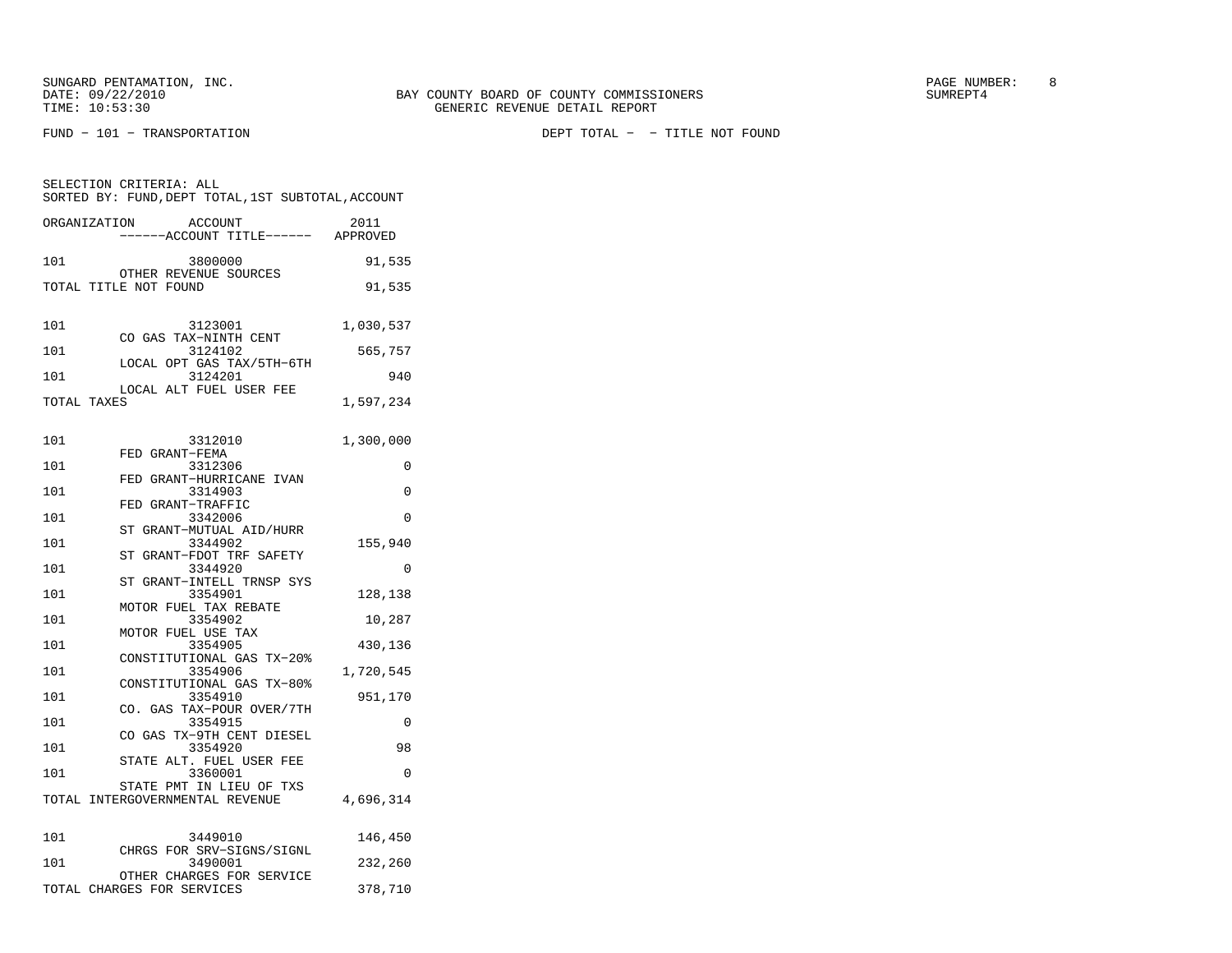FUND − 101 − TRANSPORTATION DEPT TOTAL − − TITLE NOT FOUND

|                                 | ORGANIZATION ACCOUNT<br>-----ACCOUNT TITLE------ APPROVED                                                                                                                                                        | 2011                                                             |
|---------------------------------|------------------------------------------------------------------------------------------------------------------------------------------------------------------------------------------------------------------|------------------------------------------------------------------|
| 101<br>101<br>101<br>101<br>101 | 3640010<br>SALE OF FIXED ASSETS<br>3659010<br>SALE OF SURPLUS OR SCRAP<br>3660007<br>CONTRIB-OTHER GOVT UNITS<br>3699001<br>OTHER MISC REVENUE<br>3699012<br>INSURANCE PROCEEDS<br>TOTAL MISCELLANEOUS REVENUE   | 0<br>$\Omega$<br>400,000<br>515<br>$\Omega$<br>400,515           |
| 101<br>101                      | 3611100<br>INTEREST-POOL<br>3613005<br>UNREALZD GAIN/LOSS INVEST<br>TOTAL INTEREST EARNINGS                                                                                                                      | 12,002<br>0<br>12,002                                            |
| 101<br>101<br>101<br>101<br>101 | 3810001<br>TRNSF FRM GENERAL FD(001)<br>3810380<br>TRNSF FRM C G GEN FUND<br>3840005<br><b>LOAN PROCEEDS</b><br>3899996<br>RESERVE RELEASE<br>3899999<br>BALANCE FWD-CASH FORWARD<br>TOTAL OTHER REVENUE SOURCES | 1,700,000<br>0<br>$\Omega$<br>$\Omega$<br>1,000,000<br>2,700,000 |
|                                 | TOTAL TITLE NOT FOUND<br>TOTAL TRANSPORTATION                                                                                                                                                                    | 9,876,310<br>9,876,310                                           |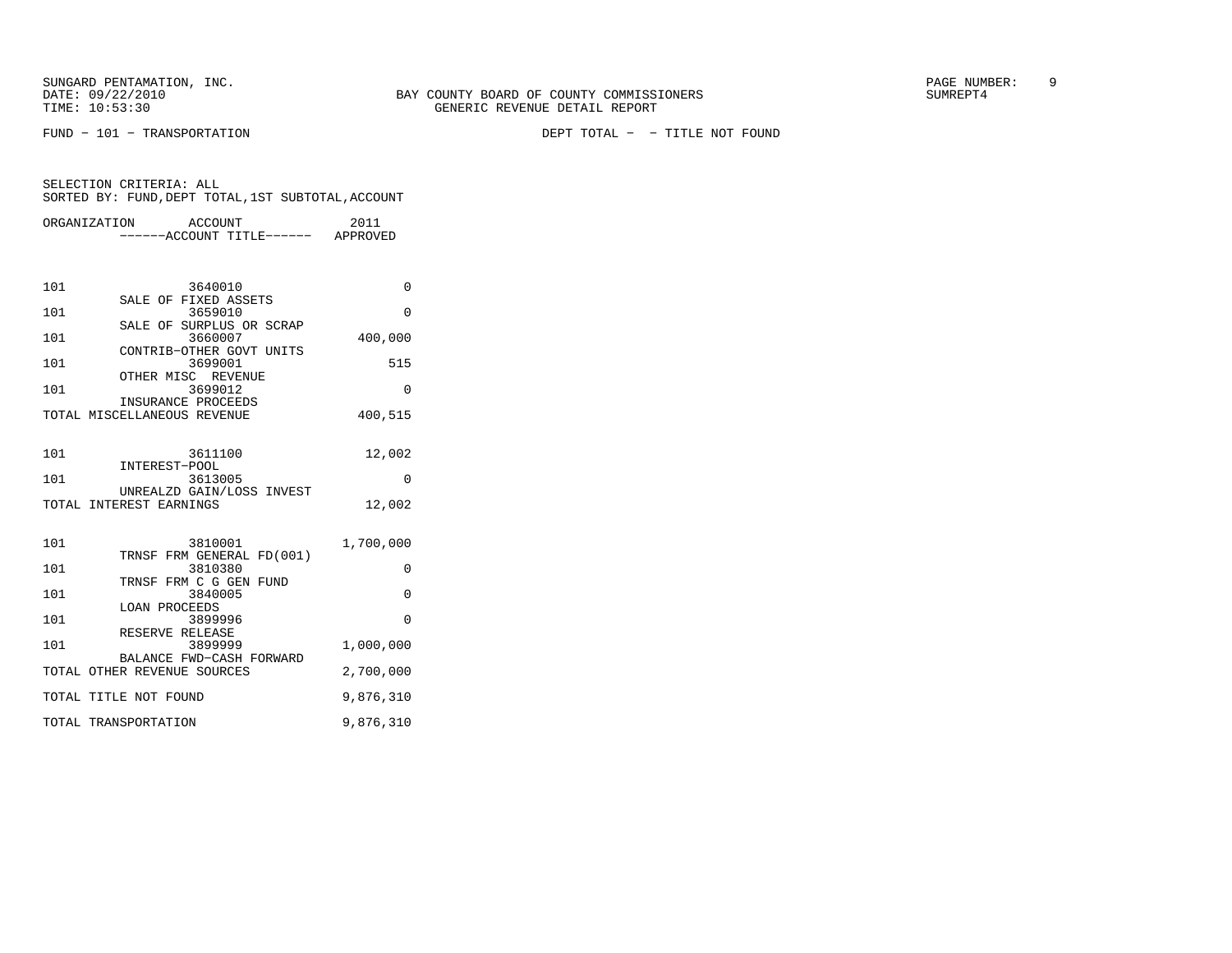FUND − 105 − TRANSPORTATION−ROAD/BRDGS DEPT TOTAL − − TITLE NOT FOUND

SELECTION CRITERIA: ALLSORTED BY: FUND, DEPT TOTAL, 1ST SUBTOTAL, ACCOUNT

| ORGANIZATION | ACCOUNT                                 | 2011      |
|--------------|-----------------------------------------|-----------|
|              | ----ACCOUNT TITLE------ APPROVED        |           |
| 105          | 3124101<br>LOCAL OPT GAS TAX/1ST-4TH    | 2,263,026 |
| 105          | 3150001<br>COMMUNICATION SVC TAX        | 1,032,265 |
| TOTAL TAXES  |                                         | 3,295,291 |
|              |                                         |           |
| 105          | 3310001<br>FEDERAL GRANTS               | 3,300,000 |
| 105          | 3314902<br>FED GRANT-BALDWIN WIDEN      | 0         |
| 105          | 3314904                                 | 0         |
| 105          | FED GRANT-390 WIDENING<br>3314905       | 0         |
| 105          | FED GRANT-GRAND LAGOON<br>3314906       | 0         |
| 105          | FED GRANT-390 & TRNSMTTR<br>3314907     | 0         |
| 105          | FED GRANT-PEDESTRIAN FACL<br>3314908    | 0         |
| 105          | FED GRANT-GAME FRM/TRNSM<br>3330001     | $\Omega$  |
|              | FED PMT IN LIEU OF TAXES                |           |
| 105          | 3343106<br>ST GRANT-FLA ENTERPRISE      | 0         |
| 105          | 3344905<br>GRANT-HIGHWAY BEAUTIF.<br>ST | 0         |
| 105          | 3344906<br>GRANT-TITUS ROAD<br>ST       | 0         |
| 105          | 3344909<br>GRANT-BRIDGE STREET<br>ST    | $\Omega$  |
| 105          | 3344910                                 | 0         |
| 105          | ST<br>GRANT-N LAGOON SDWLK<br>3344911   | 0         |
| 105          | GRANT-390 & TRNSMITTER<br>ST<br>3344912 | 0         |
| 105          | ST GRANT-231 & TRNSMITTER<br>3344915    | 0         |
| 105          | ST GRANT-BLUE SPRGS BRDG<br>3344916     | $\Omega$  |
| 105          | ST GRANT-RD 2321 INTRSCTN<br>3344917    | $\Omega$  |
|              | ST GRANT-MERRIT BWN SDWLK               |           |
|              | TOTAL INTERGOVERNMENTAL REVENUE         | 3,300,000 |
| 105          | 3449010                                 | 0         |
|              | CHRGS FOR SRV-SIGNS/SIGNL               |           |

TOTAL CHARGES FOR SERVICES 0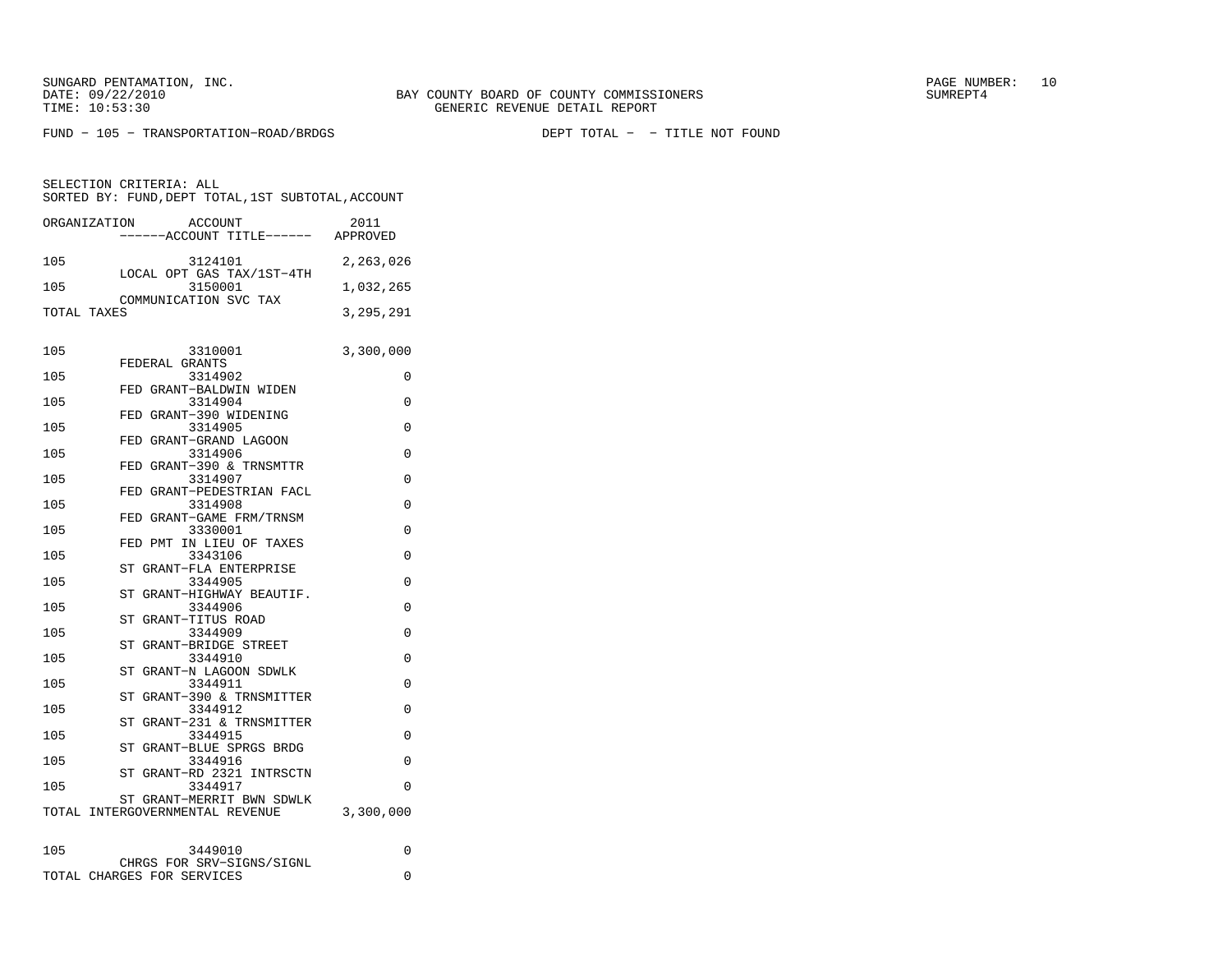FUND − 105 − TRANSPORTATION−ROAD/BRDGS DEPT TOTAL − − TITLE NOT FOUND

|     | ORGANIZATION<br>ACCOUNT                              | 2011      |
|-----|------------------------------------------------------|-----------|
|     | ------ACCOUNT TITLE------ APPROVED                   |           |
|     |                                                      |           |
| 105 | 3660001<br>CONTRIBUTIONS-PRIVATE SRC                 | 168,300   |
| 105 | 3660007                                              | $\Omega$  |
| 105 | CONTRIB-OTHER GOVT UNITS<br>3699004                  | $\Omega$  |
|     | REFUND PRIOR YR EXPENSE                              | $\Omega$  |
| 105 | 3699012<br>INSURANCE PROCEEDS                        |           |
|     | TOTAL MISCELLANEOUS REVENUE                          | 168,300   |
|     |                                                      |           |
| 105 | 3611100<br>INTEREST-POOL                             | 25,000    |
| 105 | 3613005                                              | $\Omega$  |
|     | UNREALZD GAIN/LOSS INVEST<br>TOTAL INTEREST EARNINGS | 25,000    |
|     |                                                      |           |
| 105 | 3810001                                              | 0         |
|     | TRNSF FRM GENERAL FD(001)                            |           |
| 105 | 3810110<br>TRNSF FRM PART PAVE (110)                 | $\Omega$  |
| 105 | 3810115<br>TRNSF FRM STORMWATER(115)                 | $\Omega$  |
| 105 | 3899020                                              | $\Omega$  |
| 105 | GAIN ON DEBT RETIREMENT<br>3899999                   | 430,000   |
|     | BALANCE FWD-CASH FORWARD                             |           |
|     | TOTAL OTHER REVENUE SOURCES                          | 430,000   |
|     | TOTAL TITLE NOT FOUND                                | 7,218,591 |
|     | TOTAL TRANSPORTATION-ROAD/BRDGS                      | 7,218,591 |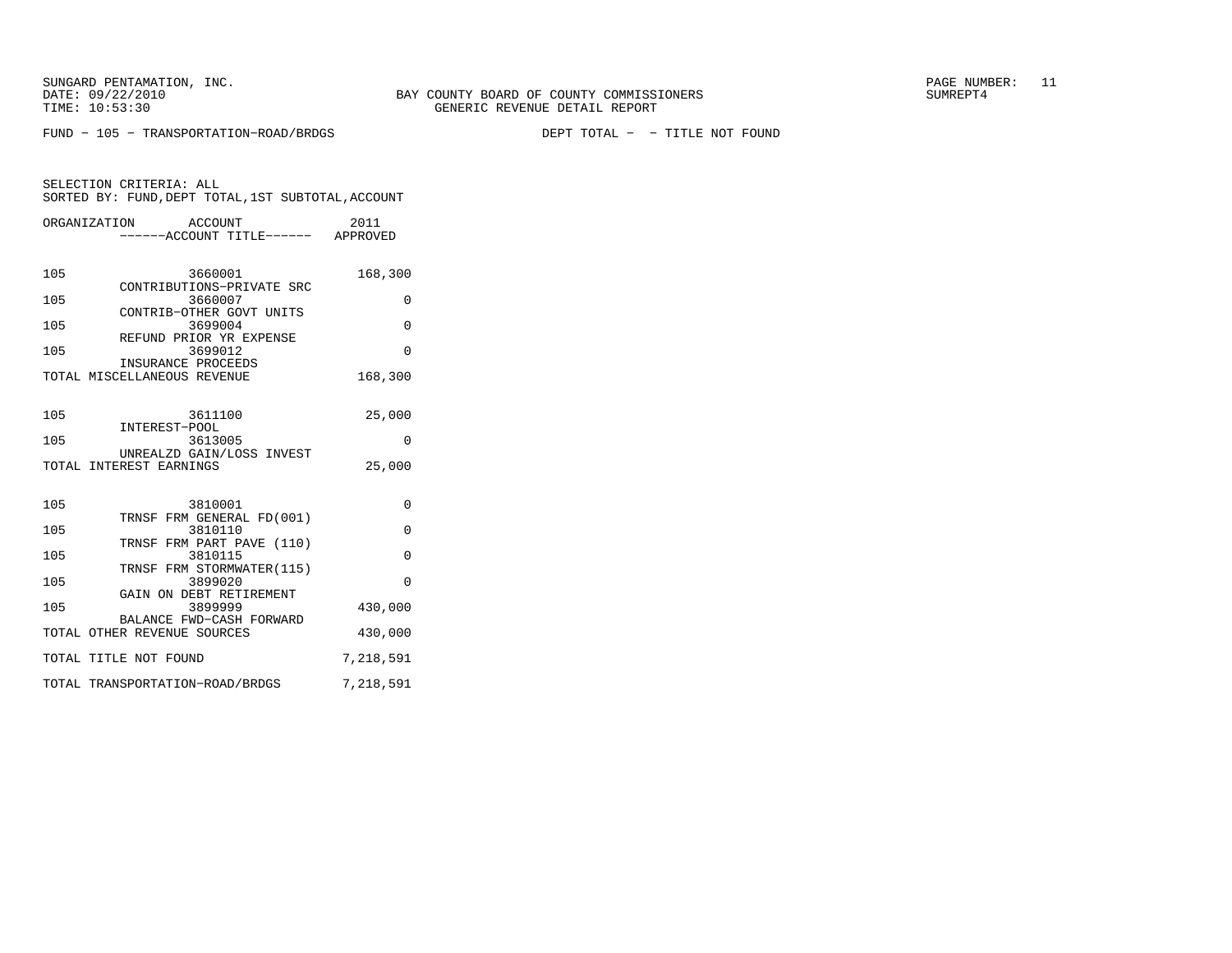SELECTION CRITERIA: ALL

FUND - 110 - TRANSPORTATION-PRT PAVING

SORTED BY: FUND, DEPT TOTAL, 1ST SUBTOTAL, ACCOUNT

| ORGANIZATION                | ACCOUNT<br>.<br>-----ACCOUNT TITLE------ APPROVED | 2011      |
|-----------------------------|---------------------------------------------------|-----------|
| 110                         | 3124102                                           | 565,757   |
| TOTAL TAXES                 | LOCAL OPT GAS TAX/5TH-6TH                         | 565,757   |
| 110                         | 3344907<br>ST GRANT-TRANSPORTATION                | 0         |
|                             | TOTAL INTERGOVERNMENTAL REVENUE                   | 0         |
| 110                         | 3660001<br>CONTRIBUTIONS-PRIVATE SRC              | $\Omega$  |
| 110                         | 3660007<br>CONTRIB-OTHER GOVT UNITS               | 0         |
| 110                         | 3699001                                           | 0         |
| TOTAL MISCELLANEOUS REVENUE | OTHER MISC REVENUE                                | 0         |
| 110                         | 3611100<br>INTEREST-POOL                          | 3,001     |
| 110                         | 3611135                                           | 7,000     |
| 110                         | INTEREST-PART. PAVING<br>3613005                  | 0         |
| TOTAL INTEREST EARNINGS     | UNREALZD GAIN/LOSS INVEST                         | 10,001    |
| 110                         | 3631005<br>SPEC ASSESS-PART. PAVING               | 100,000   |
| 110                         | 3631007                                           | 1,030     |
| TOTAL SPECIAL ASSESSMENTS   | MSBU-ADMINISTRATIVE FEES                          | 101,030   |
| 110                         | 3810001<br>TRNSF FRM GENERAL FD(001)              | $\Omega$  |
| 110                         | 3899999                                           | 750,000   |
| TOTAL OTHER REVENUE SOURCES | BALANCE FWD-CASH FORWARD                          | 750,000   |
| TOTAL TITLE NOT FOUND       |                                                   | 1,426,788 |
|                             | TOTAL TRANSPORTATION-PRT PAVING                   | 1,426,788 |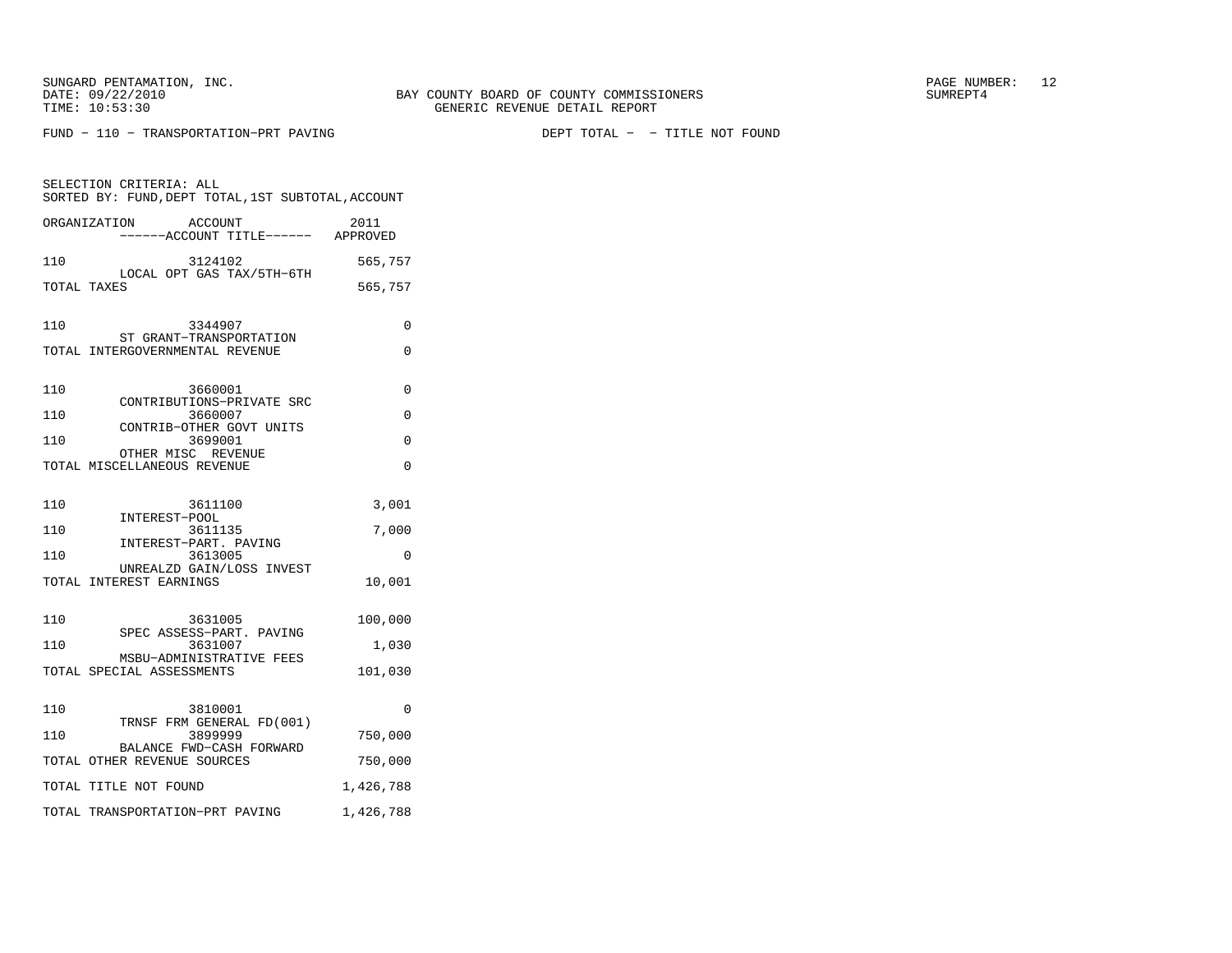FUND − 111 − ROAD IMPACT−BEACH/AIRPORT DEPT TOTAL − − TITLE NOT FOUND

SELECTION CRITERIA: ALLSORTED BY: FUND, DEPT TOTAL, 1ST SUBTOTAL, ACCOUNT ORGANIZATION ACCOUNT 2011−−−−−−ACCOUNT TITLE−−−−−− APPROVED

| 111 | 3611100<br>INTEREST-POOL                                | O        |
|-----|---------------------------------------------------------|----------|
| 111 | 3613005                                                 | $\Omega$ |
|     | UNREALZD GAIN/LOSS INVEST<br>TOTAL INTEREST EARNINGS    | O        |
| 111 | 3632401                                                 | $\Omega$ |
|     | IMPACT FEES-ROADS<br>TOTAL SPECIAL ASSESSMENTS          | $\Omega$ |
| 111 | 3899999                                                 | 189,911  |
|     | BALANCE FWD-CASH FORWARD<br>TOTAL OTHER REVENUE SOURCES | 189,911  |
|     | TOTAL TITLE NOT FOUND                                   | 189,911  |
|     | TOTAL ROAD IMPACT-BEACH/AIRPORT                         | 189,911  |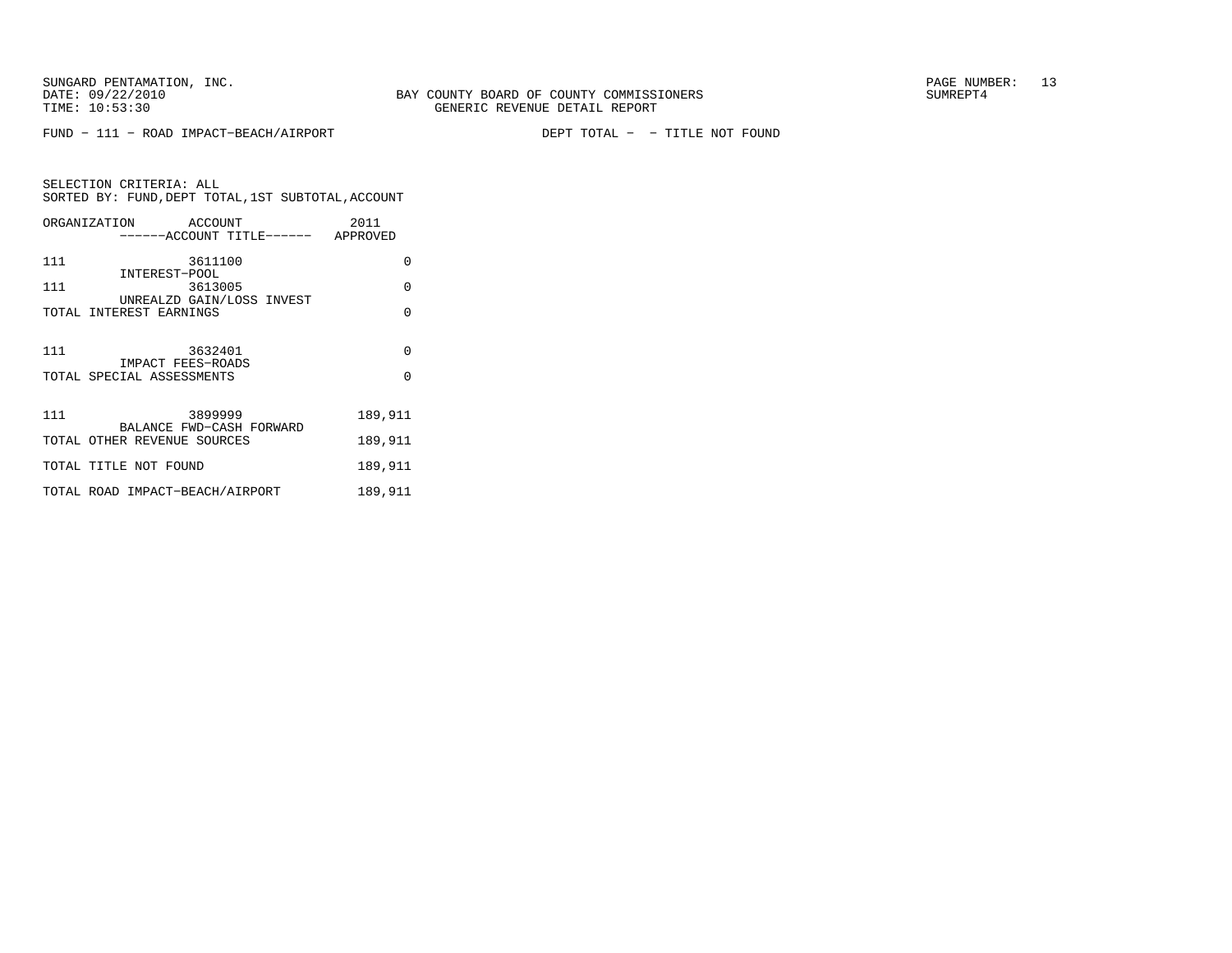FUND − 112 − ROAD IMPACT−EAST BAY CTY DEPT TOTAL − − TITLE NOT FOUND

SELECTION CRITERIA: ALLSORTED BY: FUND, DEPT TOTAL, 1ST SUBTOTAL, ACCOUNT ORGANIZATION ACCOUNT 2011−−−−−−ACCOUNT TITLE−−−−−− APPROVED

| 112 | 3611100                                                 | O        |
|-----|---------------------------------------------------------|----------|
| 112 | INTEREST-POOL<br>3613005                                | O        |
|     | UNREALZD GAIN/LOSS INVEST<br>TOTAL INTEREST EARNINGS    | O        |
|     |                                                         |          |
| 112 | 3632401<br>IMPACT FEES-ROADS                            | $\Omega$ |
|     | TOTAL SPECIAL ASSESSMENTS                               | U        |
| 112 | 3899999                                                 | 303,817  |
|     | BALANCE FWD-CASH FORWARD<br>TOTAL OTHER REVENUE SOURCES | 303,817  |
|     | TOTAL TITLE NOT FOUND                                   | 303,817  |
|     | TOTAL ROAD IMPACT-EAST BAY CTY                          | 303,817  |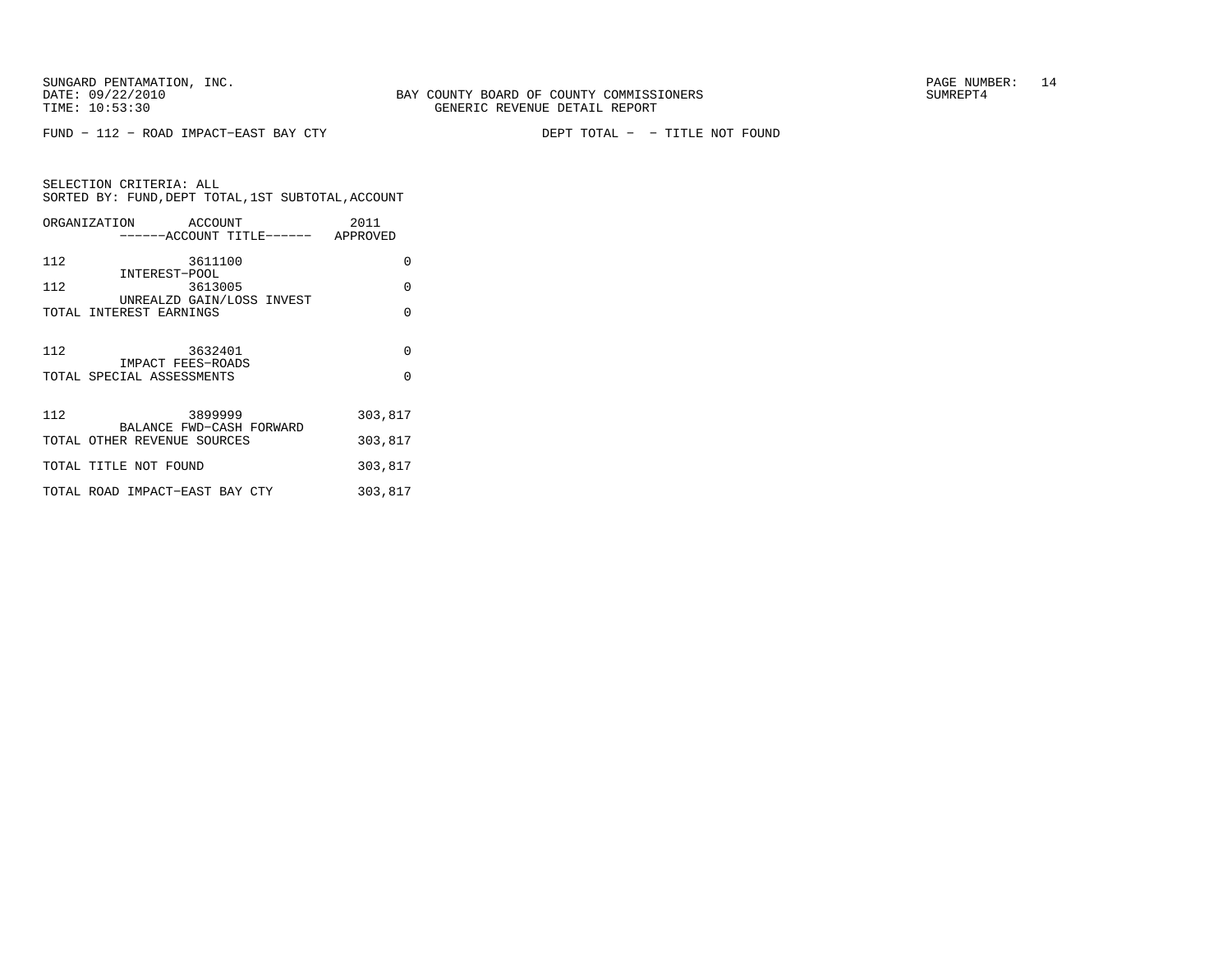DEPT TOTAL - - TITLE NOT FOUND

| SELECTION CRITERIA: ALL                            |  |
|----------------------------------------------------|--|
| SORTED BY: FUND, DEPT TOTAL, 1ST SUBTOTAL, ACCOUNT |  |

|     | ORGANIZATION ACCOUNT                                      | 2011     |
|-----|-----------------------------------------------------------|----------|
|     | ------ACCOUNT TITLE------ APPROVED                        |          |
| 113 | 3314902                                                   | 0        |
| 113 | FED GRANT-BALDWIN WIDEN<br>3314904                        | $\Omega$ |
|     | FED GRANT-390 WIDENING<br>TOTAL INTERGOVERNMENTAL REVENUE | $\Omega$ |
| 113 | 3611100                                                   | $\Omega$ |
| 113 | INTEREST-POOL<br>3613005                                  | $\Omega$ |
|     | UNREALZD GAIN/LOSS INVEST<br>TOTAL INTEREST EARNINGS      | $\Omega$ |
|     |                                                           |          |
| 113 | 3632401<br>IMPACT FEES-ROADS                              | $\Omega$ |
|     | TOTAL SPECIAL ASSESSMENTS                                 | 0        |
| 113 | 3810001                                                   | $\Omega$ |
| 113 | TRNSF FRM GENERAL FD(001)<br>3810105                      | $\Omega$ |
| 113 | TRNSF FRM ROAD/BRDG (105)<br>3899999                      | $\Omega$ |
|     | BALANCE FWD-CASH FORWARD<br>TOTAL OTHER REVENUE SOURCES   | $\Omega$ |
|     | TOTAL TITLE NOT FOUND                                     | 0        |
|     | TOTAL ROAD IMPACT-PANAMA CITY                             | 0        |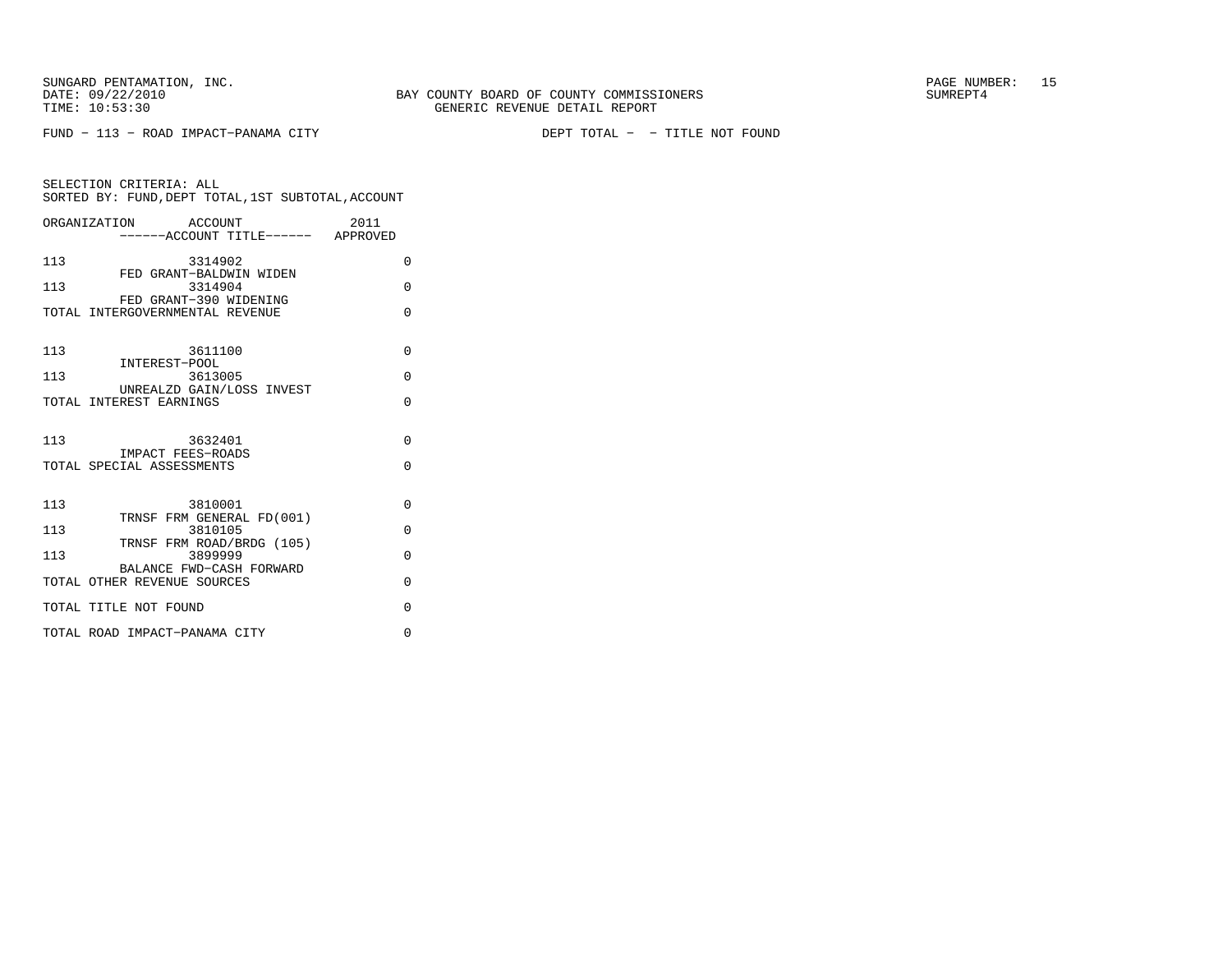FUND − 114 − ROAD IMPACT−S.PORT/S.HILL DEPT TOTAL − − TITLE NOT FOUND

SELECTION CRITERIA: ALLSORTED BY: FUND, DEPT TOTAL, 1ST SUBTOTAL, ACCOUNT ORGANIZATION ACCOUNT 2011 −−−−−−ACCOUNT TITLE−−−−−− APPROVED

|     | ACCOUNT TITHE                                           | AF FINU V BIL |
|-----|---------------------------------------------------------|---------------|
| 114 | 3344902<br>ST GRANT-FDOT TRF SAFETY                     | $\Omega$      |
|     | TOTAL INTERGOVERNMENTAL REVENUE                         | $\Omega$      |
|     |                                                         |               |
| 114 | 3611100                                                 | $\Omega$      |
| 114 | INTEREST-POOL<br>3613005                                | $\Omega$      |
|     | UNREALZD GAIN/LOSS INVEST                               |               |
|     | TOTAL INTEREST EARNINGS                                 | $\Omega$      |
|     |                                                         |               |
| 114 | 3632401<br>IMPACT FEES-ROADS                            | $\Omega$      |
|     | TOTAL SPECIAL ASSESSMENTS                               | $\Omega$      |
|     |                                                         |               |
| 114 | 3899999                                                 | 215,838       |
|     | BALANCE FWD-CASH FORWARD<br>TOTAL OTHER REVENUE SOURCES | 215,838       |
|     |                                                         |               |
|     | TOTAL TITLE NOT FOUND                                   | 215,838       |
|     | TOTAL ROAD IMPACT-S.PORT/S.HILL                         | 215,838       |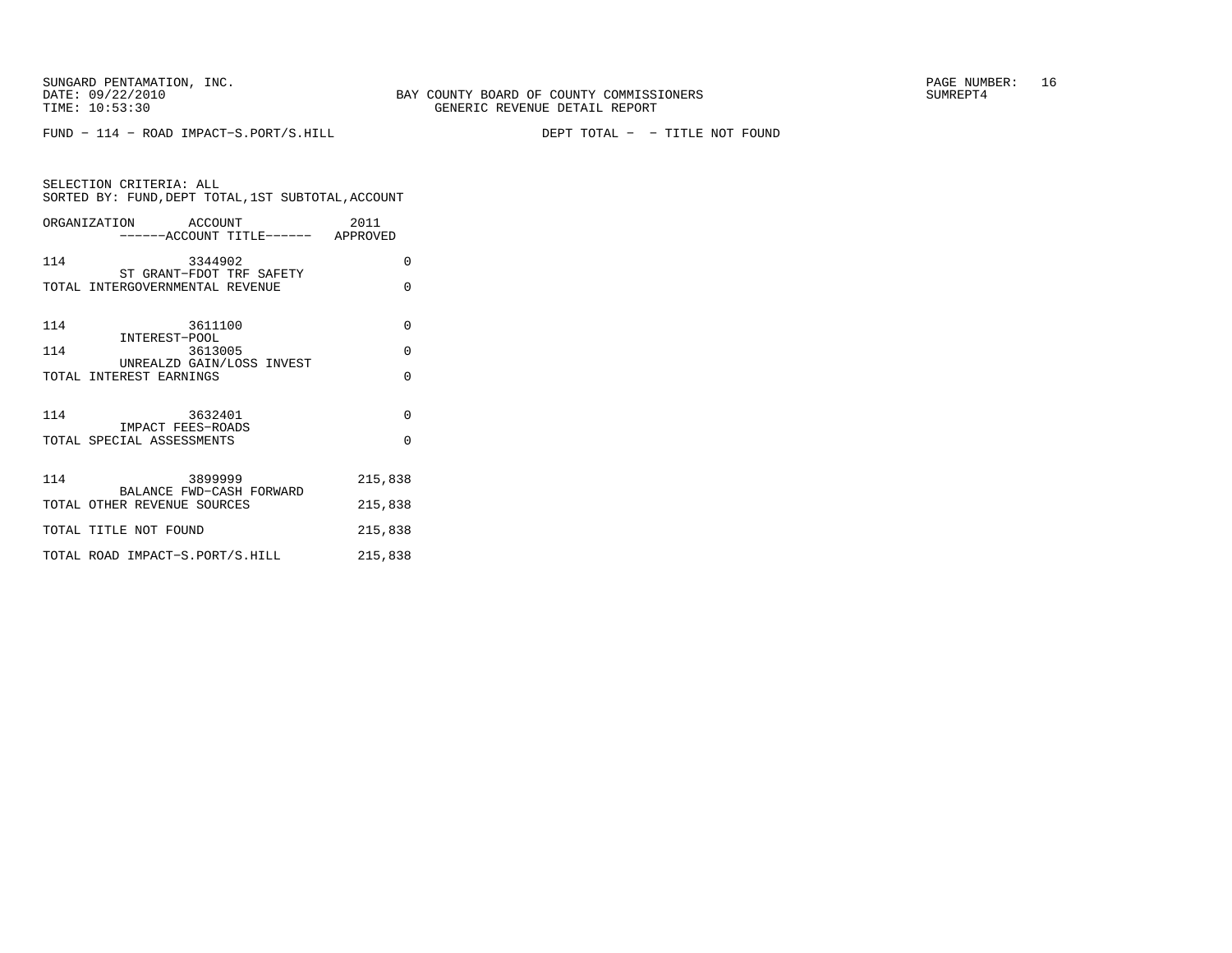SELECTION CRITERIA: ALL

 $FUND - 115 - STORMWATER MANAGEMENT$ 

SORTED BY: FUND, DEPT TOTAL, 1ST SUBTOTAL, ACCOUNT ORGANIZATION ACCOUNT 2011−−−−−−ACCOUNT TITLE−−−−−− APPROVED

DEPT TOTAL - - TITLE NOT FOUND

| 115<br>115               | 3313903<br>FED GRANT-HAZARD MITIGATN<br>3344908<br>ST GRANT-NW FL WTR MGT<br>TOTAL INTERGOVERNMENTAL REVENUE                                                            | 1,132,255<br>815,000<br>1,947,255          |
|--------------------------|-------------------------------------------------------------------------------------------------------------------------------------------------------------------------|--------------------------------------------|
| 115<br>115<br>115<br>115 | 3640010<br>SALE OF FIXED ASSETS<br>3660007<br>CONTRIB-OTHER GOVT UNITS<br>3699001<br>OTHER MISC REVENUE<br>3699012<br>INSURANCE PROCEEDS<br>TOTAL MISCELLANEOUS REVENUE | $\Omega$<br>0<br>$\Omega$<br>0<br>$\Omega$ |
| 115<br>115<br>115        | 3611100<br>INTEREST-POOL<br>3613005<br>UNREALZD GAIN/LOSS INVEST<br>TOTAL INTEREST EARNINGS<br>3631010                                                                  | 5,001<br>$\Omega$<br>5,001<br>1,765,920    |
|                          | STORMWATER UTIL ASSESS<br>TOTAL SPECIAL ASSESSMENTS                                                                                                                     | 1,765,920                                  |
| 115<br>115               | 3810001<br>TRNSF FRM GENERAL FD(001)<br>3810101<br>TRNSF FRM TRANSP (101)                                                                                               | 2,500,000<br>$\Omega$                      |
| 115<br>115               | 3810110<br>TRNSF FRM PART PAVE (110)<br>3899999<br>BALANCE FWD-CASH FORWARD<br>TOTAL OTHER REVENUE SOURCES                                                              | $\Omega$<br>1,200,000<br>3,700,000         |
|                          | TOTAL TITLE NOT FOUND<br>TOTAL STORMWATER MANAGEMENT                                                                                                                    | 7,418,176<br>7,418,176                     |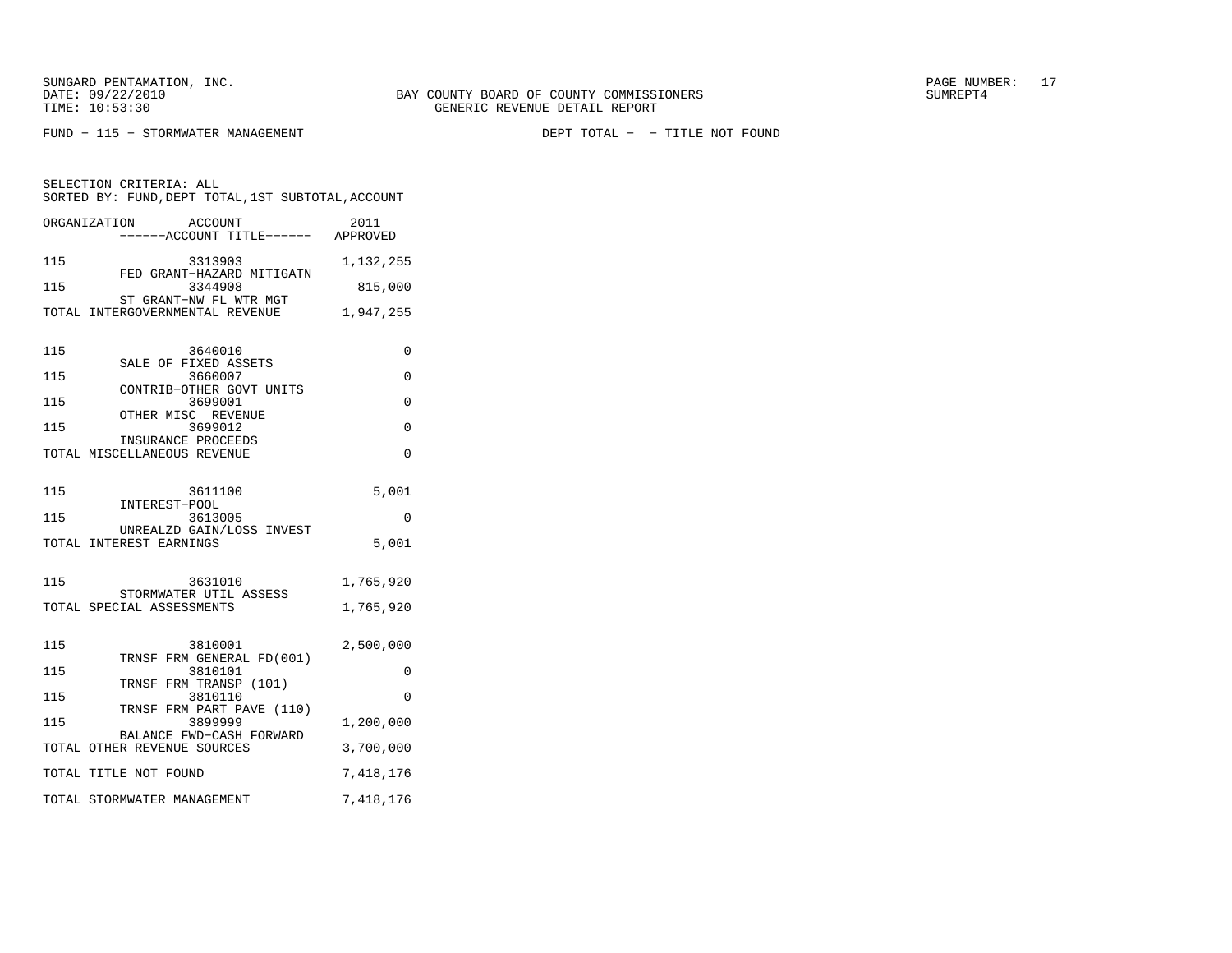SELECTION CRITERIA: ALL

FUND − 120 − LIBRARY DEPT TOTAL − − TITLE NOT FOUND

|       | ORGANIZATION | ACCOUNT                            | ------ACCOUNT TITLE------ | 2011<br>APPROVED |
|-------|--------------|------------------------------------|---------------------------|------------------|
| 120   |              | 3347001                            |                           | 35,816           |
| 120   |              | ST GRANT-BAY CO LIBRARY<br>3347003 |                           | 350,000          |
| 120   |              | ST GRANT-MULTICOUNTY<br>3347006    |                           | 46,748           |
|       |              |                                    | ST GRANT-GULF CO LIBRARY  |                  |
| 120   |              | 3347007                            |                           | 36,956           |
|       |              | ST GRANT-LIBERTY CO LIB            |                           |                  |
| TOTAL |              | INTERGOVERNMENTAL REVENUE          |                           | 469,520          |

SORTED BY: FUND, DEPT TOTAL, 1ST SUBTOTAL, ACCOUNT

| 120 |                             | 3419002                              | 8,000    |
|-----|-----------------------------|--------------------------------------|----------|
| 120 | COPIES                      | 3471001                              | $\Omega$ |
| 120 |                             | CHRG FOR SVC-PANAMA CITY<br>3471002  | 165,169  |
| 120 |                             | CHRG FOR SVC-PC BEACH<br>3471003     | 34,664   |
|     |                             | CHRG FOR SVC-PARKER                  |          |
| 120 |                             | 3471004<br>CHRG FOR SVC-GULF COUNTY  | 115,027  |
| 120 |                             | 3471005                              | 3,000    |
| 120 |                             | CHRG FOR SVC-PORT ST JOE<br>3471006  | 2,250    |
| 120 |                             | CHRG FOR SVC-WEWAHITCHKA<br>3471007  | 70,347   |
|     |                             | CHRG FOR SVC-LIBERTY CTY             |          |
| 120 | SALE OF BOOKS               | 3471010                              | 15,000   |
|     | TOTAL CHARGES FOR SERVICES  |                                      | 413, 457 |
|     |                             |                                      |          |
| 120 |                             | 3520005<br>LIBRARY FINES & FEES      | 65,000   |
|     | TOTAL FINES & FORFEITS      |                                      | 65,000   |
|     |                             |                                      |          |
| 120 |                             | 3660001<br>CONTRIBUTIONS-PRIVATE SRC | $\Omega$ |
| 120 |                             | 3660003                              | $\Omega$ |
| 120 |                             | CONTRIB-FRIEND OF LIBRARY<br>3660004 | $\Omega$ |
|     |                             | CONTRIB-BUILDING FUND                |          |
| 120 | CONTRIB-LITERACY            | 3660005                              | $\Omega$ |
| 120 |                             | 3699001<br>OTHER MISC REVENUE        | 300      |
| 120 |                             | 3699030                              | 400      |
|     | TOTAL MISCELLANEOUS REVENUE | VENDING/CONCESSION REV               | 700      |
|     |                             |                                      |          |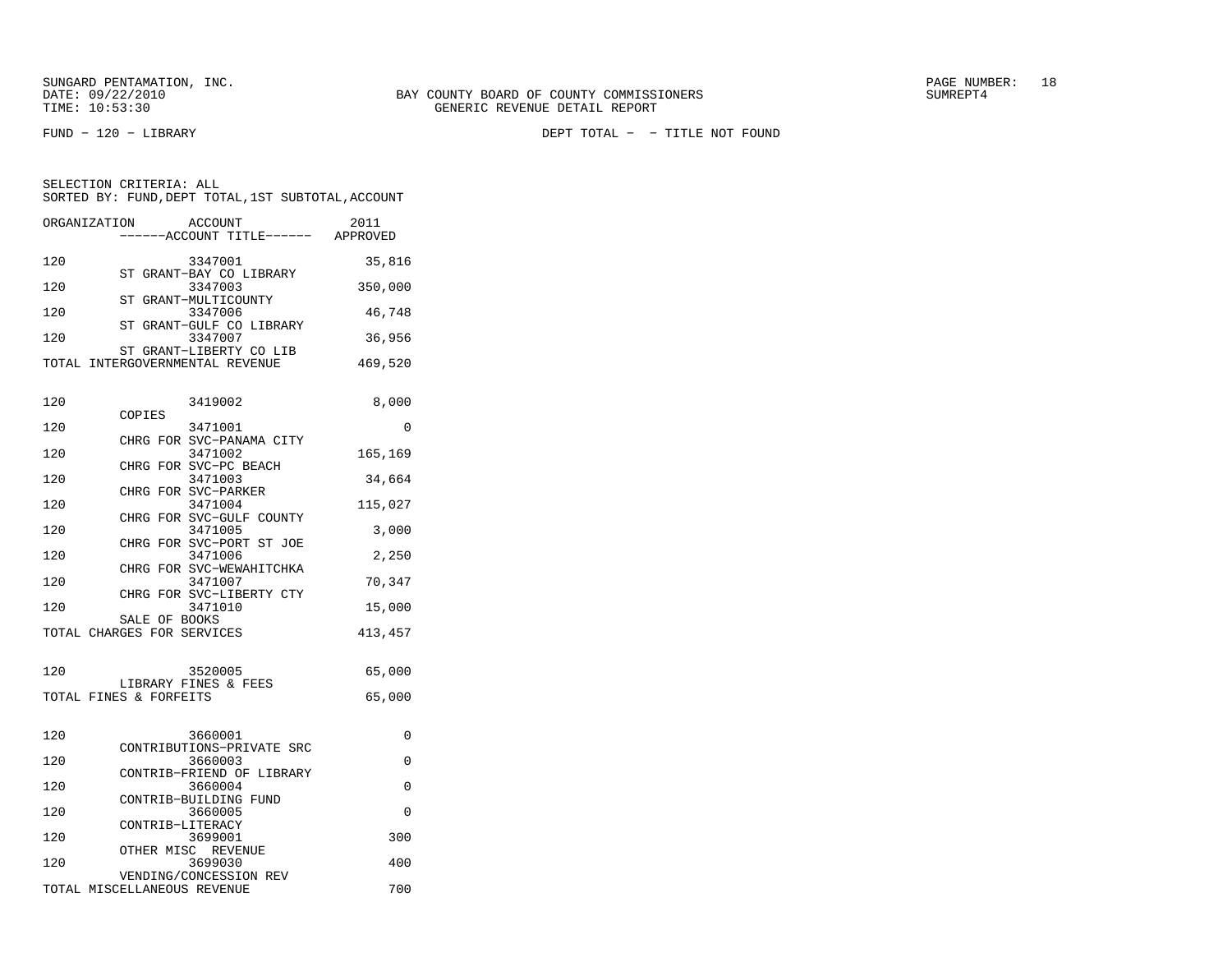FUND − 120 − LIBRARY DEPT TOTAL − − TITLE NOT FOUND

|                             | ORGANIZATION ACCOUNT<br>------ACCOUNT TITLE------ APPROVED | 2011      |
|-----------------------------|------------------------------------------------------------|-----------|
|                             |                                                            |           |
| 120                         | 3611100                                                    | 3,199     |
| 120                         | INTEREST-POOL<br>3613005<br>UNREALZD GAIN/LOSS INVEST      | $\Omega$  |
| TOTAL INTEREST EARNINGS     |                                                            | 3,199     |
| 120                         | 3810001                                                    | 1,831,376 |
| 120                         | TRNSF FRM GENERAL FD(001)<br>3897001                       | $\Omega$  |
| 120                         | CAPITAL CONTRIB-OTHER<br>3899996                           | 400       |
| 120                         | RESERVE RELEASE<br>3899999<br>BALANCE FWD-CASH FORWARD     | 152,000   |
| TOTAL OTHER REVENUE SOURCES |                                                            | 1,983,776 |
| TOTAL TITLE NOT FOUND       |                                                            | 2,935,652 |
| TOTAL LIBRARY               |                                                            | 2,935,652 |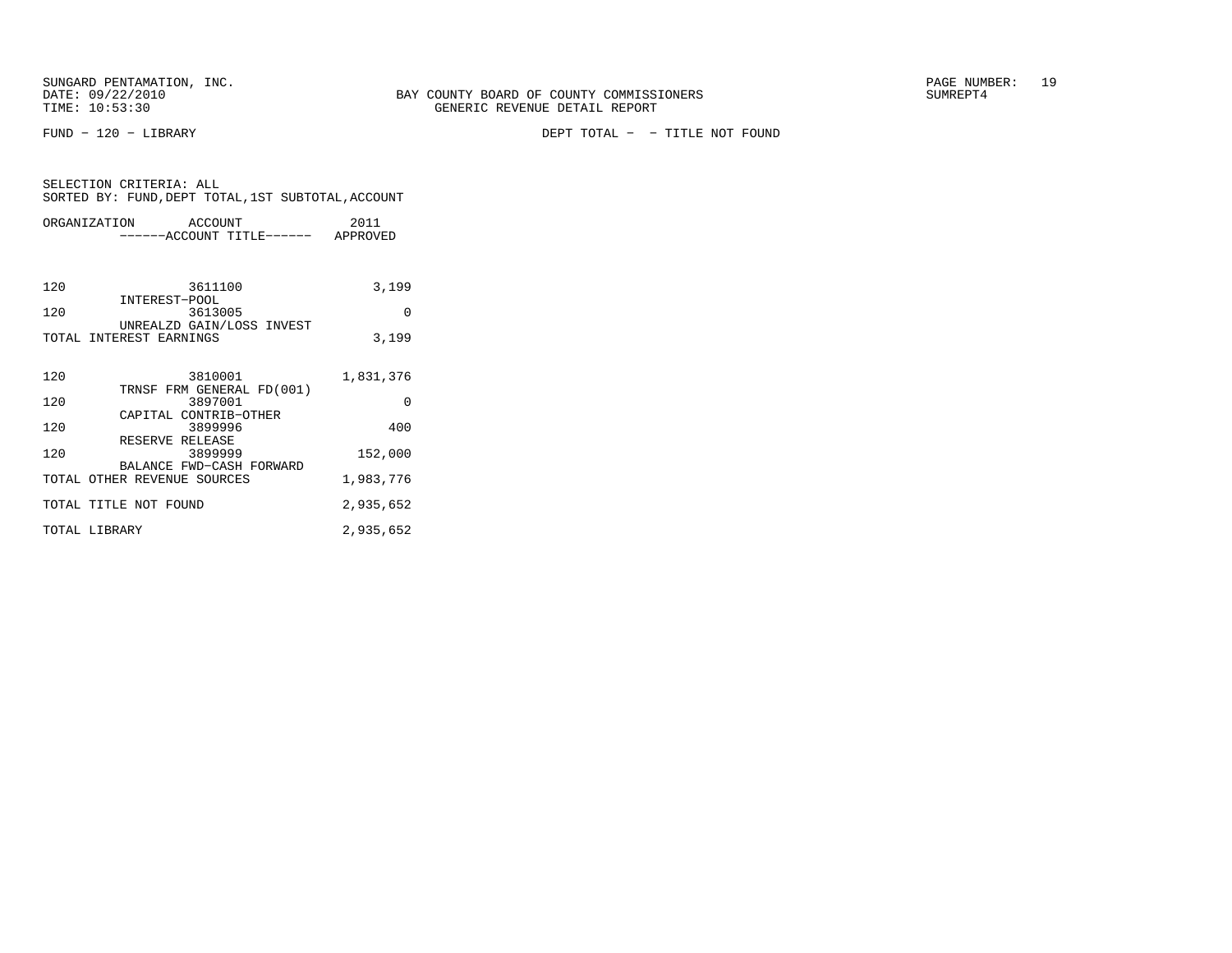SUNGARD PENTAMATION, INC.  $20$ 

SELECTION CRITERIA: ALL

FUND − 125 − TOURIST DEVELOPMENT DEPT TOTAL − − TITLE NOT FOUND

 −−−−−−ACCOUNT TITLE−−−−−− APPROVED 125 3121000 6,460,000 SALES & USE TAX−TOURISM TOTAL TAXES 6,460,000 125 3312306 0 FED GRANT−HURRICANE IVAN125 3342006 0 ST GRANT−MUTUAL AID/HURR TOTAL INTERGOVERNMENTAL REVENUE 0 125 3670001 12,000 GAIN/LOSS ON SALE INVSTMT 125 3699001 0 OTHER MISC REVENUE125 3699005 28,000 PENALTIES125 3699012 0 INSURANCE PROCEEDS TOTAL MISCELLANEOUS REVENUE 40,000 125 3611100 3,498 INTEREST−POOL125 3611108 10,000 INTEREST−SALES & USE TAX 125 3613005 0 UNREALZD GAIN/LOSS INVEST TOTAL INTEREST EARNINGS 13,498 125 3899999 475,000 BALANCE FWD−CASH FORWARD TOTAL OTHER REVENUE SOURCES 475,000 TOTAL TITLE NOT FOUND 6,988,498 TOTAL TOURIST DEVELOPMENT 6,988,498

SORTED BY: FUND, DEPT TOTAL, 1ST SUBTOTAL, ACCOUNT ORGANIZATION ACCOUNT 2011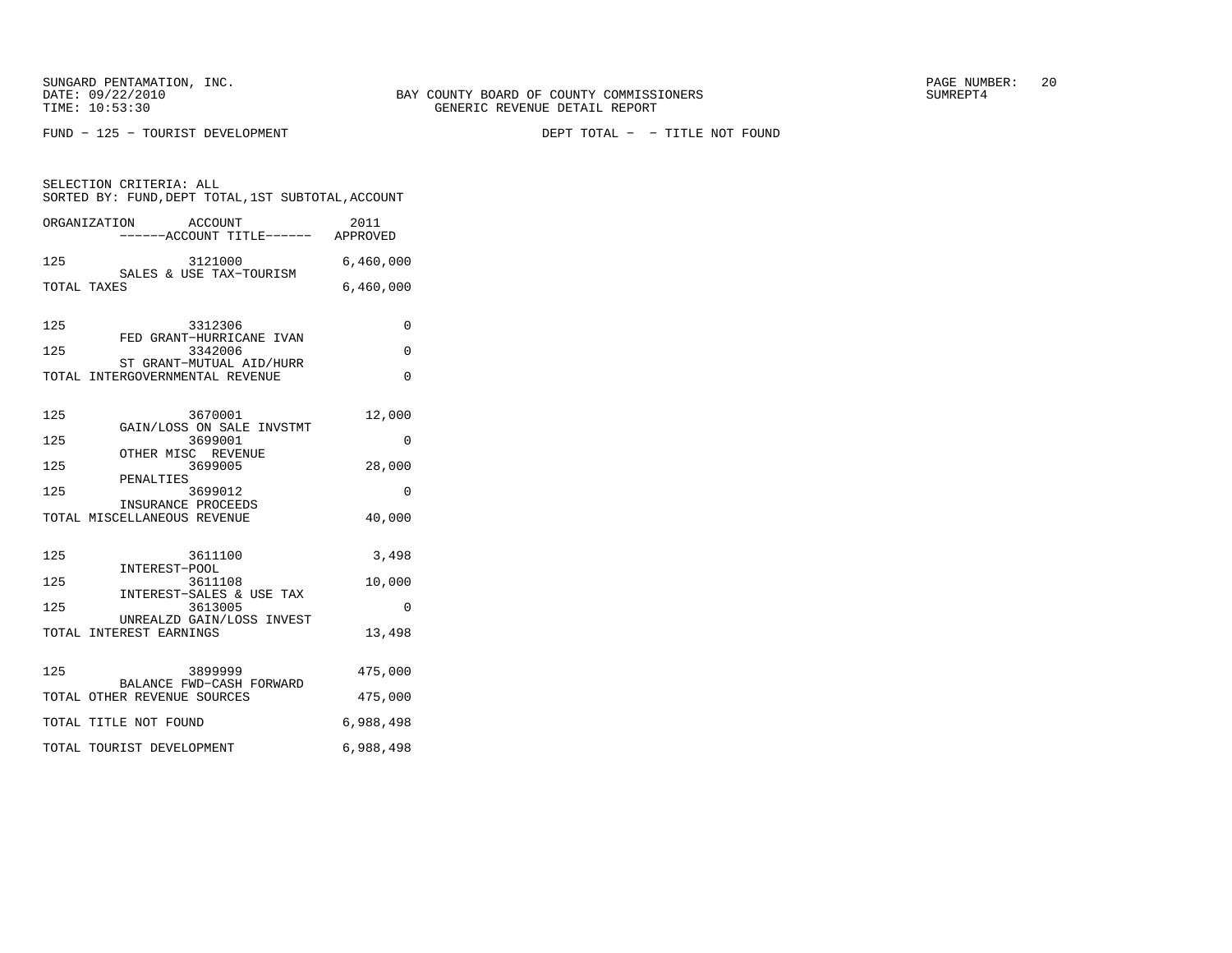SELECTION CRITERIA: ALL

FUND − 126 − MEXICO BEACH − TDC DEPT TOTAL − − TITLE NOT FOUND

| SORTED BY: FUND, DEPT TOTAL, 1ST SUBTOTAL, ACCOUNT |                       |         |                  |
|----------------------------------------------------|-----------------------|---------|------------------|
| ORGANIZATION                                       | $---ACCOINT TITLE---$ | ACCOUNT | 2011<br>APPROVED |
|                                                    |                       |         |                  |

| 126         |  | 3121000                 | 342,000 |
|-------------|--|-------------------------|---------|
|             |  | SALES & USE TAX-TOURISM |         |
| TOTAL TAXES |  |                         | 342,000 |

| 126 | 3670001                                                          | U        |
|-----|------------------------------------------------------------------|----------|
| 126 | GAIN/LOSS ON SALE INVSTMT<br>3699005<br>PENALTIES                | 1,364    |
|     | TOTAL MISCELLANEOUS REVENUE                                      | 1,364    |
| 126 | 3611100<br>INTEREST-POOL                                         | 1,984    |
| 126 | 3611108                                                          | $\Omega$ |
| 126 | INTEREST-SALES & USE TAX<br>3613005<br>UNREALZD GAIN/LOSS INVEST | $\Omega$ |
|     | TOTAL INTEREST EARNINGS                                          | 1,984    |
| 126 | 3899994<br>BAL FWD-CASH FWD-MEX BCH                              | 100,000  |
|     | TOTAL OTHER REVENUE SOURCES                                      | 100,000  |
|     | TOTAL TITLE NOT FOUND                                            | 445,348  |
|     | TOTAL MEXICO BEACH - TDC                                         | 445,348  |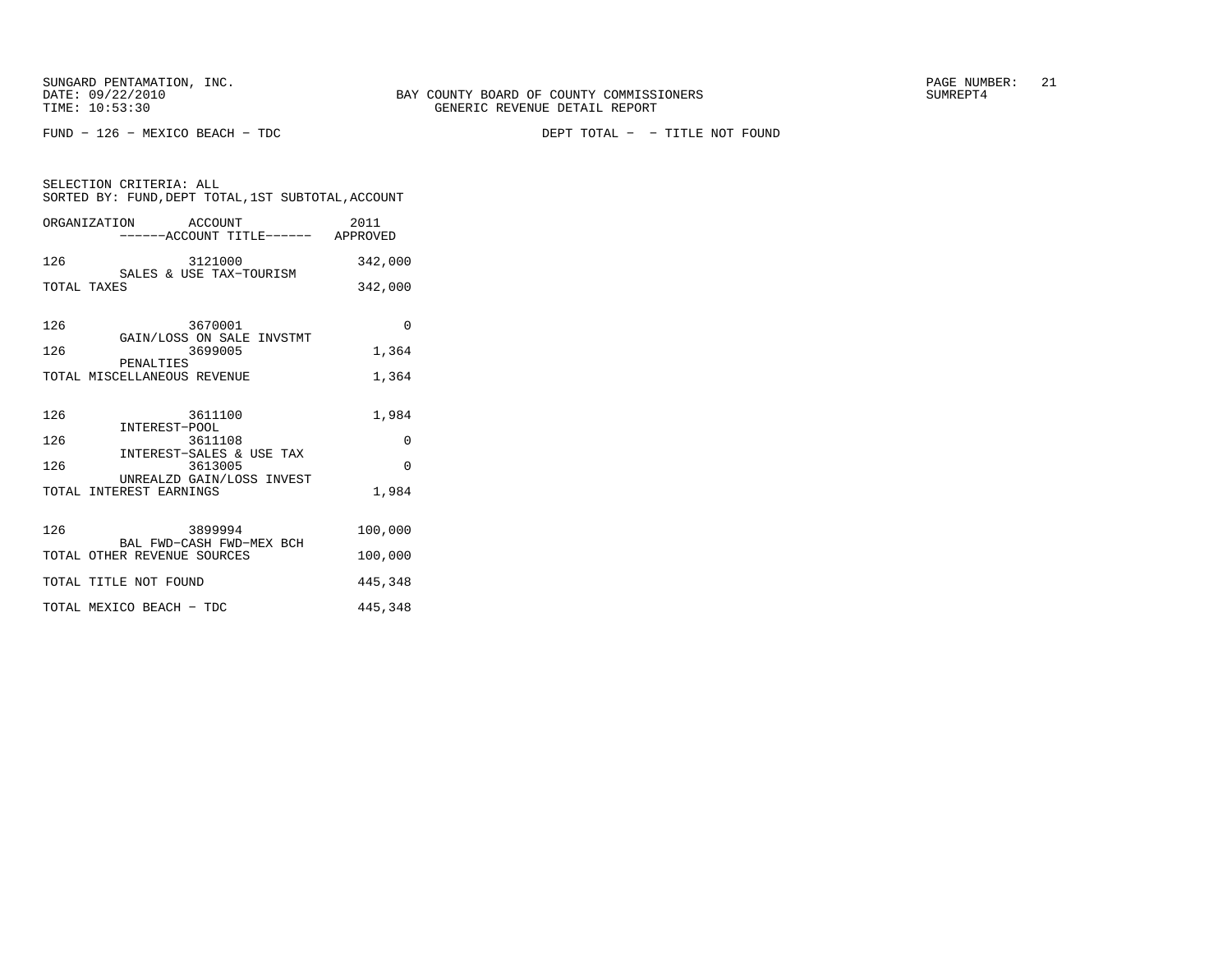SELECTION CRITERIA: ALL

 $FUND - 127 - BERACH NOURISHMENT - TDC$ 

DEPT TOTAL - - TITLE NOT FOUND

| ORGANIZATION | ACCOUNT<br>------ACCOUNT TITLE------ | 2011<br>APPROVED |
|--------------|--------------------------------------|------------------|
| 127          | 3121000<br>SALES & USE TAX-TOURISM   | 2, 172, 345      |
| TOTAL TAXES  |                                      | 2, 172, 345      |
| 127          | 3312010                              |                  |
| 127          | GRANT-FEMA<br>FED.<br>3312306        |                  |

SORTED BY: FUND, DEPT TOTAL, 1ST SUBTOTAL, ACCOUNT

|     | .                               |  |
|-----|---------------------------------|--|
|     | FED GRANT-HURRICANE IVAN        |  |
| 127 | 3342006                         |  |
|     | ST GRANT-MUTUAL AID/HURR        |  |
| 127 | 3345001                         |  |
|     | ST GRANT-BCH NOURISHMENT        |  |
|     | TOTAL INTERGOVERNMENTAL REVENUE |  |
|     |                                 |  |

| 127 | 3660007                                              | $\Omega$   |
|-----|------------------------------------------------------|------------|
| 127 | CONTRIB-OTHER GOVT UNITS<br>3670001                  | $\Omega$   |
| 127 | GAIN/LOSS ON SALE INVSTMT<br>3699005<br>PENALTIES    | 13,000     |
|     | TOTAL MISCELLANEOUS REVENUE                          | 13,000     |
| 127 | 3611100                                              | 42,722     |
| 127 | INTEREST-POOL<br>3611108<br>INTEREST-SALES & USE TAX | 4,000      |
| 127 | 3613005                                              | $\Omega$   |
|     | UNREALZD GAIN/LOSS INVEST<br>TOTAL INTEREST EARNINGS | 46,722     |
| 127 | 3899999<br>BALANCE FWD-CASH FORWARD                  | 15,700,000 |
|     | TOTAL OTHER REVENUE SOURCES                          | 15,700,000 |
|     | TOTAL TITLE NOT FOUND                                | 17,932,067 |
|     | TOTAL BEACH NOURISHMENT - TDC                        | 17,932,067 |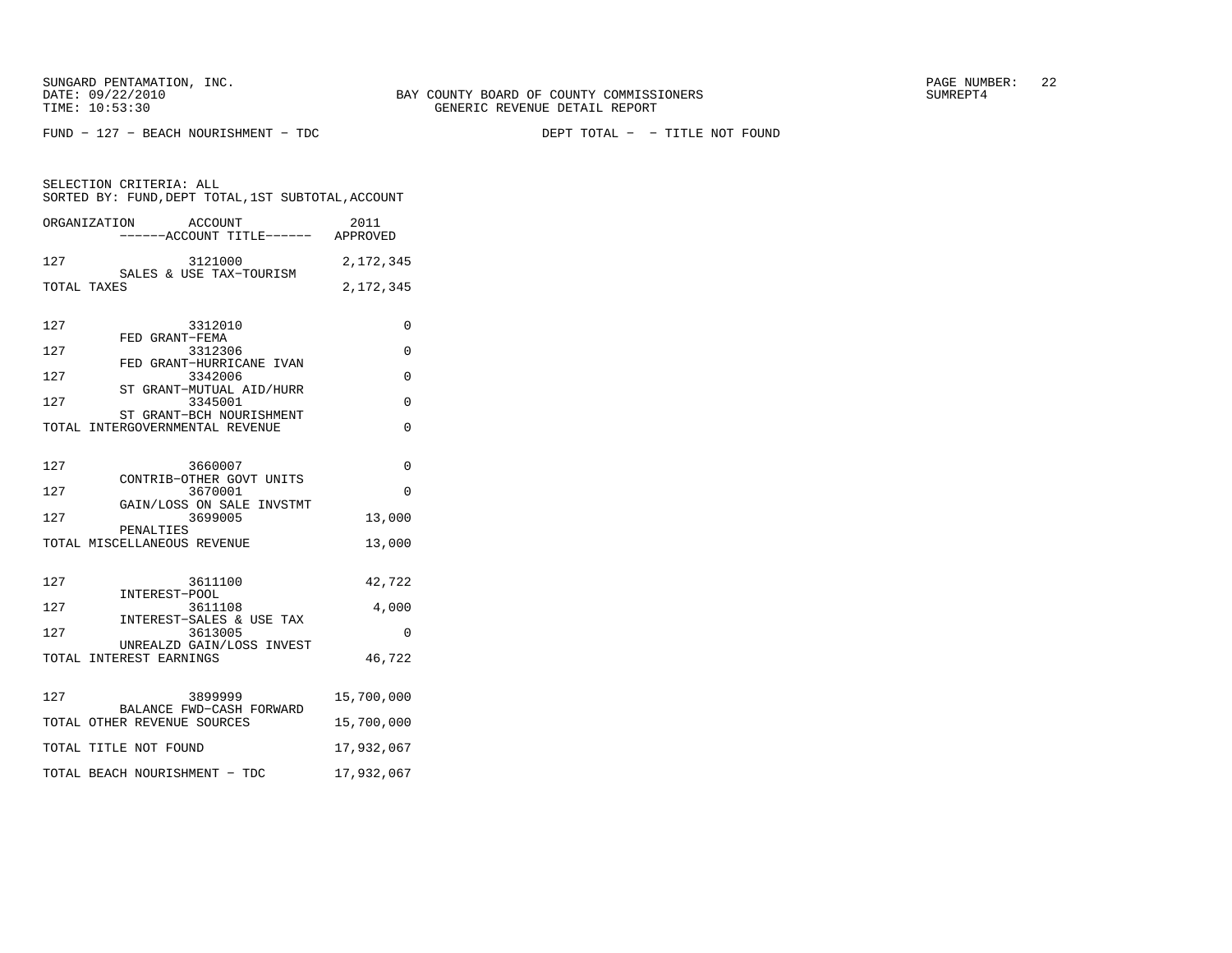FUND − 128 − TDC − 5TH CENT DEPT TOTAL − − TITLE NOT FOUND

| SELECTION CRITERIA: ALL<br>SORTED BY: FUND, DEPT TOTAL, 1ST SUBTOTAL, ACCOUNT |             |  |  |  |
|-------------------------------------------------------------------------------|-------------|--|--|--|
| ORGANIZATION ACCOUNT                                                          | 2011        |  |  |  |
| 3121000<br>SALES & USE TAX-TOURISM<br>128                                     | 2, 115, 544 |  |  |  |
| TOTAL TAXES                                                                   | 2, 115, 544 |  |  |  |
| 3699005<br>128<br>PENALTIES                                                   | 7,500       |  |  |  |
| TOTAL MISCELLANEOUS REVENUE                                                   | 7,500       |  |  |  |
| 3611100<br>128<br>INTEREST-POOL                                               | 4,000       |  |  |  |
| 128<br>3611108<br>INTEREST-SALES & USE TAX                                    | 650         |  |  |  |
| 128<br>3613005                                                                | $\Omega$    |  |  |  |
| UNREALZD GAIN/LOSS INVEST<br>TOTAL INTEREST EARNINGS                          | 4,650       |  |  |  |
| 128<br>3899999<br>BALANCE FWD-CASH FORWARD                                    | 166,000     |  |  |  |
| TOTAL OTHER REVENUE SOURCES                                                   | 166,000     |  |  |  |
| TOTAL TITLE NOT FOUND                                                         | 2,293,694   |  |  |  |
| TOTAL TDC - 5TH CENT                                                          | 2,293,694   |  |  |  |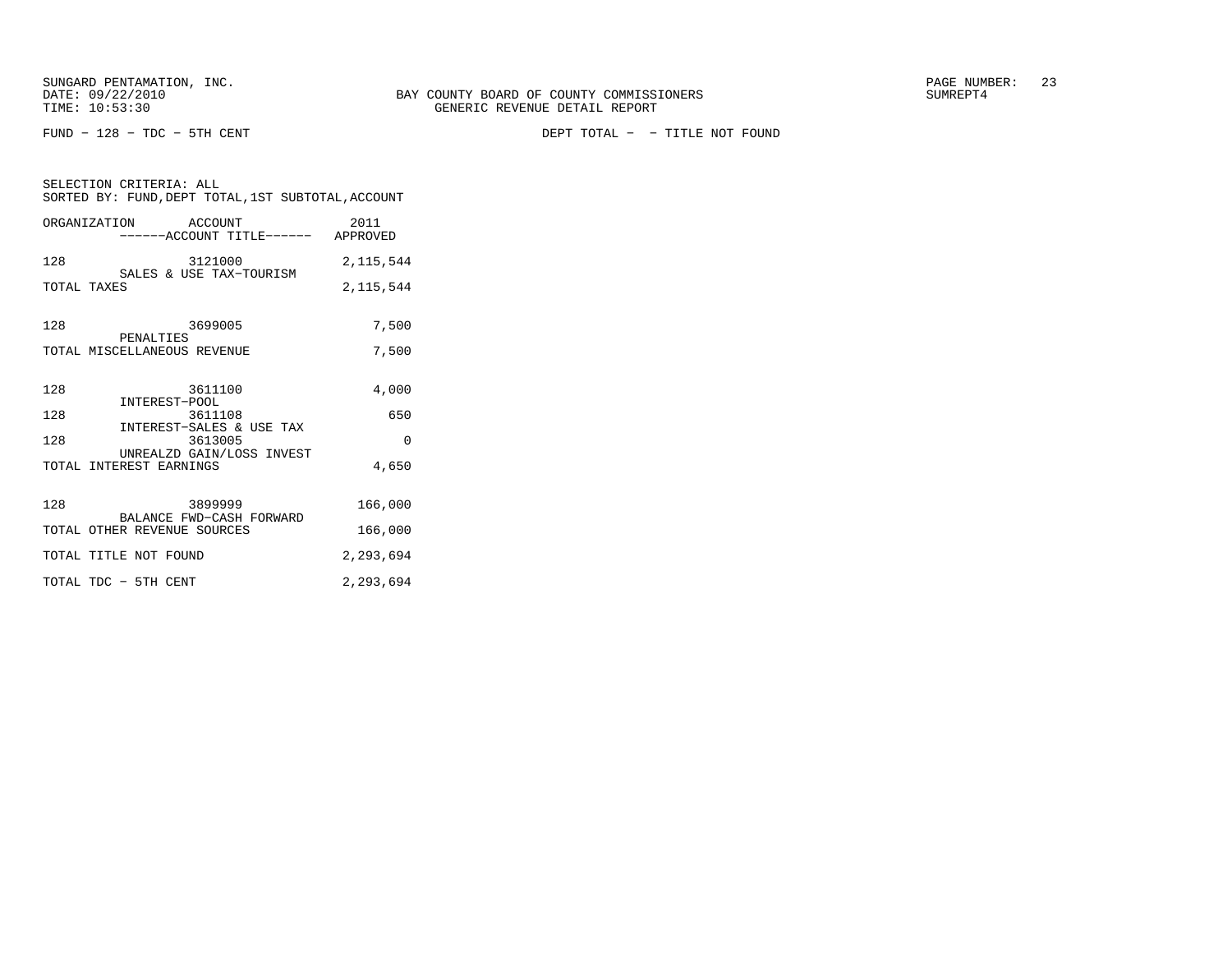FUND − 130 − PUBLIC SAFETY E911 DEPT TOTAL − − TITLE NOT FOUND

| SELECTION CRITERIA: ALL                              |                  |
|------------------------------------------------------|------------------|
| SORTED BY: FUND. DEPT TOTAL. 1ST SUBTOTAL. ACCOUNT   |                  |
| ORGANIZATION<br>ACCOUNT<br>------ACCOUNT TITLE------ | 2011<br>APPROVED |

| 130        | 3424001                                                                                                    | 436,637                            |
|------------|------------------------------------------------------------------------------------------------------------|------------------------------------|
| 130        | FEES-E911<br>3424002                                                                                       | 371,740                            |
| 130        | FEES-E911 WIRELESS<br>3490001                                                                              | 5,000                              |
|            | OTHER CHARGES FOR SERVICE<br>TOTAL CHARGES FOR SERVICES                                                    | 813,377                            |
| 130        | 3640010<br>SALE OF FIXED ASSETS<br>TOTAL MISCELLANEOUS REVENUE                                             | $\Omega$<br>$\Omega$               |
| 130<br>130 | 3611100<br>INTEREST-POOL<br>3613005<br>UNREALZD GAIN/LOSS INVEST<br>TOTAL INTEREST EARNINGS                | 1,003<br>$\Omega$<br>1,003         |
| 130<br>130 | 3810001<br>TRNSF FRM GENERAL FD(001)<br>3899999<br>BALANCE FWD-CASH FORWARD<br>TOTAL OTHER REVENUE SOURCES | $\Omega$<br>1,000,000<br>1,000,000 |
|            | TOTAL TITLE NOT FOUND                                                                                      | 1,814,380                          |
|            | TOTAL PUBLIC SAFETY E911                                                                                   | 1,814,380                          |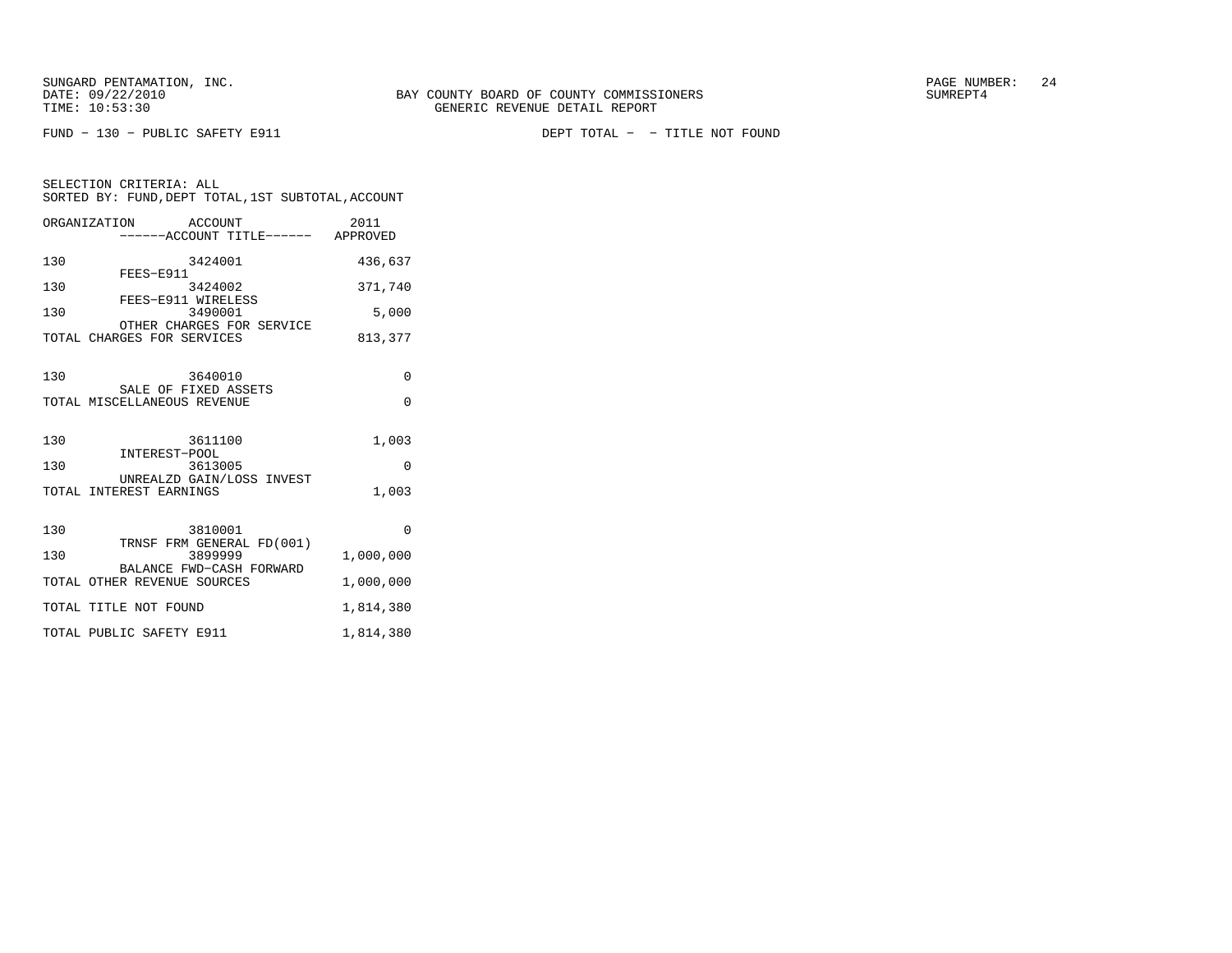$FUND - 133 - INTERGOVT$  RADIO COMM

DEPT TOTAL - - TITLE NOT FOUND

| SELECTION CRITERIA: ALL<br>SORTED BY: FUND, DEPT TOTAL, 1ST SUBTOTAL, ACCOUNT |                                                              |           |  |  |
|-------------------------------------------------------------------------------|--------------------------------------------------------------|-----------|--|--|
|                                                                               | ORGANIZATION<br>ACCOUNT<br>-----ACCOUNT TITLE------ APPROVED | 2011      |  |  |
| 133                                                                           | 3312306<br>FED GRANT-HURRICANE IVAN                          | 0         |  |  |
| 133                                                                           | 3342006<br>ST GRANT-MUTUAL AID/HURR                          | 0         |  |  |
|                                                                               | TOTAL INTERGOVERNMENTAL REVENUE                              | $\Omega$  |  |  |
| 133                                                                           | 3415405<br>TRAFFIC FINE SURCHARGE                            | 261,630   |  |  |
| 133                                                                           | 3424010<br>CHRGS FOR SRV-800 MHZ                             | 430,409   |  |  |
|                                                                               | TOTAL CHARGES FOR SERVICES                                   | 692,039   |  |  |
| 133                                                                           | 3660007<br>CONTRIB-OTHER GOVT UNITS                          | 221,801   |  |  |
| 133                                                                           | 3699012<br>INSURANCE PROCEEDS                                | 0         |  |  |
|                                                                               | TOTAL MISCELLANEOUS REVENUE                                  | 221,801   |  |  |
| 133                                                                           | 3611100<br>INTEREST-POOL                                     | 30,375    |  |  |
| 133                                                                           | 3613005<br>UNREALZD GAIN/LOSS INVEST                         | $\Omega$  |  |  |
|                                                                               | TOTAL INTEREST EARNINGS                                      | 30,375    |  |  |
| 133                                                                           | 3810001<br>TRNSF FRM GENERAL FD(001)                         | 451,191   |  |  |
| 133                                                                           | 3899999<br>BALANCE FWD-CASH FORWARD                          | 1,000,000 |  |  |
|                                                                               | TOTAL OTHER REVENUE SOURCES                                  | 1,451,191 |  |  |
|                                                                               | TOTAL TITLE NOT FOUND                                        | 2,395,406 |  |  |
|                                                                               | TOTAL INTERGOVT RADIO COMM                                   | 2,395,406 |  |  |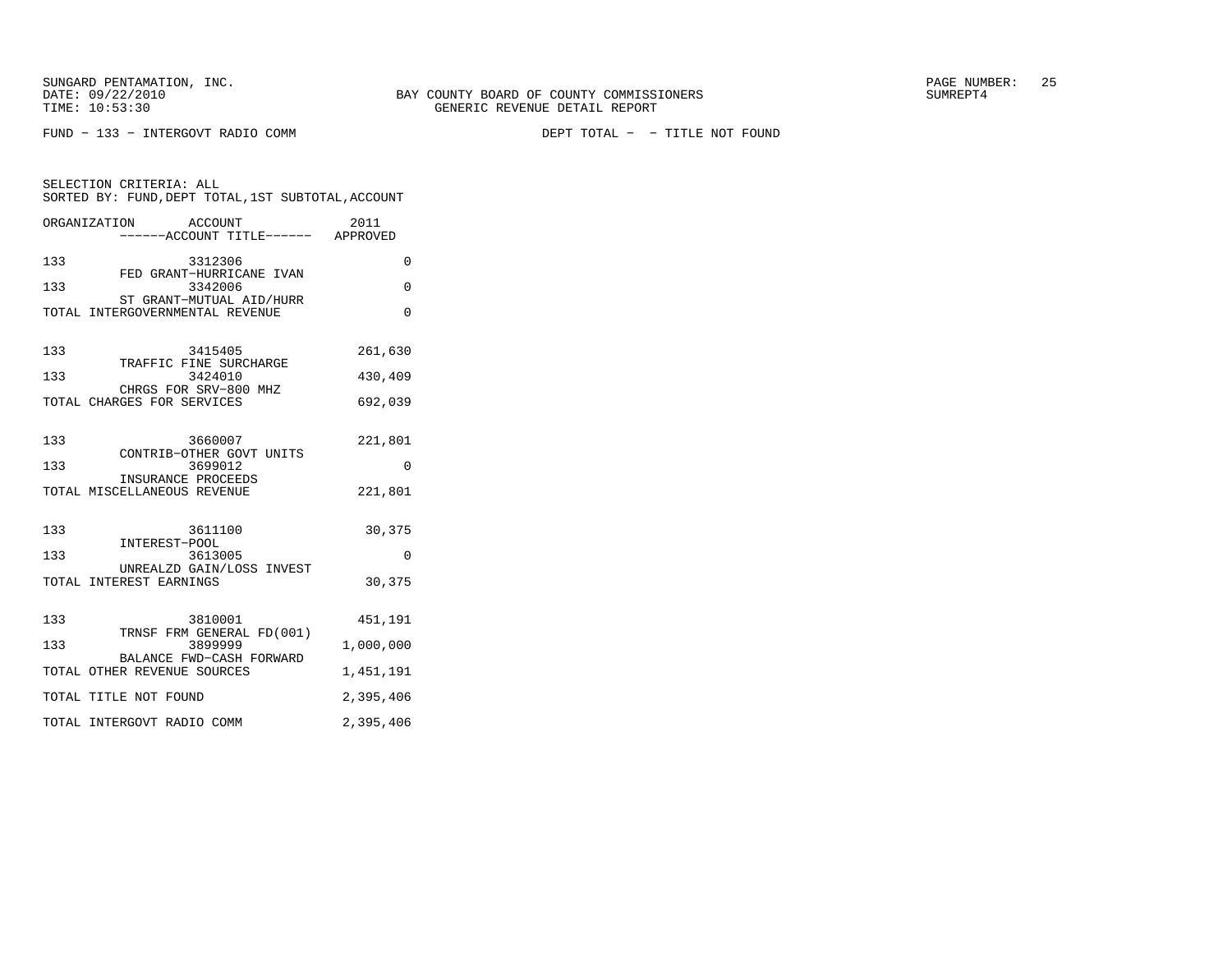SELECTION CRITERIA: ALL

FUND − 140 − DISTRICT MOSQUITO CONTROL DEPT TOTAL − − TITLE NOT FOUND

SORTED BY: FUND, DEPT TOTAL, 1ST SUBTOTAL, ACCOUNT

|             | ORGANIZATION ACCOUNT<br>------ACCOUNT TITLE------ APPROVED              | 2011             |
|-------------|-------------------------------------------------------------------------|------------------|
| 140         | 3111000                                                                 | 916,554          |
| 140         | AD VALOREM TAXES<br>3112000                                             | $\Omega$         |
| TOTAL TAXES | AD VALOREM TAXES-DELIN.                                                 | 916,554          |
| 140         | 3346015<br>ST GRANT-MOSOUITO CNTRL I<br>TOTAL INTERGOVERNMENTAL REVENUE | 17,500<br>17,500 |
| 140         | 3490001<br>OTHER CHARGES FOR SERVICE<br>TOTAL CHARGES FOR SERVICES      | 3,380<br>3,380   |
| 140<br>140  | 3640010<br>SALE OF FIXED ASSETS<br>3699001                              | $\Omega$<br>0    |
| 140         | OTHER MISC REVENUE<br>3699012                                           | $\Omega$         |
|             | INSURANCE PROCEEDS<br>TOTAL MISCELLANEOUS REVENUE                       | $\Omega$         |
| 140         | 3611100<br>INTEREST-POOL                                                | 24,700           |
| 140         | 3613005<br>UNREALZD GAIN/LOSS INVEST                                    | $\Omega$         |
|             | TOTAL INTEREST EARNINGS                                                 | 24,700           |

| 140 | 3899999<br>BALANCE FWD-CASH FORWARD | 1,100,000 |
|-----|-------------------------------------|-----------|
|     | TOTAL OTHER REVENUE SOURCES         | 1,100,000 |
|     | TOTAL TITLE NOT FOUND               | 2,062,134 |
|     | TOTAL DISTRICT MOSOUITO CONTROL     | 2,062,134 |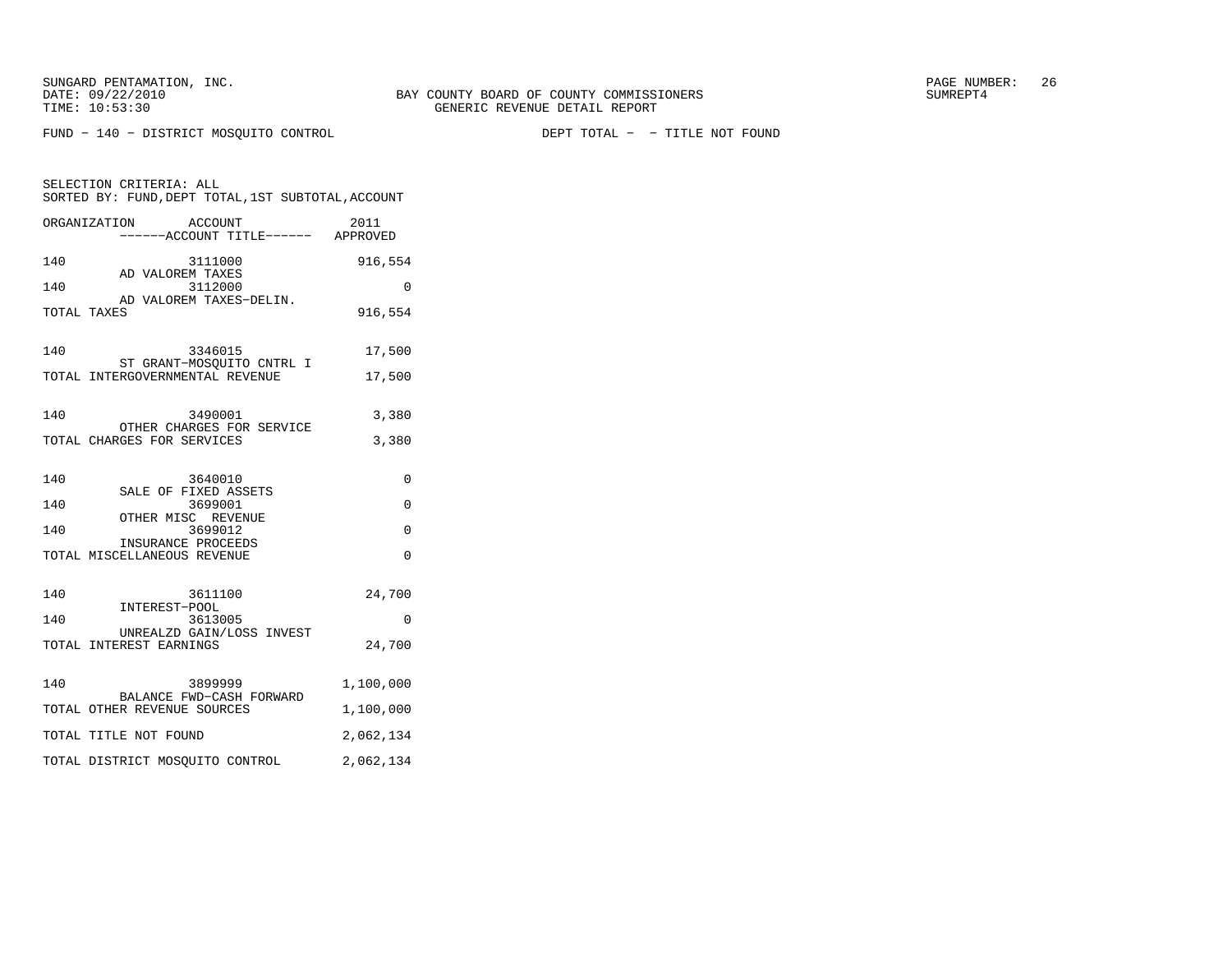SELECTION CRITERIA: ALL

 $FUND - 145 - MSTU - FIRE \ PROTECTION$ 

SORTED BY: FUND, DEPT TOTAL, 1ST SUBTOTAL, ACCOUNT ORGANIZATION ACCOUNT 2011−−−−−−ACCOUNT TITLE−−−−−− APPROVED

DEPT TOTAL - - TITLE NOT FOUND

| 145         | 3111005                                                     | 4,565,121 |
|-------------|-------------------------------------------------------------|-----------|
| 145         | MSTU AD VALOREM TAXES<br>3112005                            | $\Omega$  |
|             | MSTU AD VAL TAX-DELINO                                      |           |
| TOTAL TAXES |                                                             | 4,565,121 |
| 145         | 3310001                                                     | 0         |
| 145         | FEDERAL GRANTS<br>3312010                                   | 0         |
| 145         | FED GRANT-FEMA<br>3312306                                   | 0         |
| 145         | FED GRANT-HURRICANE IVAN<br>3312307                         | 0         |
| 145         | FED GRANT-HOMELAND SCRTY<br>3342006                         | $\Omega$  |
| 145         | ST GRANT-MUTUAL AID/HURR<br>3352300                         | 5,101     |
|             | FIREFIGHTERS' SUPPL COMP<br>TOTAL INTERGOVERNMENTAL REVENUE | 5,101     |
|             |                                                             |           |
| 145         | 3412001<br>CHRGS FOR SERVICE                                | 0         |
| 145         | 3422014                                                     | 0         |
|             | CHRG FOR SRV-FIRE/CEDARGV<br>TOTAL CHARGES FOR SERVICES     | 0         |
| 145         | 3620010                                                     | 0         |
| 145         | RENT INCOME<br>3640010                                      | 0         |
| 145         | SALE OF FIXED ASSETS<br>3660001                             | 0         |
| 145         | CONTRIBUTIONS-PRIVATE SRC<br>3660007                        | 0         |
|             | CONTRIB-OTHER GOVT UNITS                                    |           |
| 145         | 3699001<br>OTHER MISC REVENUE                               | 0         |
| 145         | 3699012<br>INSURANCE PROCEEDS                               | 0         |
|             | TOTAL MISCELLANEOUS REVENUE                                 | 0         |
|             | 3611100                                                     | 75,000    |
|             |                                                             |           |
| 145<br>145  | INTEREST-POOL<br>3613005<br>UNREALZD GAIN/LOSS INVEST       | O         |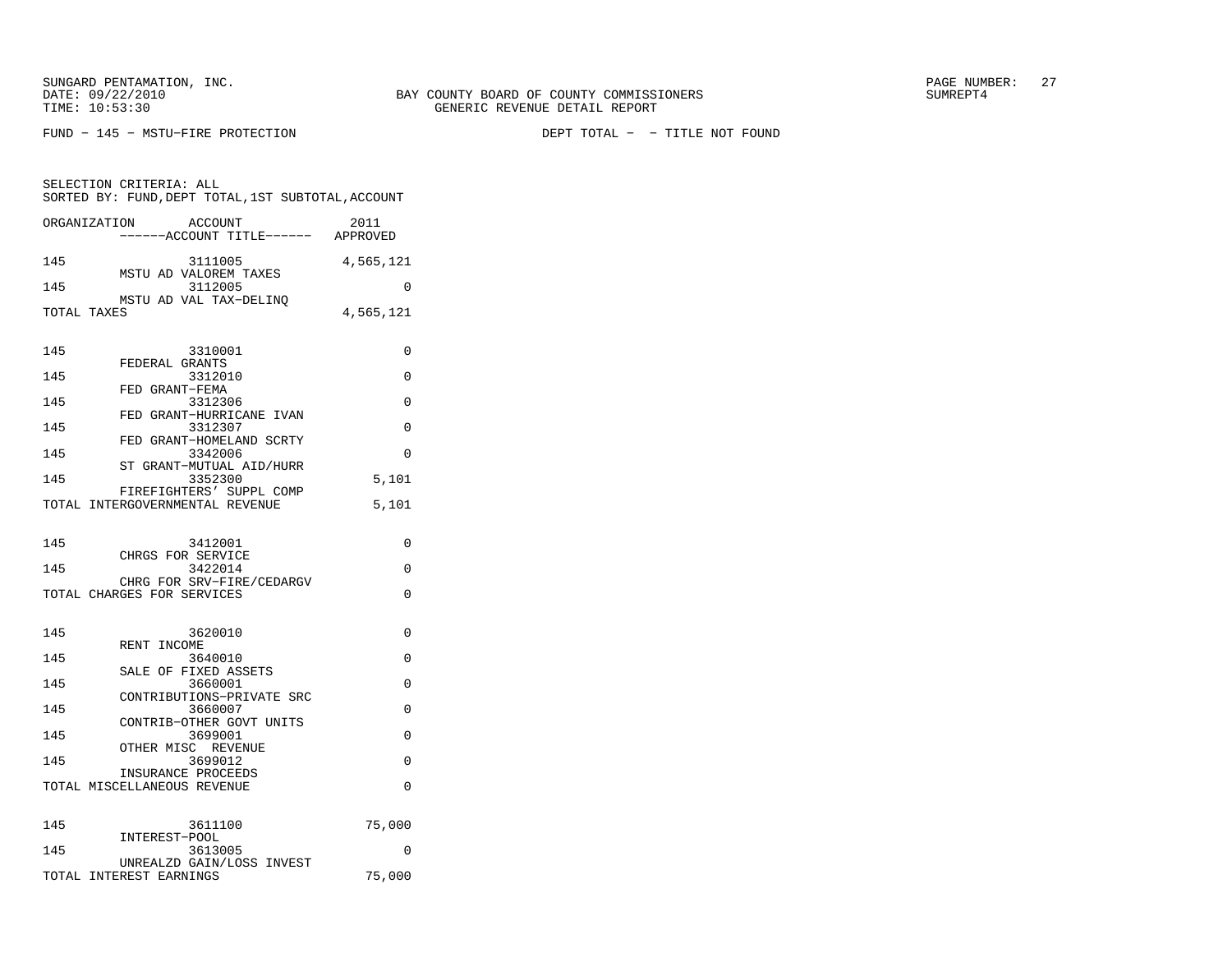$FUND - 145 - MSTU-FIRE \ PROTECTION$ 

DEPT TOTAL - - TITLE NOT FOUND

| SELECTION CRITERIA: ALL |                                                    |
|-------------------------|----------------------------------------------------|
|                         | SORTED BY: FUND, DEPT TOTAL, 1ST SUBTOTAL, ACCOUNT |

| ORGANIZATION ACCOUNT        | ------ACCOUNT TITLE------ APPROVED  | 2011       |
|-----------------------------|-------------------------------------|------------|
| 145                         | 3632201<br>IMPACT FEES-FIRE         | 60,000     |
| TOTAL SPECIAL ASSESSMENTS   |                                     | 60,000     |
| 145                         | 3810303<br>TRNSF FRM SALES TX 2002  | $\Omega$   |
| 145                         | 3840005                             | 2,600,000  |
| LOAN PROCEEDS<br>145        | 3895001<br>CAPITAL CONTRIB-FED      | $\Omega$   |
| 145<br>RESERVE RELEASE      | 3899996                             | 1,647,015  |
| 145                         | 3899999<br>BALANCE FWD-CASH FORWARD | 1,300,000  |
| TOTAL OTHER REVENUE SOURCES |                                     | 5,547,015  |
| TOTAL TITLE NOT FOUND       |                                     | 10,252,237 |
| TOTAL MSTU-FIRE PROTECTION  |                                     | 10,252,237 |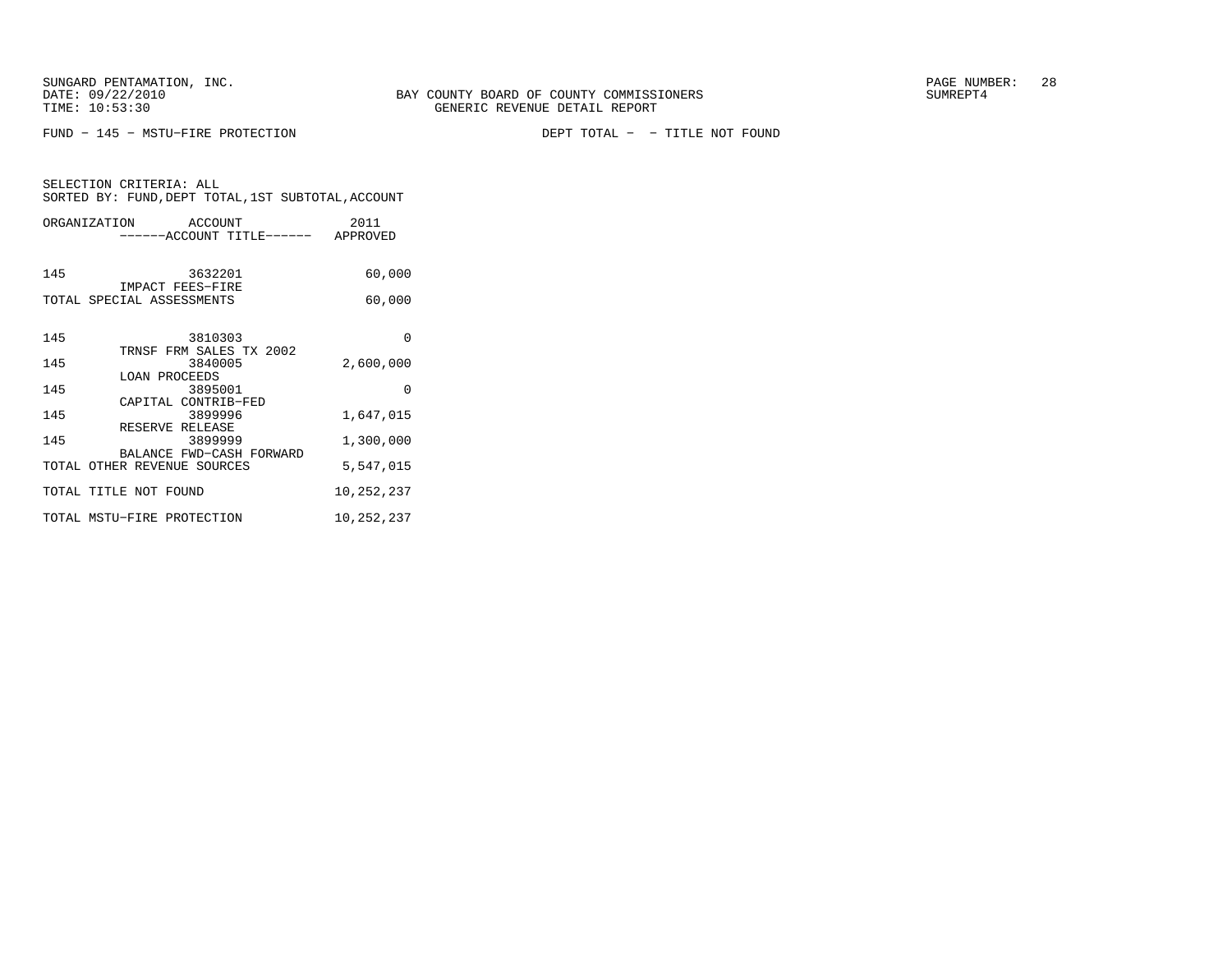SELECTION CRITERIA: ALL

| SORTED BY: FUND, DEPT TOTAL, 1ST SUBTOTAL, ACCOUNT           |          |
|--------------------------------------------------------------|----------|
| ORGANIZATION ACCOUNT<br>-------ACCOUNT TITLE------- APPROVED | 2011     |
| 167<br>3699001<br>OTHER MISC REVENUE                         | $\Omega$ |
| TOTAL MISCELLANEOUS REVENUE                                  | $\Omega$ |
| 167<br>3611100<br>INTEREST-POOL                              | 2,100    |
| 167<br>3611136<br>INTEREST-MSBU                              | 21,000   |
| 167<br>3613005                                               | $\Omega$ |
| UNREALZD GAIN/LOSS INVEST<br>TOTAL INTEREST EARNINGS         | 23,100   |
| 167<br>3631001                                               | 31,200   |
| SPECIAL ASSESSMENTS<br>167<br>3631004                        | 1,700    |
| SPEC ASSESS-LIGHTING<br>TOTAL SPECIAL ASSESSMENTS            | 32,900   |
| 167<br>3899999<br>BALANCE FWD-CASH FORWARD                   | 650,000  |
| TOTAL OTHER REVENUE SOURCES                                  | 650,000  |
| TOTAL TITLE NOT FOUND                                        | 706,000  |
| TOTAL MSBU FUND                                              | 706,000  |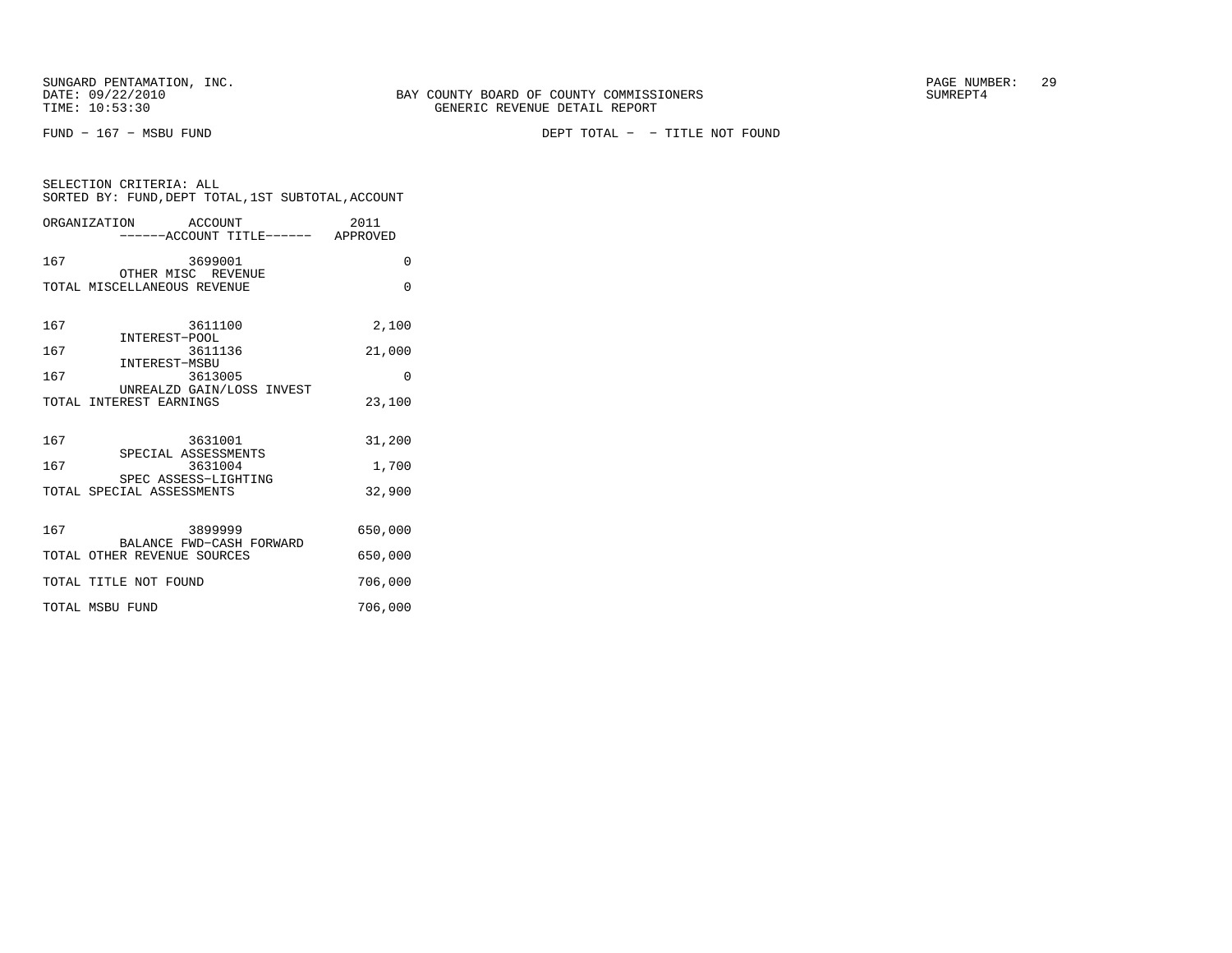$FUND - 180 - SUBERVISOR OF ELECTIONS$ 

DEPT TOTAL - - TITLE NOT FOUND

|     | ORGANIZATION<br>ACCOUNT                                      | 2011     |
|-----|--------------------------------------------------------------|----------|
|     | ------ACCOUNT TITLE------ APPROVED                           |          |
| 180 | 3312004<br>FED GRANT-ADA                                     | 0        |
| 180 | 3340001<br>STATE GRANTS                                      | $\Omega$ |
| 180 | 3351926                                                      | $\Omega$ |
|     | ST REIMB-SPECIAL ELECTION<br>TOTAL INTERGOVERNMENTAL REVENUE | $\Omega$ |
| 180 | 3415501                                                      | $\Omega$ |
|     | FEES-SUPERVISOR OF ELEC.<br>TOTAL CHARGES FOR SERVICES       | 0        |
| 180 | 3640010<br>SALE OF FIXED ASSETS                              | $\Omega$ |
| 180 | 3699042                                                      | $\Omega$ |
|     | REIMB-ELECTIONS<br>TOTAL MISCELLANEOUS REVENUE               | $\Omega$ |
| 180 | 3611100<br>INTEREST-POOL                                     | $\Omega$ |
| 180 | 3613005<br>UNREALZD GAIN/LOSS INVEST                         | $\Omega$ |
|     | TOTAL INTEREST EARNINGS                                      | $\Omega$ |
| 180 | 3810001<br>TRNSF FRM GENERAL FD(001)                         | $\Omega$ |
|     | TOTAL OTHER REVENUE SOURCES                                  | $\Omega$ |
|     | TOTAL TITLE NOT FOUND                                        | $\Omega$ |
|     | TOTAL SUPERVISOR OF ELECTIONS                                | 0        |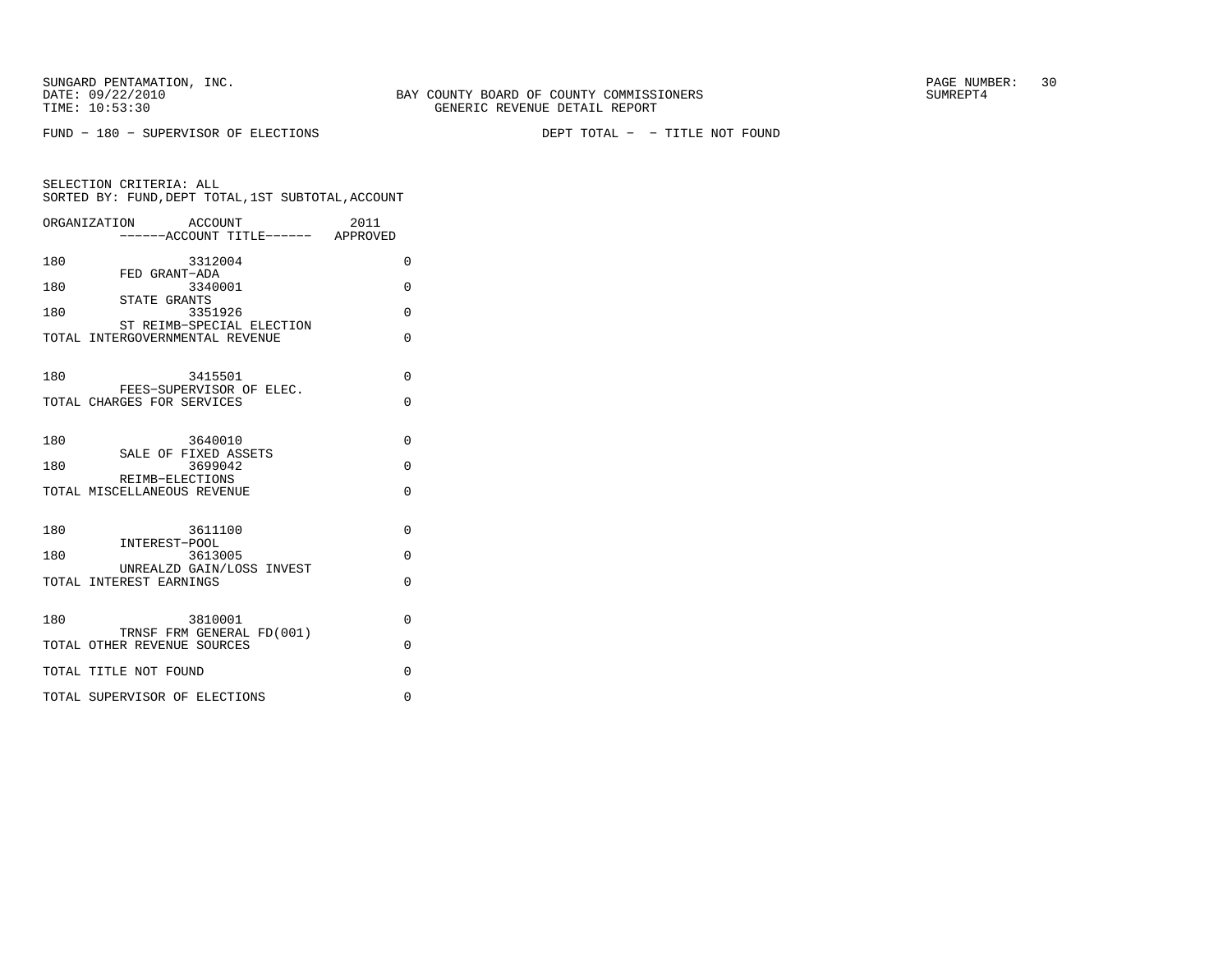FUND - 195 - UTILITY REG AUTHORITY

DEPT TOTAL - - TITLE NOT FOUND

|     | ORGANIZATION ACCOUNT<br>------ACCOUNT TITLE------ APPROVED | 2011     |
|-----|------------------------------------------------------------|----------|
| 195 | 3699008                                                    | 0        |
| 195 | RATE CASE FEES<br>3699009                                  | $\Omega$ |
|     | UTILITY REG AUTHORITY FEE<br>TOTAL MISCELLANEOUS REVENUE   | $\Omega$ |
| 195 | 3611100                                                    | $\Omega$ |
| 195 | INTEREST-POOL<br>3613005                                   | $\Omega$ |
|     | UNREALZD GAIN/LOSS INVEST<br>TOTAL INTEREST EARNINGS       | $\Omega$ |
| 195 | 3810001<br>TRNSF FRM GENERAL FD(001)                       | 85,000   |
| 195 | 3899999<br>BALANCE FWD-CASH FORWARD                        | $\Omega$ |
|     | TOTAL OTHER REVENUE SOURCES                                | 85,000   |
|     | TOTAL TITLE NOT FOUND                                      | 85,000   |
|     | TOTAL UTILITY REG AUTHORITY                                | 85,000   |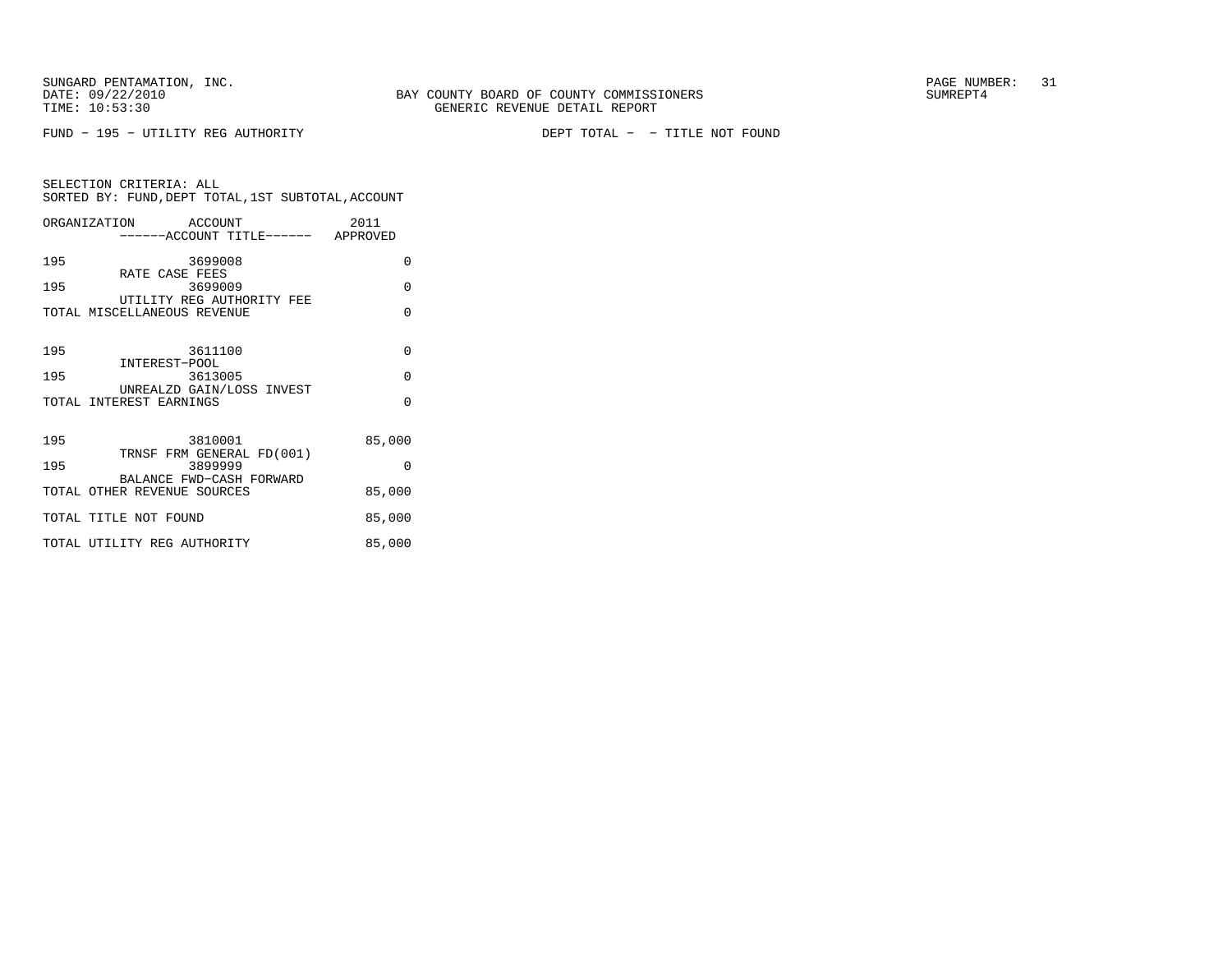DEPT TOTAL - - TITLE NOT FOUND

| ORGANIZATION ACCOUNT        |                                      | 2011     |
|-----------------------------|--------------------------------------|----------|
|                             | ------ACCOUNT TITLE------ APPROVED   |          |
| 302                         | 3611100                              | O        |
| 302                         | INTEREST-POOL<br>3613005             | O        |
|                             | UNREALZD GAIN/LOSS INVEST            |          |
| TOTAL INTEREST EARNINGS     |                                      | O        |
|                             |                                      |          |
| 302                         | 3810001<br>TRNSF FRM GENERAL FD(001) | $\Omega$ |
| 302                         | 3810401                              | $\Omega$ |
| 302                         | TRNSF FRM WATER SYS (401)<br>3811401 | $\Omega$ |
|                             | TRNSF FRM WTR IMPACT FEES            |          |
| 302                         | 3899998                              | O        |
| TOTAL OTHER REVENUE SOURCES | BALANCE FWD-BOND PROCEEDS            | O        |
| TOTAL TITLE NOT FOUND       |                                      | O        |
|                             |                                      |          |
|                             | TOTAL WATER SYSTEM 2000 BND PRJ      | U        |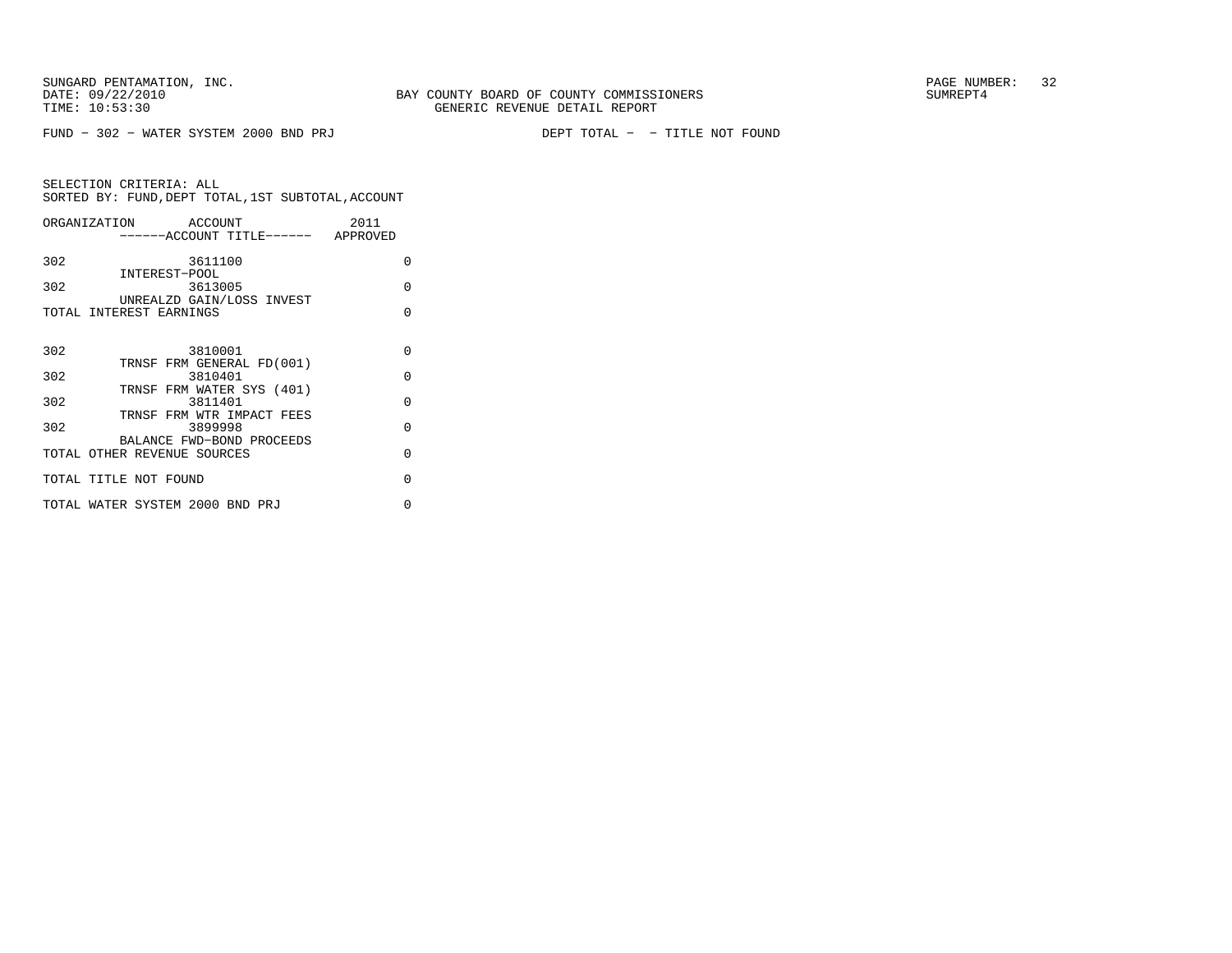$FUND - 303 - SALES TX REV BONDS 2002$ 

DEPT TOTAL - - TITLE NOT FOUND

|     | ORGANIZATION<br>ACCOUNT       | 2011     |
|-----|-------------------------------|----------|
|     | ------ACCOUNT TITLE------     | APPROVED |
|     |                               |          |
| 303 | 3611100                       |          |
|     | INTEREST-POOL                 |          |
| 303 | 3613005                       | O        |
|     | UNREALZD GAIN/LOSS INVEST     |          |
|     | TOTAL INTEREST EARNINGS       | U        |
|     |                               |          |
|     | TOTAL TITLE NOT FOUND         |          |
|     |                               |          |
|     | TOTAL SALES TX REV BONDS 2002 |          |
|     |                               |          |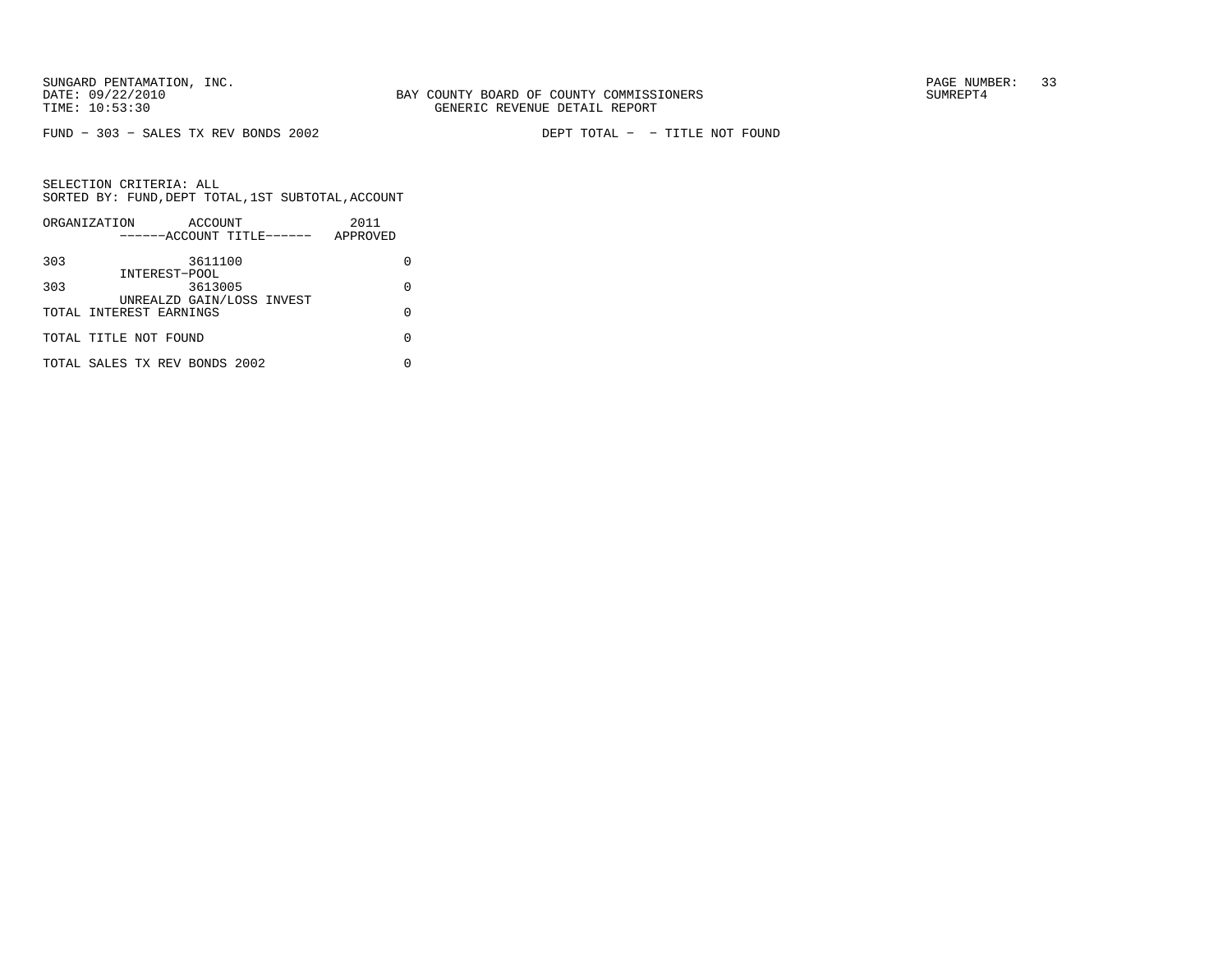$FUND - 304 - JAIL 2006 BOND PROJ$ 

DEPT TOTAL - - TITLE NOT FOUND

|     | ORGANIZATION ACCOUNT        |         |                           | 2011                               |          |
|-----|-----------------------------|---------|---------------------------|------------------------------------|----------|
|     |                             |         |                           | ------ACCOUNT TITLE------ APPROVED |          |
| 304 |                             | 3611100 |                           |                                    | U        |
|     | INTEREST-POOL               |         |                           |                                    |          |
| 304 |                             | 3613005 |                           |                                    | O        |
|     |                             |         | UNREALZD GAIN/LOSS INVEST |                                    |          |
|     | TOTAL INTEREST EARNINGS     |         |                           |                                    | U        |
|     |                             |         |                           |                                    |          |
|     |                             |         |                           |                                    | $\Omega$ |
| 304 |                             | 3810001 | TRNSF FRM GENERAL FD(001) |                                    |          |
| 304 |                             | 3899998 |                           |                                    | $\Omega$ |
|     |                             |         | BALANCE FWD-BOND PROCEEDS |                                    |          |
|     | TOTAL OTHER REVENUE SOURCES |         |                           |                                    | O        |
|     |                             |         |                           |                                    |          |
|     | TOTAL TITLE NOT FOUND       |         |                           |                                    | O        |
|     |                             |         |                           |                                    |          |
|     | TOTAL JAIL 2006 BOND PROJ   |         |                           |                                    | 0        |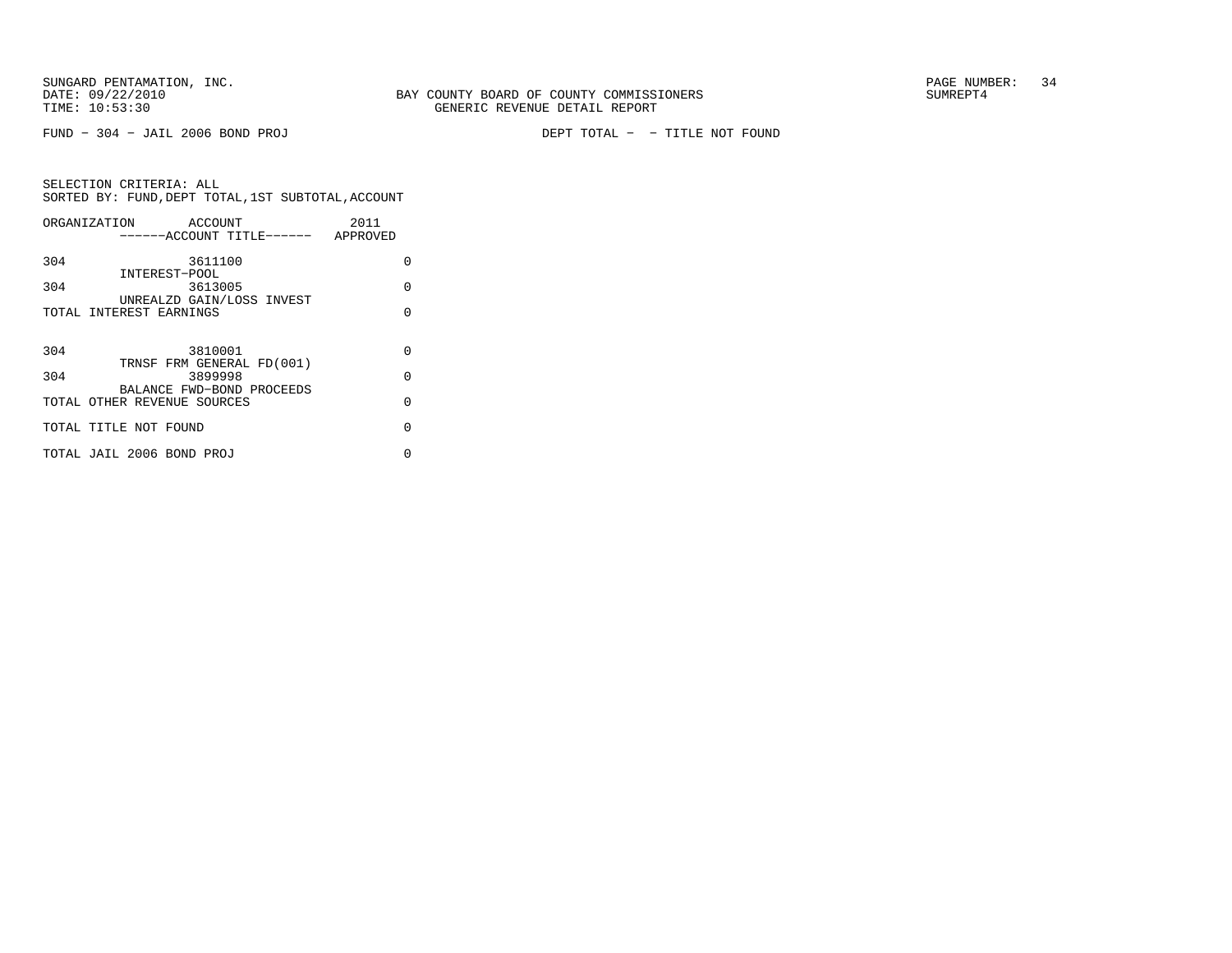$FUND - 305 - CAPITAL IMPV BONDS 2007$ 

DEPT TOTAL - - TITLE NOT FOUND

|     | ORGANIZATION<br>ACCOUNT            | 2011     |
|-----|------------------------------------|----------|
|     | ------ACCOUNT TITLE------ APPROVED |          |
| 305 | 3611100                            | 0        |
|     | INTEREST-POOL                      |          |
| 305 | 3613005                            | O        |
|     | UNREALZD GAIN/LOSS INVEST          |          |
|     | TOTAL INTEREST EARNINGS            | U        |
|     |                                    |          |
| 305 | 3840010                            | O        |
|     | BOND PROCEEDS                      |          |
| 305 | 3899998                            | $\Omega$ |
|     | BALANCE FWD-BOND PROCEEDS          |          |
|     | TOTAL OTHER REVENUE SOURCES        | $\Omega$ |
|     |                                    |          |
|     | TOTAL TITLE NOT FOUND              | $\Omega$ |
|     |                                    |          |
|     | TOTAL CAPITAL IMPRV BONDS 2007     | U        |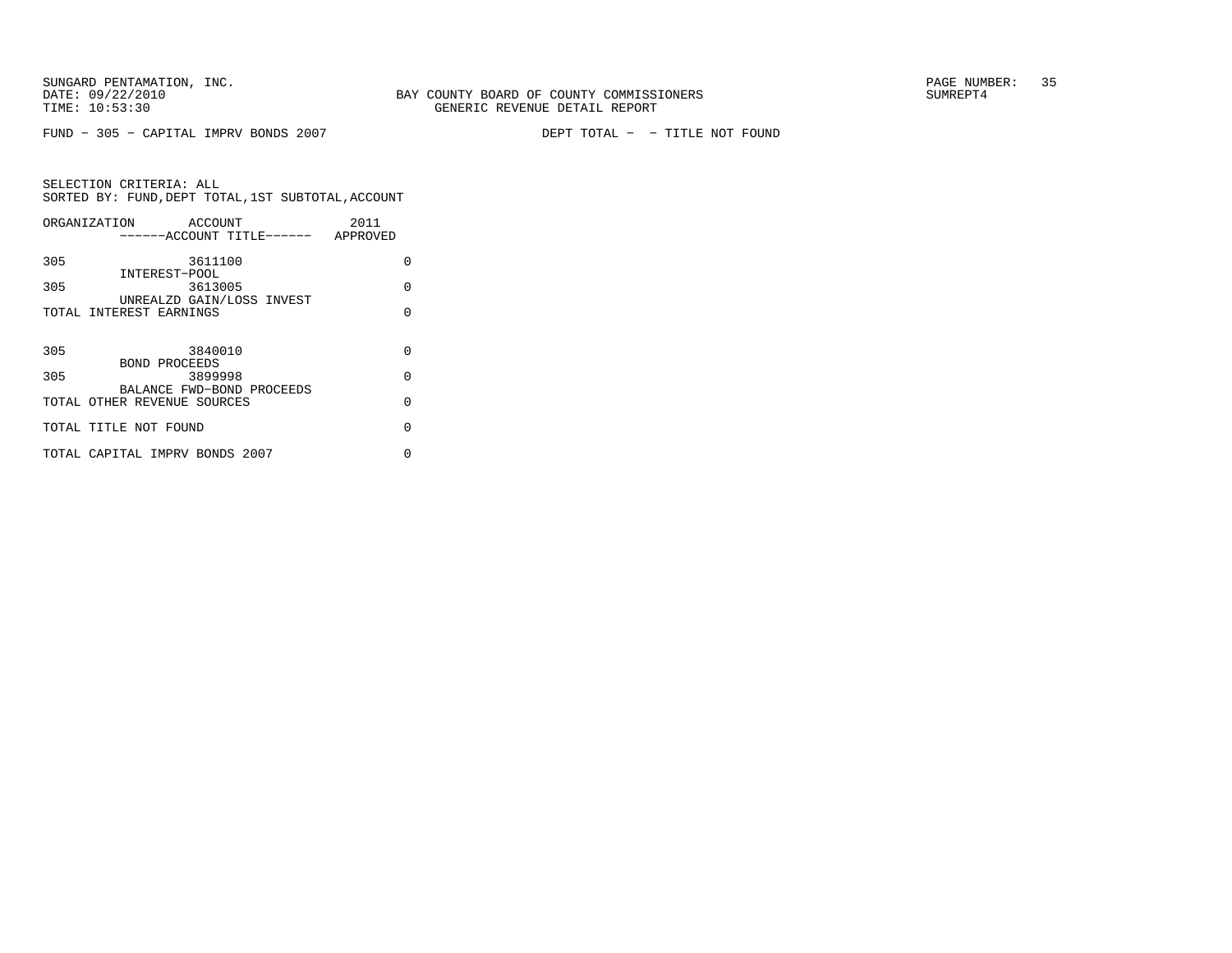DEPT TOTAL - - TITLE NOT FOUND

|             | ORGANIZATION<br>ACCOUNT<br>------ACCOUNT TITLE------ APPROVED   | 2011     |
|-------------|-----------------------------------------------------------------|----------|
| 380         | 3111000                                                         | $\Omega$ |
| 380         | AD VALOREM TAXES<br>3112000                                     | $\Omega$ |
| 380         | AD VALOREM TAXES-DELIN.<br>3124101<br>LOCAL OPT GAS TAX/1ST-4TH | 0        |
| TOTAL TAXES |                                                                 | 0        |
| 380         | 3231001                                                         | 0        |
|             | FRANCHISE FEES<br>TOTAL FRANCHISE FEES                          | 0        |
|             |                                                                 |          |
| 380         | 3351200<br>ST REV SHARING PROCEEDS                              | $\Omega$ |
| 380         | 3351400<br>LICENSES-MOBILE HOME                                 | 0        |
| 380         | 3351800<br>SALES TAX-LCL GOV/1/2 CEN                            | $\Omega$ |
|             | TOTAL INTERGOVERNMENTAL REVENUE                                 | 0        |
| 380         | 3699001                                                         | $\Omega$ |
|             | OTHER MISC REVENUE<br>TOTAL MISCELLANEOUS REVENUE               | $\Omega$ |
|             |                                                                 |          |
| 380         | 3611100<br>INTEREST-POOL                                        | $\Omega$ |
| 380         | 3613005<br>UNREALZD GAIN/LOSS INVEST                            | 0        |
|             | TOTAL INTEREST EARNINGS                                         | 0        |
| 380         | 3810001                                                         | $\Omega$ |
|             | TRNSF FRM GENERAL FD(001)<br>TOTAL OTHER REVENUE SOURCES        | $\Omega$ |
|             | TOTAL TITLE NOT FOUND                                           | 0        |
|             | TOTAL CEDAR GROVE GENERAL FUND                                  | 0        |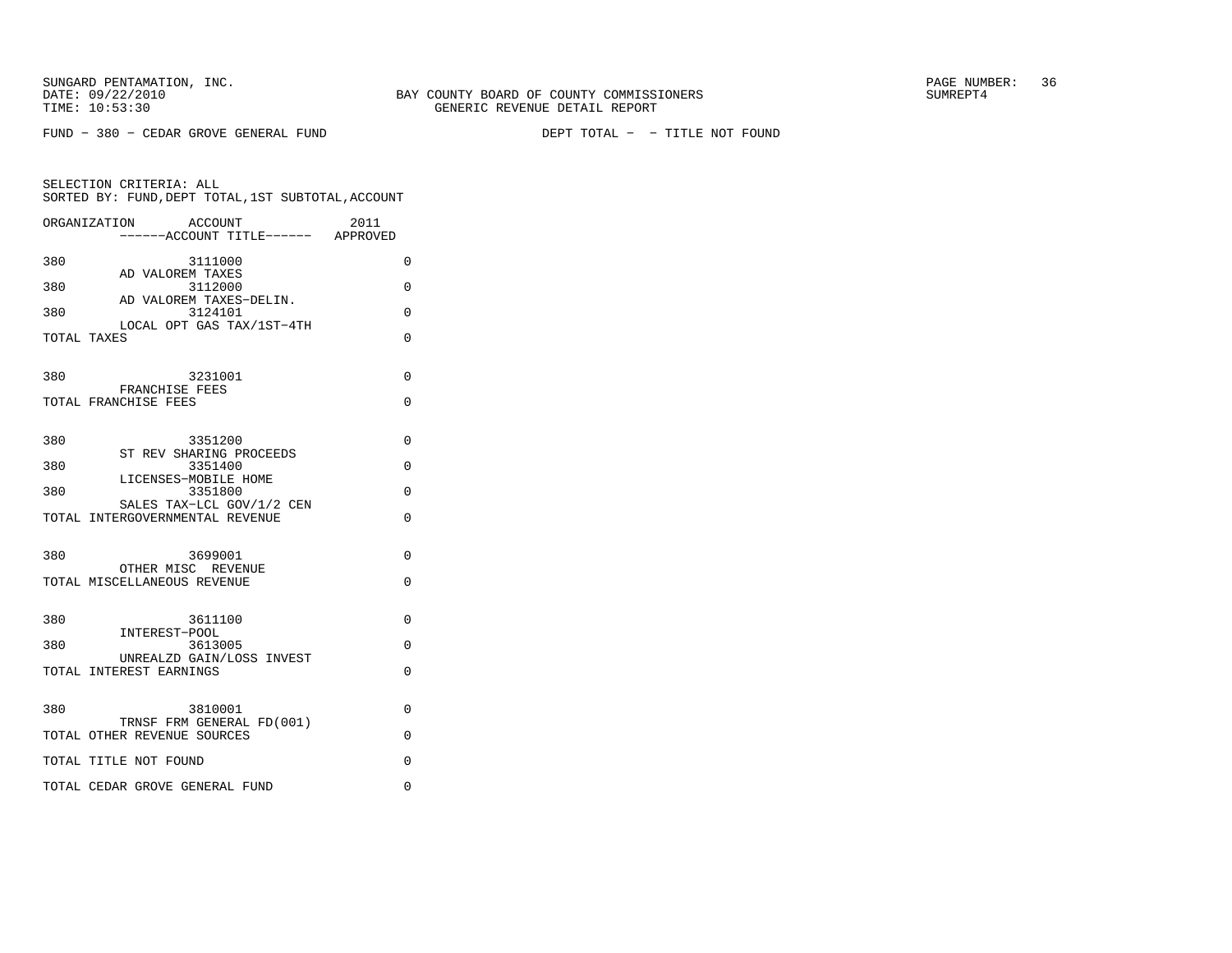$FUND - 381 - CEDAR GROVE WATER FUND$ 

DEPT TOTAL - - TITLE NOT FOUND

| ORGANIZATION                                   | 2011<br>ACCOUNT<br>-----ACCOUNT TITLE------ APPROVED |          |
|------------------------------------------------|------------------------------------------------------|----------|
| 381                                            | 3429014                                              | 0        |
| 381                                            | CHRG FOR SRV-PLAN REV/ENG<br>3433022                 | $\Omega$ |
| 381                                            | UTILITY FEE-RETAIL WATER<br>3433025                  | 0        |
| WATER FEES-METER<br>381                        | 3436100                                              | $\Omega$ |
| TOTAL CHARGES FOR SERVICES                     | CHRGS FOR SERVICE-WTR/SWR                            | $\Omega$ |
| 381<br>OTHER MISC REVENUE                      | 3699001                                              | $\Omega$ |
| 381<br>PENALTIES                               | 3699005                                              | $\Omega$ |
| TOTAL MISCELLANEOUS REVENUE                    |                                                      | 0        |
| 381<br>INTEREST-POOL                           | 3611100                                              | 0        |
| 381                                            | 3613005<br>UNREALZD GAIN/LOSS INVEST                 | $\Omega$ |
| TOTAL INTEREST EARNINGS                        |                                                      | $\Omega$ |
| 381                                            | 3632305                                              | $\Omega$ |
| IMPACT FEES-WATER<br>TOTAL SPECIAL ASSESSMENTS |                                                      | $\Omega$ |
| 381                                            | 3810424                                              | $\Omega$ |
| TOTAL OTHER REVENUE SOURCES                    | TRNSF FRM CG RET WTR/WW                              | 0        |
| TOTAL TITLE NOT FOUND                          |                                                      | 0        |
| TOTAL CEDAR GROVE WATER FUND                   |                                                      | $\Omega$ |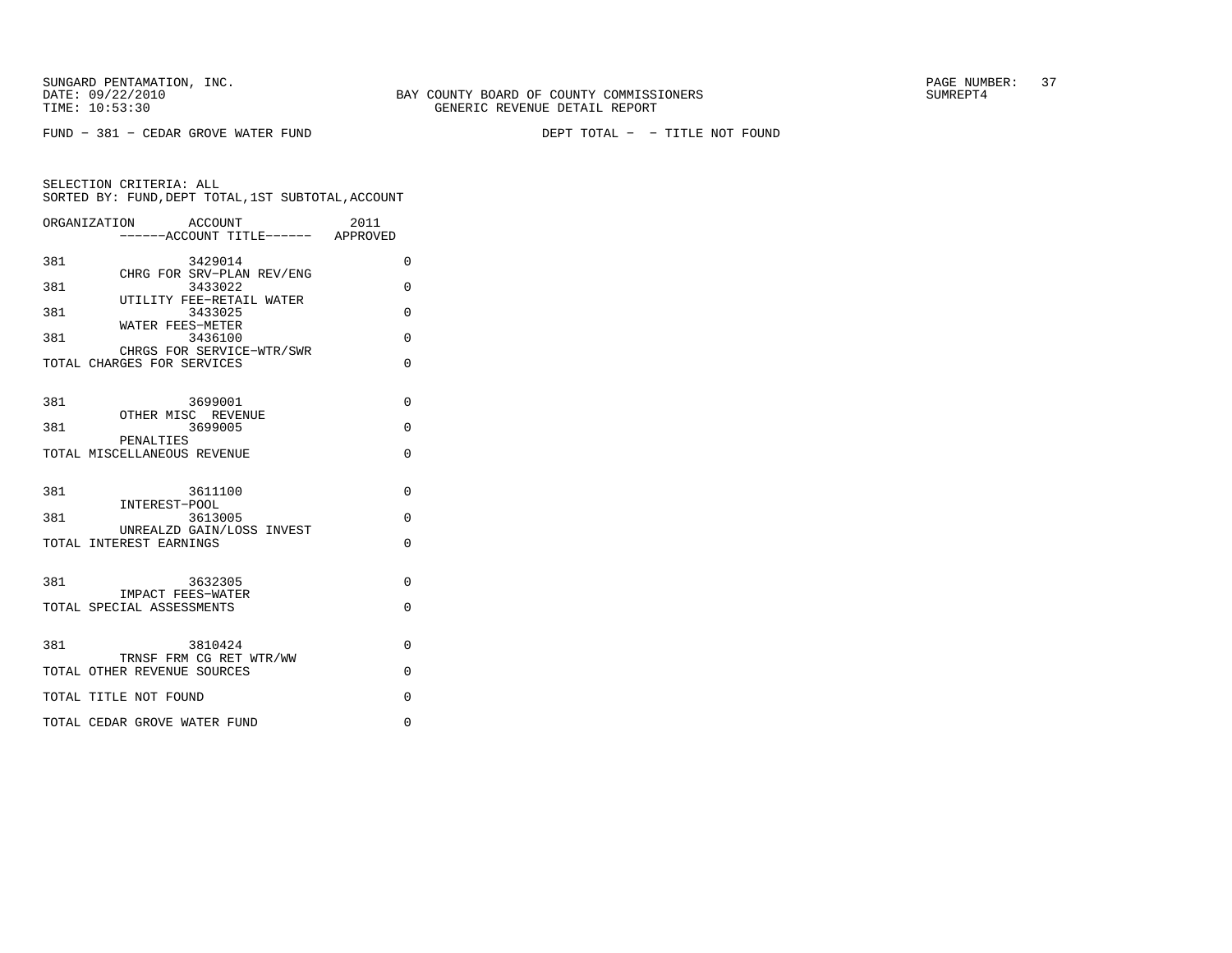SELECTION CRITERIA: ALL

 $FUND - 382 - CEDAR GROVE SEWER FUND$ 

DEPT TOTAL - - TITLE NOT FOUND

| SORTED BY: FUND, DEPT TOTAL, 1ST SUBTOTAL, ACCOUNT      |                  |
|---------------------------------------------------------|------------------|
| ORGANIZATION<br>ACCOUNT<br>------ACCOUNT TITLE------    | 2011<br>APPROVED |
| 382<br>3435040                                          |                  |
| UTILITY FEE-RETAIL SEWER<br>382<br>3436100              |                  |
| CHRGS FOR SERVICE-WTR/SWR<br>TOTAL CHARGES FOR SERVICES |                  |
|                                                         |                  |

| 382<br>3699001                                          | $\Omega$ |
|---------------------------------------------------------|----------|
| OTHER MISC REVENUE<br>382<br>3699005<br>PENALTIES       | $\Omega$ |
| TOTAL MISCELLANEOUS REVENUE                             | O        |
| 382<br>3611100<br>INTEREST-POOL                         | $\Omega$ |
| 382<br>3613005                                          | $\Omega$ |
| UNREALZD GAIN/LOSS INVEST<br>TOTAL INTEREST EARNINGS    | $\Omega$ |
| 382<br>3632307<br>IMPACT FEES-SEWER                     | $\Omega$ |
| TOTAL SPECIAL ASSESSMENTS                               | $\Omega$ |
|                                                         |          |
| 382<br>3810424                                          | $\Omega$ |
| TRNSF FRM CG RET WTR/WW<br>382<br>3899999               | $\Omega$ |
| BALANCE FWD-CASH FORWARD<br>TOTAL OTHER REVENUE SOURCES | $\Omega$ |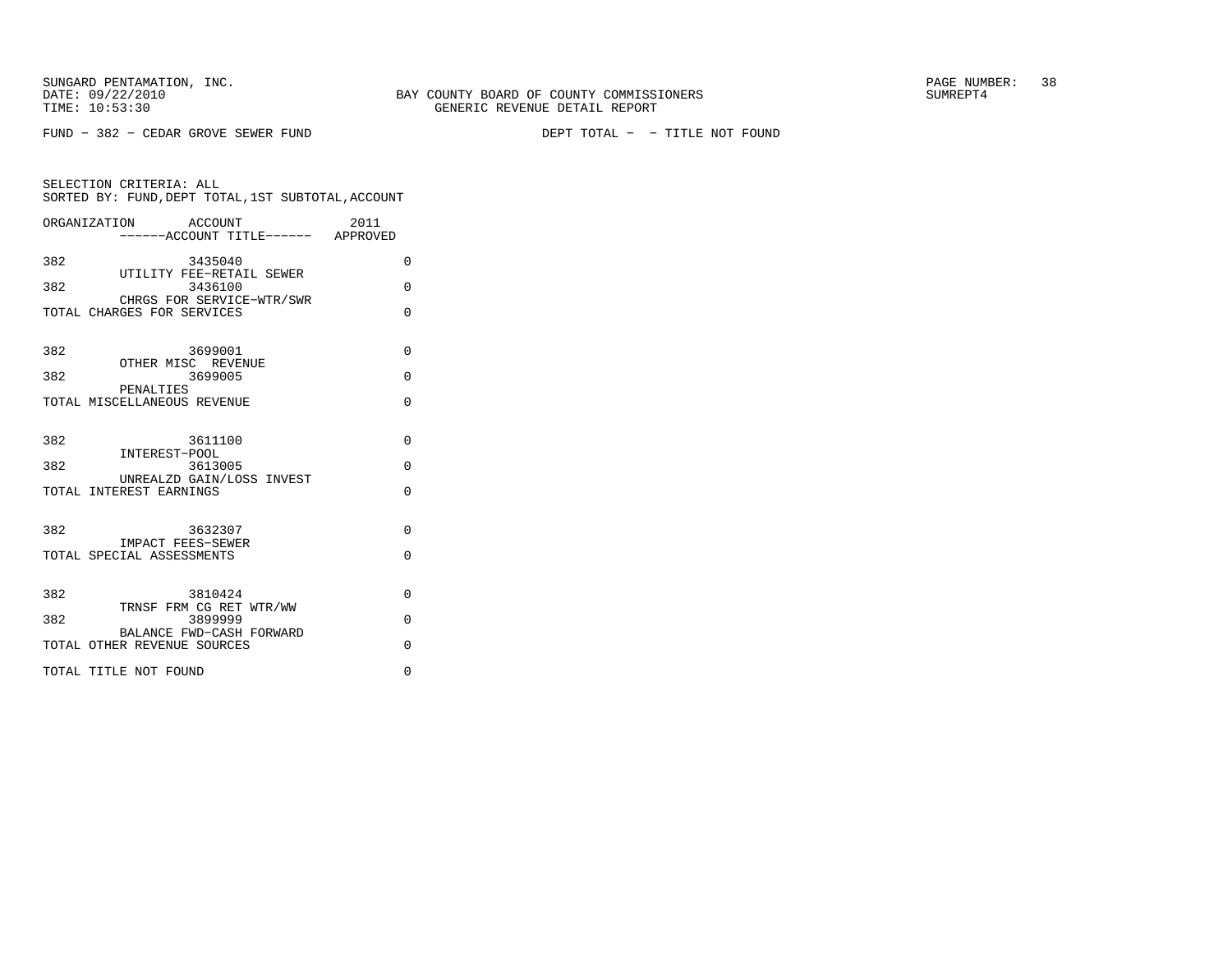FUND − 382 − CEDAR GROVE SEWER FUND DEPT TOTAL − 0382 − CEDAR GROVE SEWER

|      | ORGANIZATION |                              | ACCOUNT |                           | 2011     |  |
|------|--------------|------------------------------|---------|---------------------------|----------|--|
|      |              |                              |         | ------ACCOUNT TITLE------ | APPROVED |  |
| 0382 |              |                              | 3899999 | BALANCE FWD-CASH FORWARD  |          |  |
|      |              | TOTAL OTHER REVENUE SOURCES  |         |                           |          |  |
|      |              | TOTAL CEDAR GROVE SEWER      |         |                           |          |  |
|      |              | TOTAL CEDAR GROVE SEWER FUND |         |                           |          |  |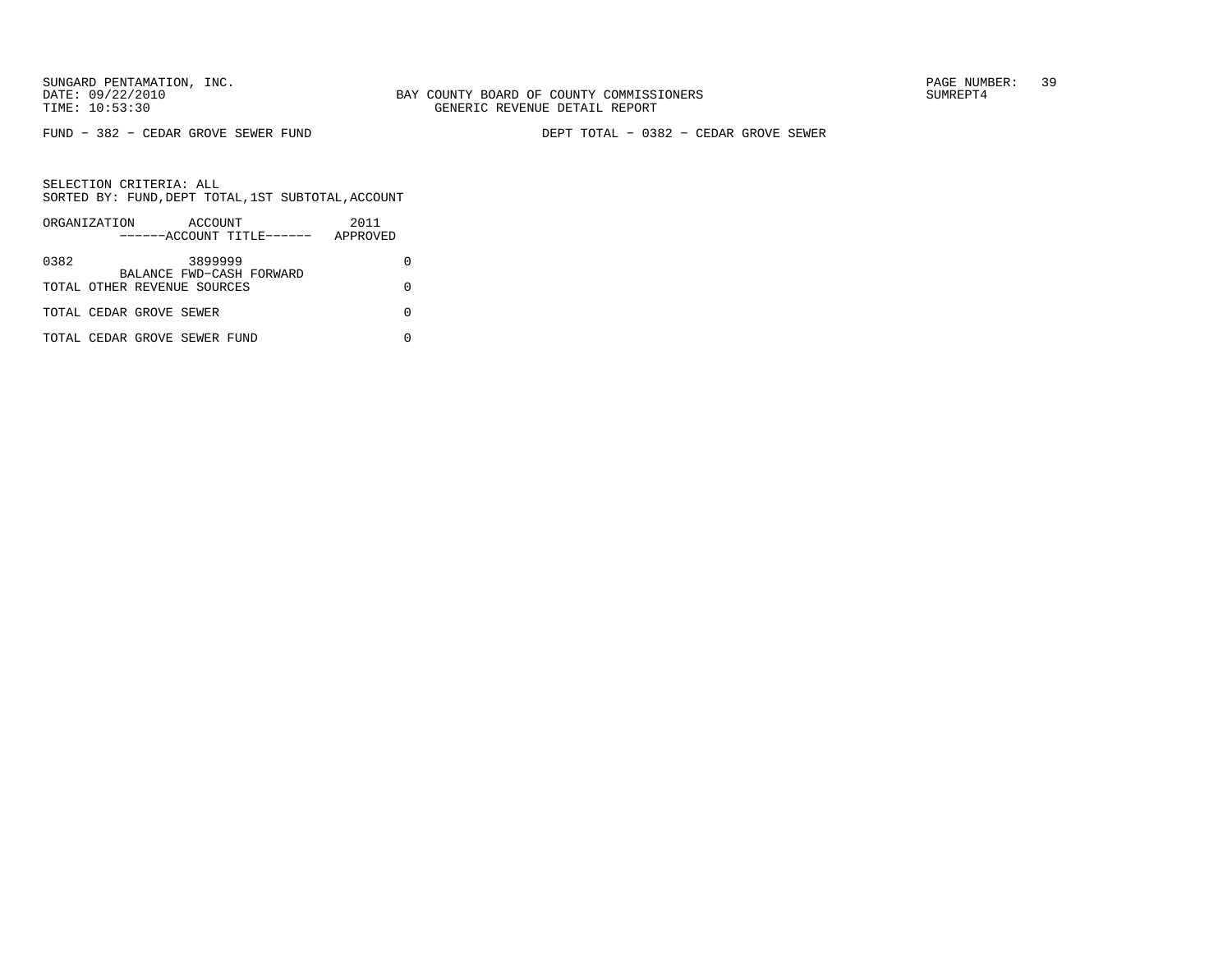FUND − 383 − CEDAR GROVE CRA DEPT TOTAL − − TITLE NOT FOUND

| ORGANIZATION                        | ACCOUNT |                                    | 2011 |          |
|-------------------------------------|---------|------------------------------------|------|----------|
|                                     |         | ------ACCOUNT TITLE------ APPROVED |      |          |
| 383                                 | 3115001 |                                    |      | $\Omega$ |
| TIF-CORE CRA<br>383                 | 3115002 |                                    |      | $\Omega$ |
| TIF-BRANNONVILLE CRA<br>TOTAL TAXES |         |                                    |      | $\Omega$ |
|                                     |         |                                    |      |          |
| 383                                 | 3611100 |                                    |      | $\Omega$ |
| INTEREST-POOL<br>383                | 3613005 |                                    |      | $\Omega$ |
| TOTAL INTEREST EARNINGS             |         | UNREALZD GAIN/LOSS INVEST          |      | $\Omega$ |
|                                     |         |                                    |      |          |
| 383                                 | 3810001 | TRNSF FRM GENERAL FD(001)          |      | $\Omega$ |
| TOTAL OTHER REVENUE SOURCES         |         |                                    |      | $\Omega$ |
| TOTAL TITLE NOT FOUND               |         |                                    |      | $\Omega$ |
| TOTAL CEDAR GROVE CRA               |         |                                    |      | U        |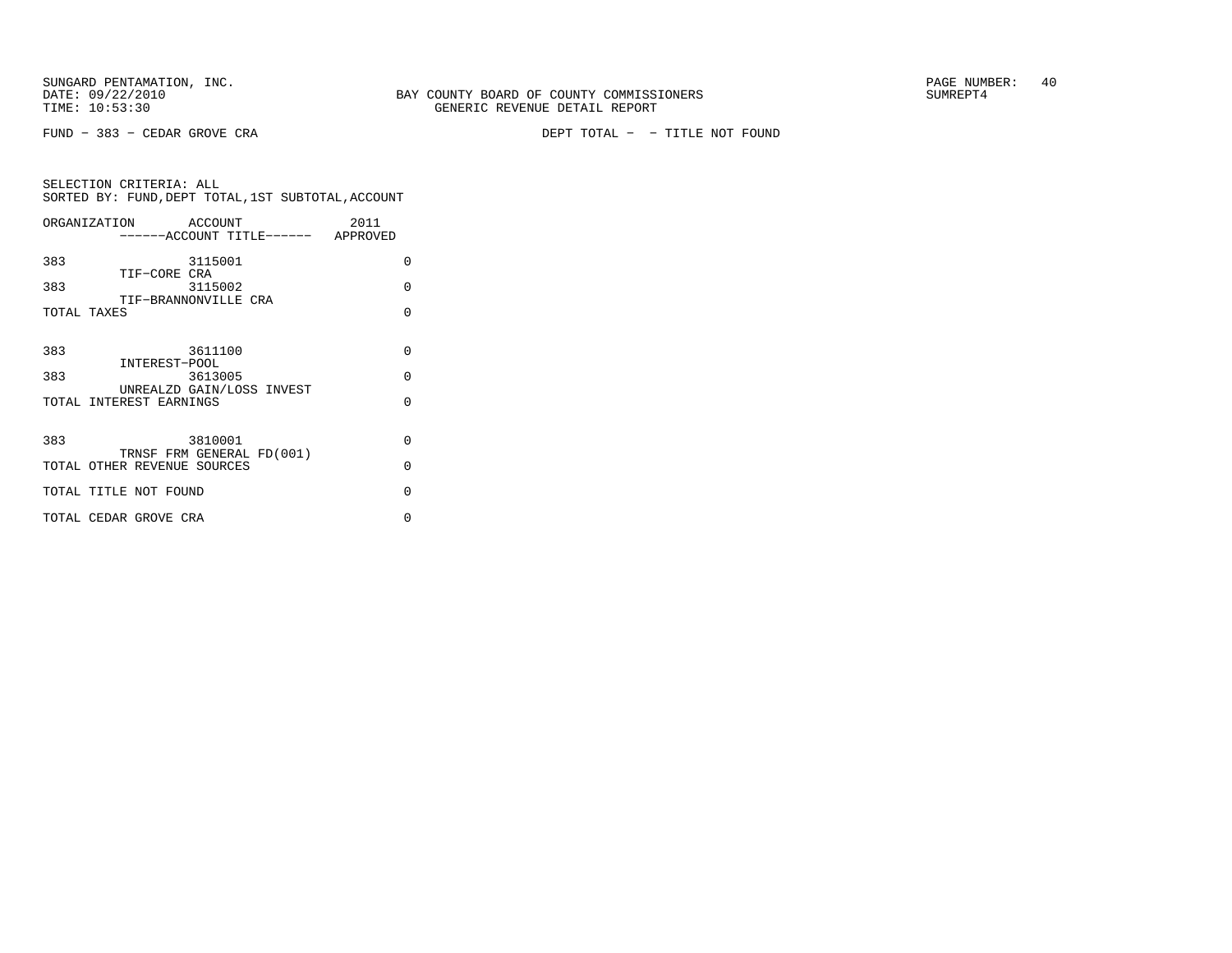FUND - 401 - WATER SYSTEM REVENUE FUND

| ORGANIZATION | <b>ACCOUNT</b><br>----ACCOUNT TITLE------ APPROVED          | 2011       |
|--------------|-------------------------------------------------------------|------------|
| 401          | 3312003                                                     | 0          |
| 401          | FED GRANT-EPA<br>3340001                                    | 0          |
| 401          | STATE GRANTS<br>3344908                                     | 7,570,000  |
| 401          | ST GRANT-NW FL WTR MGT<br>3347906                           | 0          |
|              | ST GRANT-FISH & WILDLIFE<br>TOTAL INTERGOVERNMENTAL REVENUE | 7,570,000  |
| 401          | 3433005                                                     | 6,751,583  |
| 401          | UTILITY FEE-TREATED WATER<br>3433007                        | 6,542,634  |
| 401          | UTILITY FEE-TRTD WTR PCB<br>3433010                         | 604,719    |
| 401          | UTILITY FEE-RAW WATER<br>3433025                            | 0          |
| 401          | WATER FEES-METER<br>3435060                                 | 0          |
| 401          | CHRGS FOR SERV-RTL WSTWTR<br>3436100                        | 38,000     |
|              | CHRGS FOR SERVICE-WTR/SWR<br>TOTAL CHARGES FOR SERVICES     | 13,936,936 |
| 401          | 3640010                                                     | 0          |
| 401          | SALE OF FIXED ASSETS<br>3660007                             | 0          |
| 401          | CONTRIB-OTHER GOVT UNITS<br>3699001                         | 0          |
| 401          | OTHER MISC REVENUE<br>3699005                               | 0          |
| 401          | PENALTIES<br>3699012                                        | 0          |
|              | INSURANCE PROCEEDS<br>TOTAL MISCELLANEOUS REVENUE           | 0          |
|              |                                                             |            |
| 401          | 3611100                                                     | 64,999     |
| 401          | INTEREST-POOL<br>3613005                                    | 0          |
|              | UNREALZD GAIN/LOSS<br>INVEST<br>TOTAL INTEREST EARNINGS     | 64,999     |
| 401          | 3631001                                                     | 293,900    |
| 401          | SPECIAL ASSESSMENTS<br>3632305<br>IMPACT FEES-WATER         | 245,000    |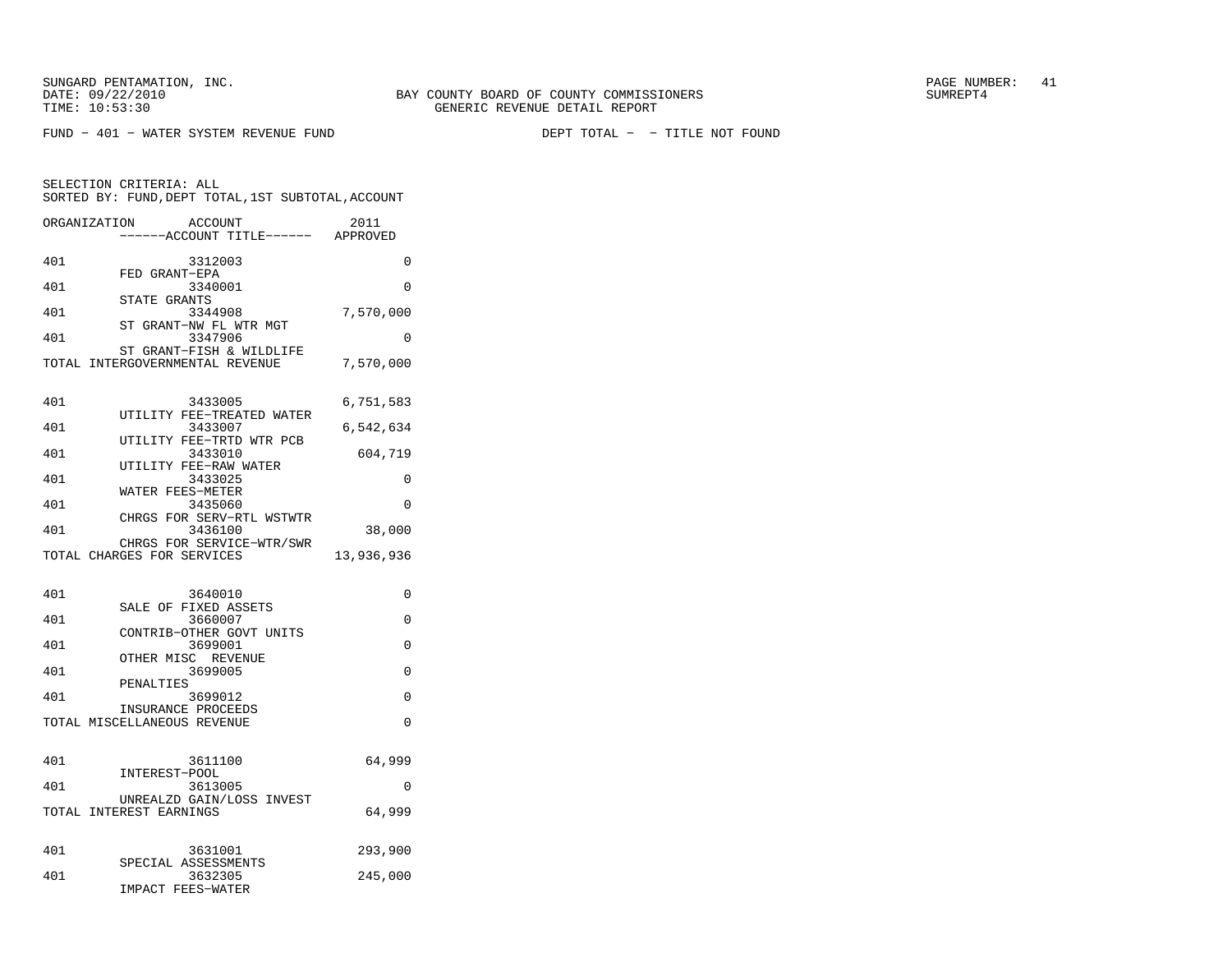FUND - 401 - WATER SYSTEM REVENUE FUND

DEPT TOTAL - - TITLE NOT FOUND

| ORGANIZATION ACCOUNT            | ------ACCOUNT TITLE------ APPROVED                      | 2011         |
|---------------------------------|---------------------------------------------------------|--------------|
| TOTAL SPECIAL ASSESSMENTS       |                                                         | 538,900      |
| 401                             | 3810420<br>TRNSF FRM RETAIL WTR(420)                    | $\Omega$     |
| 401                             | 3840005                                                 | $\Omega$     |
| LOAN PROCEEDS<br>401            | 3840010                                                 | 16,993,750   |
| <b>BOND PROCEEDS</b><br>401     | 3898010                                                 | 115,343      |
| 401                             | CONTRIBUTION-STONE/ARZONA<br>3899996<br>RESERVE RELEASE | $\Omega$     |
| 401                             | 3899999                                                 | 4,000,000    |
| TOTAL OTHER REVENUE SOURCES     | BALANCE FWD-CASH FORWARD                                | 21,109,093   |
| TOTAL TITLE NOT FOUND           |                                                         | 43, 219, 928 |
| TOTAL WATER SYSTEM REVENUE FUND |                                                         | 43, 219, 928 |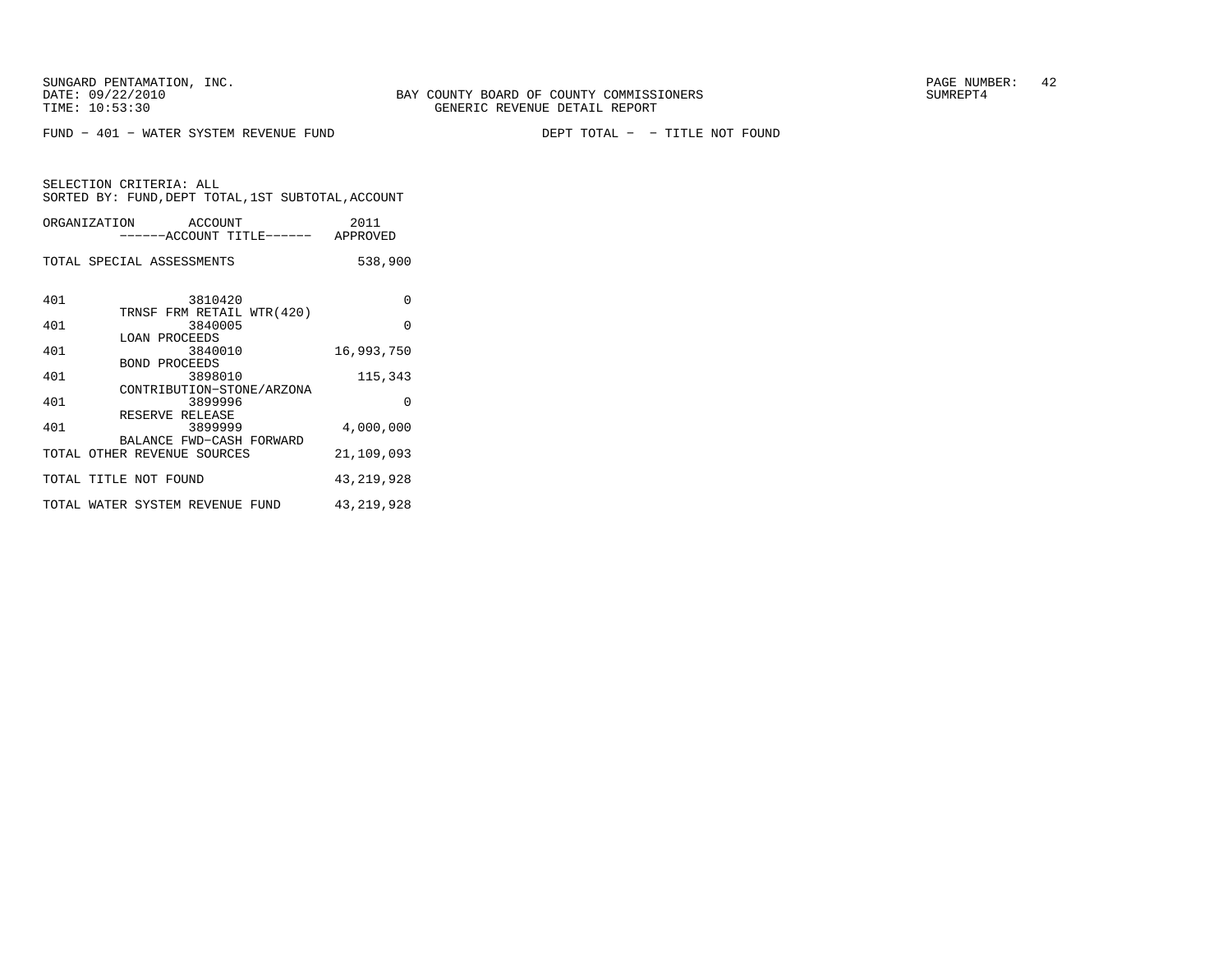SUNGARD PENTAMATION, INC.  $\begin{array}{ccc} 43 \end{array}$ 

SELECTION CRITERIA: ALL

FUND − 420 − RETAIL WATER & WASTEWATER DEPT TOTAL − − TITLE NOT FOUND

SORTED BY: FUND,DEPT TOTAL,1ST SUBTOTAL,ACCOUNT

ORGANIZATION ACCOUNT 2011 −−−−−−ACCOUNT TITLE−−−−−− APPROVED 420 3343106 0 ST GRANT−FLA ENTERPRISE 420 3343108 0 ST GRANT−FL ENTP/AFRL PRJ TOTAL INTERGOVERNMENTAL REVENUE 0 420 3429014 3,420 CHRG FOR SRV−PLAN REV/ENG 420 3433022 738,097 UTILITY FEE−RETAIL WATER420 3433025 17,765 WATER FEES−METER420 3433027 0 UTILITY FEES−TANKERS420 3435005 78,563 CHRGS FOR SRV−PARKER420 3435007 19,532 CHRGS FOR SRV−MEX BCH420 3435009 3,045 CHRGS FOR SRV−COURTHOUSE420 3435010 3,045 CHRGS FOR SRV−PARKS&REC420 3435030 187,333 UTILITY FEE−MEX BCH DEBT420 3435031 15,714 UTILITY FEE−MEX BCH R&R 420 3435032 28,100 UTILITY FEE−MEX BCH RATE420 3435040 1,659,549 UTILITY FEE−RETAIL SEWER 420 3435045 155,442 UTILITY FEE−WHLSLE/MEX BC 420 3435047 589,653 UTILITY FEE−WHLSLE/TYNDLL 420 3435049 61,457 UTILITY FEE−R&R/TYNDALL 420 3435050 12,479 UTILITY FEE−TXS/TYNDALL 420 3435052 34,313 UTILITY FEE−REUSE TYNDALL420 3435055 377,374 CAP RESERVATION/TYNDALL 420 3435057 870,453 CHRGS FOR SRV−AWT STAFF420 3436100 11,856 CHRGS FOR SERVICE−WTR/SWR TOTAL CHARGES FOR SERVICES 4,867,190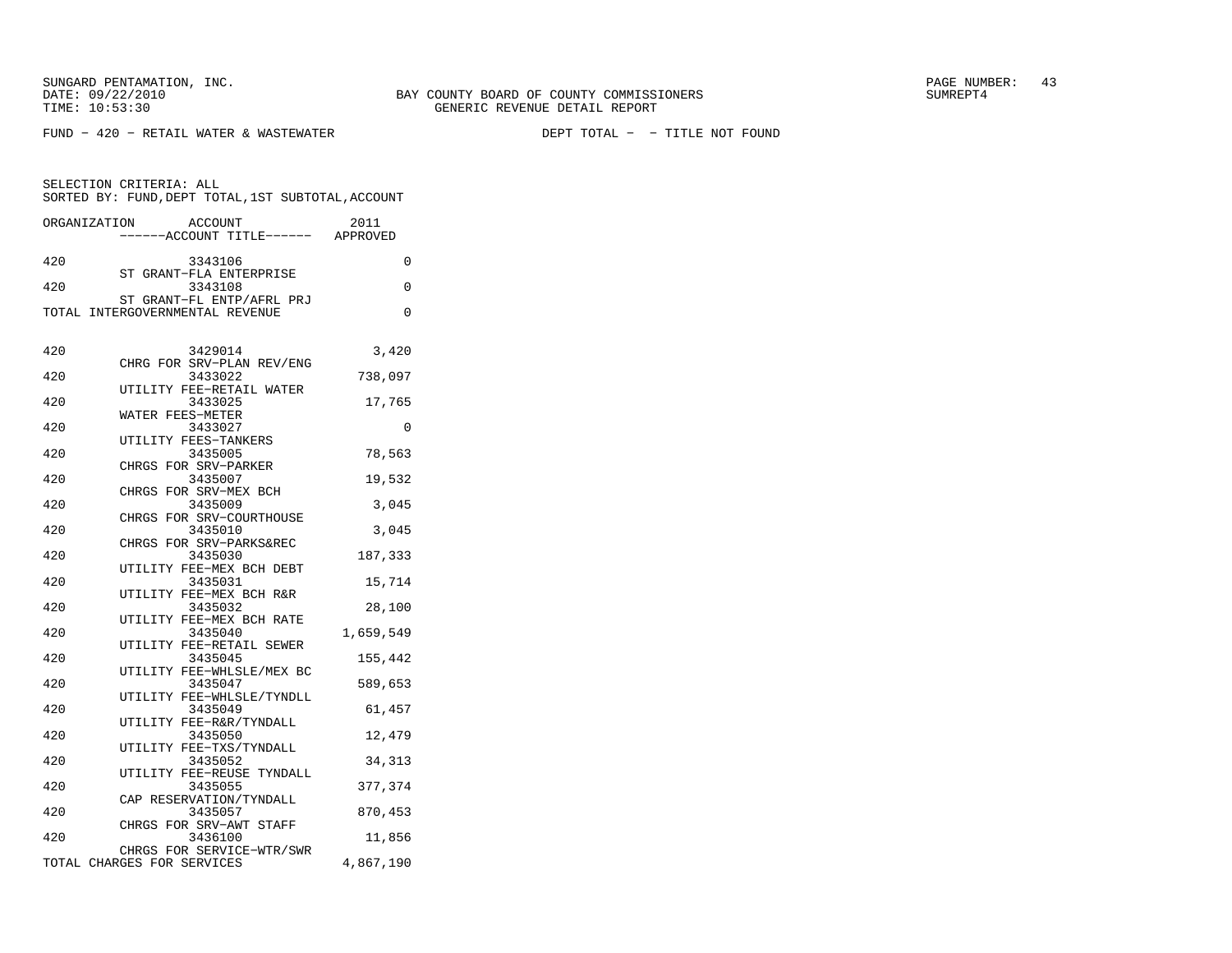SUNGARD PENTAMATION, INC.<br>
BAY COUNTY BOARD OF COUNTY COMMISSIONERS AND SUNREPT4 SUMREPT4

DEPT TOTAL - - TITLE NOT FOUND

| ORGANIZATION | <b>ACCOUNT</b><br>---ACCOUNT TITLE------ APPROVED | 2011       |
|--------------|---------------------------------------------------|------------|
| 420          | 3631050<br>R & M SEWER ESCROW                     | 0          |
| 420          | 3660001                                           | 0          |
| 420          | CONTRIBUTIONS-PRIVATE SRC<br>3660007              | $\Omega$   |
| 420          | CONTRIB-OTHER GOVT UNITS<br>3699001               | 190        |
| 420          | OTHER MISC REVENUE<br>3699005                     | 14,820     |
|              | PENALTIES<br>TOTAL MISCELLANEOUS REVENUE          | 15,010     |
|              |                                                   |            |
| 420          | 3611100<br>INTEREST-POOL                          | 14,998     |
| 420          | 3613005<br>UNREALZD GAIN/LOSS INVEST              | 0          |
|              | TOTAL INTEREST EARNINGS                           | 14,998     |
| 420          | 3632303                                           | 1,572      |
| 420          | IMPACT FEES-WTR/RIVER CMP<br>3632304              | 0          |
| 420          | IMPACT FEES-WTR/LAKE MRL<br>3632305               | 44,547     |
|              | IMPACT FEES-WATER                                 |            |
| 420          | 3632307<br>IMPACT FEES-SEWER                      | 52,062     |
| 420          | 3632308<br>FEES-SWR/RIVER CMP<br>IMPACT           | 80,862     |
| 420          | 3632309<br>IMPACT FEES-SWR/LAKE MRL               | 0          |
|              | TOTAL SPECIAL ASSESSMENTS                         | 179,043    |
| 420          | 3810401                                           | 0          |
| 420          | TRNSF FRM WATER SYS (401)<br>3840010              | 4,860,000  |
| 420          | <b>BOND PROCEEDS</b><br>3897001                   | 0          |
| 420          | CAPITAL CONTRIB-OTHER<br>3899996                  | 0          |
|              | RESERVE RELEASE                                   |            |
| 420          | 3899997<br>BAL FWD-IMPACT FEES                    | $\Omega$   |
| 420          | 3899999<br>BALANCE FWD-CASH FORWARD               | 2,903,191  |
|              | TOTAL OTHER REVENUE SOURCES                       | 7,763,191  |
|              | TOTAL TITLE NOT FOUND                             | 12,839,432 |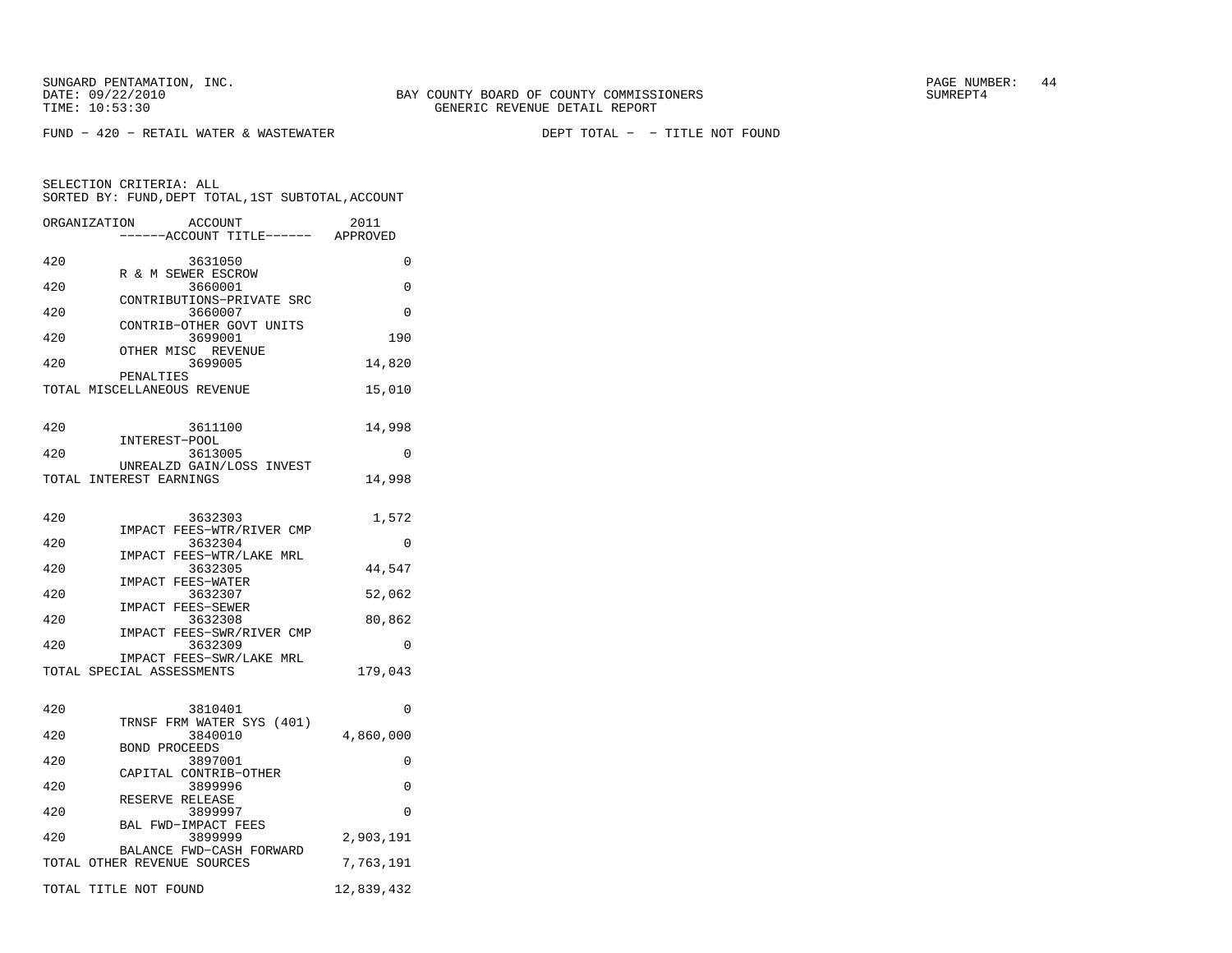$FUND - 420 - RETAIL WATER & WASTEWATER$ 

DEPT TOTAL - - TITLE NOT FOUND

SELECTION CRITERIA: ALLSORTED BY: FUND, DEPT TOTAL, 1ST SUBTOTAL, ACCOUNT

ORGANIZATION ACCOUNT 2011−−−−−−ACCOUNT TITLE−−−−−− APPROVED

TOTAL RETAIL WATER & WASTEWATER 12,839,432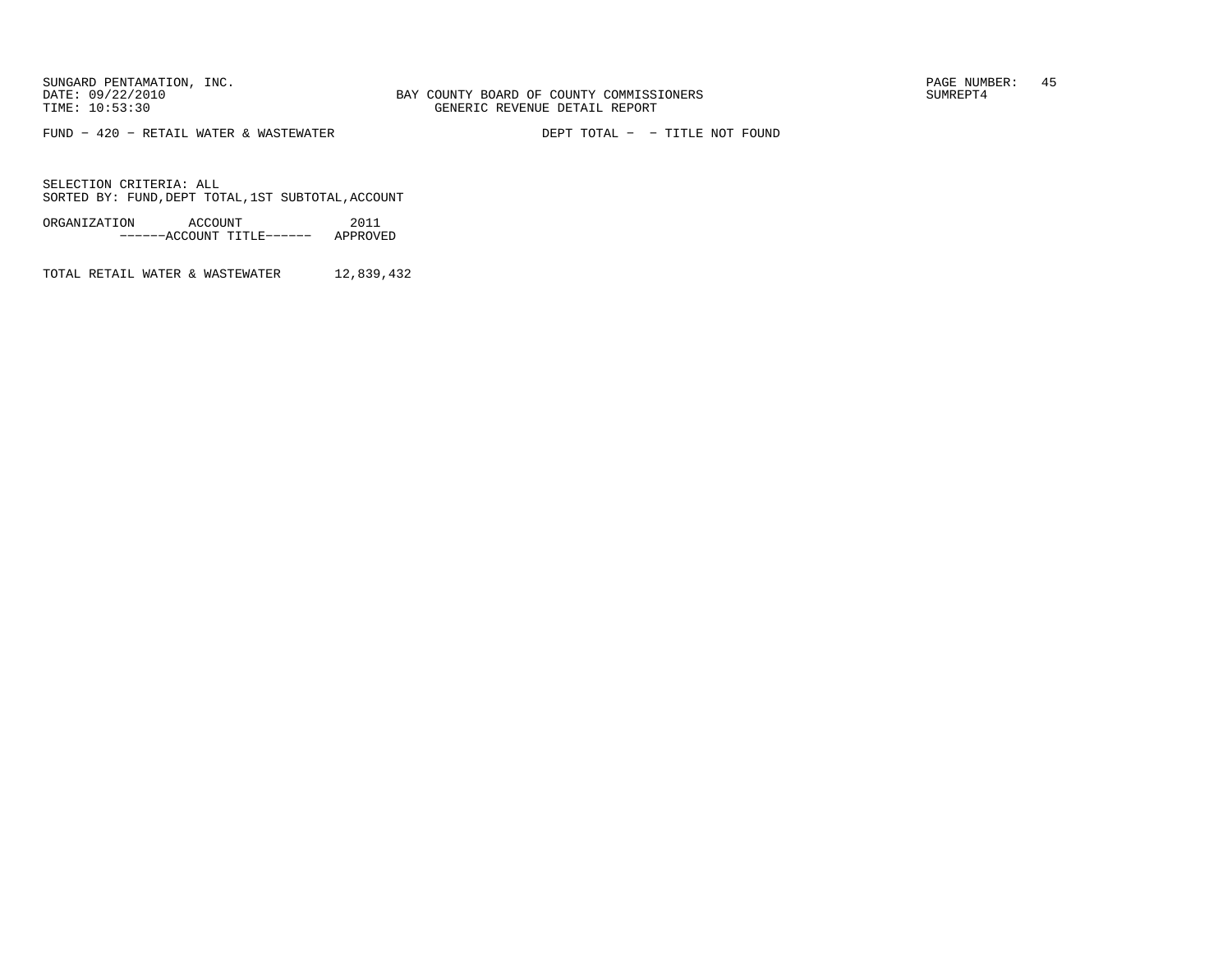DEPT TOTAL - - TITLE NOT FOUND

|     | ORGANIZATION<br><b>ACCOUNT</b><br>---ACCOUNT TITLE------ APPROVED | 2011      |
|-----|-------------------------------------------------------------------|-----------|
| 422 | 3429014                                                           | 1,140     |
| 422 | CHRG FOR SRV-PLAN REV/ENG<br>3433022                              | 352,538   |
| 422 | UTILITY FEE-RETAIL WATER<br>3433025                               | 6,270     |
| 422 | WATER FEES-METER<br>3435040                                       | 39,353    |
| 422 | UTILITY FEE-RETAIL SEWER<br>3436100                               | 12,825    |
|     | CHRGS FOR SERVICE-WTR/SWR<br>TOTAL CHARGES FOR SERVICES           | 412,126   |
| 422 | 3699001                                                           | 188       |
| 422 | OTHER MISC REVENUE<br>3699005                                     | 8,835     |
|     | PENALTIES<br>TOTAL MISCELLANEOUS REVENUE                          | 9,023     |
| 422 | 3611100                                                           | 0         |
| 422 | INTEREST-POOL<br>3613005                                          | 0         |
|     | UNREALZD GAIN/LOSS INVEST<br>TOTAL INTEREST EARNINGS              | 0         |
| 422 | 3632304                                                           | 3,563     |
| 422 | IMPACT FEES-WTR/LAKE MRL<br>3632305                               | 17,813    |
| 422 | IMPACT FEES-WATER<br>3632307                                      | 427,500   |
| 422 | IMPACT FEES-SEWER<br>3632309                                      | 0         |
|     | IMPACT FEES-SWR/LAKE MRL<br>TOTAL SPECIAL ASSESSMENTS             | 448,876   |
| 422 | 3840005                                                           | 0         |
| 422 | <b>LOAN PROCEEDS</b><br>3840010                                   | $\Omega$  |
| 422 | <b>BOND PROCEEDS</b><br>3897001                                   | 0         |
| 422 | CAPITAL CONTRIB-OTHER<br>3899999                                  | 4,496,827 |
|     | BALANCE FWD-CASH FORWARD<br>TOTAL OTHER REVENUE SOURCES           | 4,496,827 |
|     | TOTAL TITLE NOT FOUND                                             | 5,366,852 |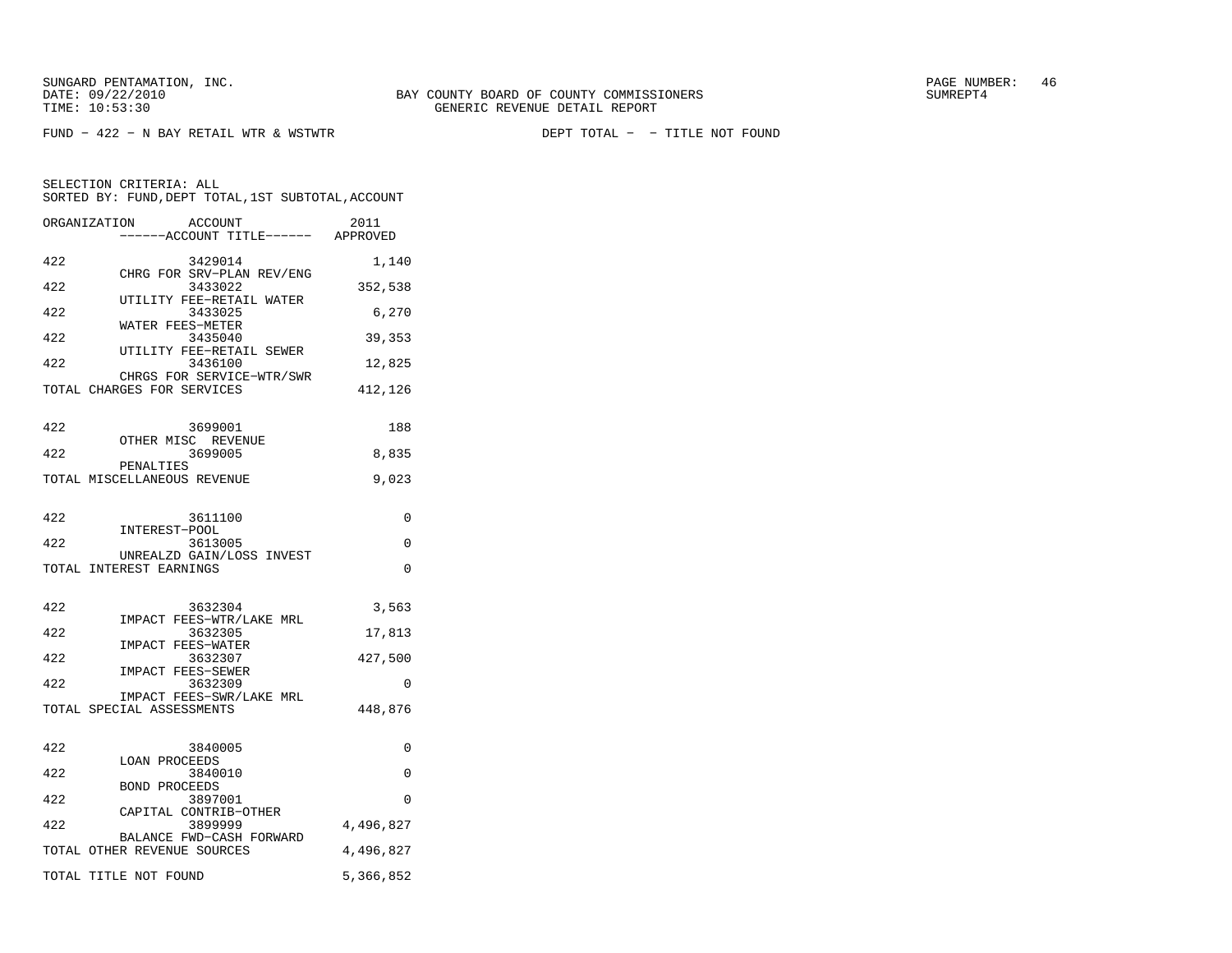FUND  $-$  422  $-$  N BAY RETAIL WTR & WSTWTR

DEPT TOTAL - - TITLE NOT FOUND

SELECTION CRITERIA: ALLSORTED BY: FUND, DEPT TOTAL, 1ST SUBTOTAL, ACCOUNT

ORGANIZATION ACCOUNT 2011−−−−−−ACCOUNT TITLE−−−−−− APPROVED

TOTAL N BAY RETAIL WTR & WSTWTR 5,366,852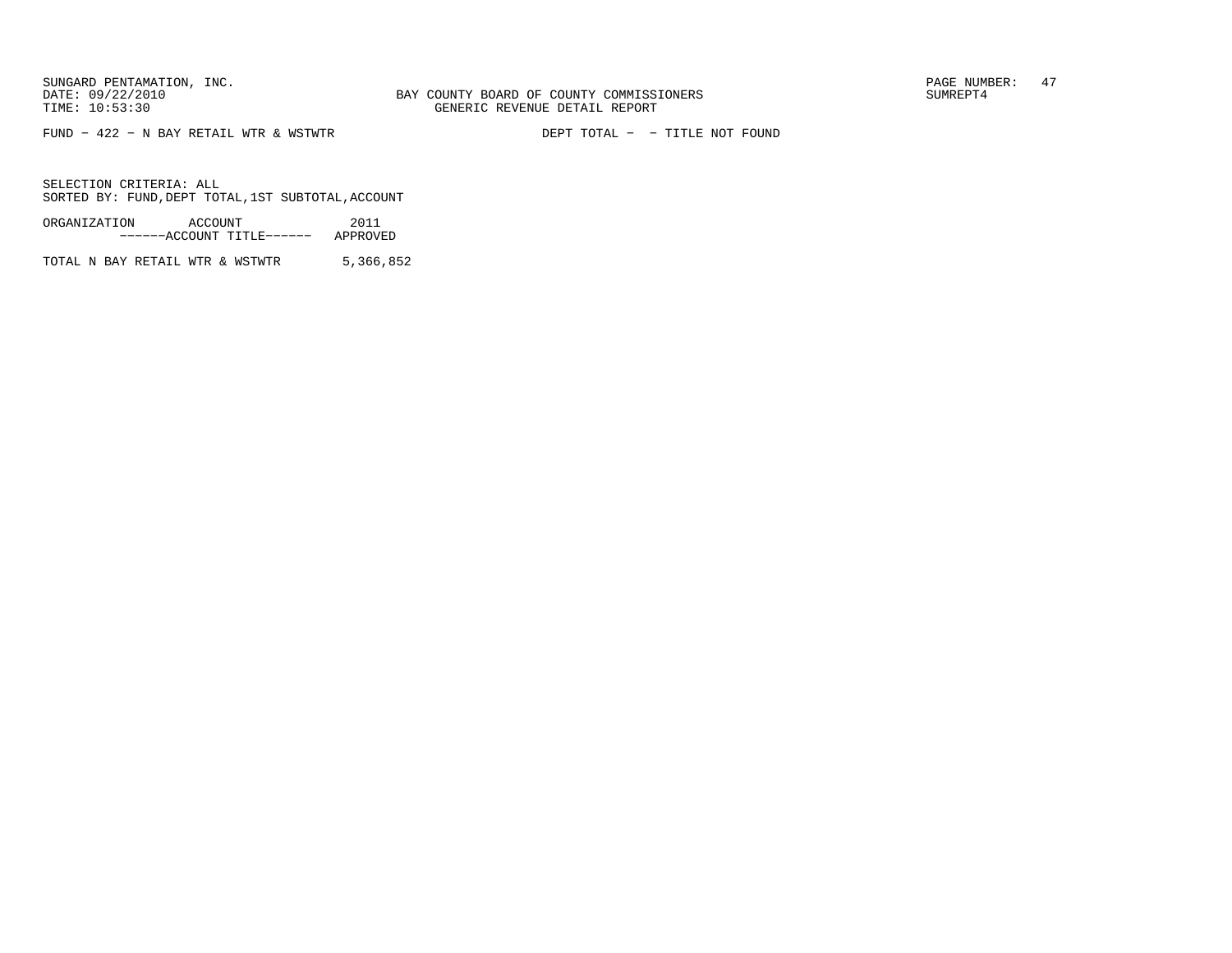$FUND - 424 - CEDAR GRV-RETAIL WTR & WW$ 

DEPT TOTAL - - TITLE NOT FOUND

| ORGANIZATION | ACCOUNT<br>------ACCOUNT TITLE------ APPROVED           | 2011      |
|--------------|---------------------------------------------------------|-----------|
| 424          | 3429014                                                 | 1,140     |
| 424          | CHRG FOR SRV-PLAN REV/ENG<br>3433022                    | 698,044   |
| 424          | UTILITY FEE-RETAIL WATER<br>3433025                     | 5,434     |
| 424          | WATER FEES-METER<br>3435040                             | 904,677   |
| 424          | UTILITY FEE-RETAIL SEWER<br>3436100                     | 5,301     |
|              | CHRGS FOR SERVICE-WTR/SWR<br>TOTAL CHARGES FOR SERVICES | 1,614,596 |
|              |                                                         |           |
| 424          | 3699001<br>OTHER MISC REVENUE                           | 190       |
| 424          | 3699005                                                 | $\Omega$  |
|              | PENALTIES<br>TOTAL MISCELLANEOUS REVENUE                | 190       |
|              |                                                         |           |
| 424          | 3611100<br>INTEREST-POOL                                | 2,092     |
| 424          | 3613005                                                 | 0         |
|              | UNREALZD GAIN/LOSS INVEST<br>TOTAL INTEREST EARNINGS    | 2,092     |
|              |                                                         |           |
| 424          | 3632305<br>IMPACT FEES-WATER                            | 13,626    |
| 424          | 3632307<br>IMPACT FEES-SEWER                            | 33,231    |
|              | TOTAL SPECIAL ASSESSMENTS                               | 46,857    |
| 424          | 3810382                                                 | 0         |
| 424          | TRNSF FRM CEDAR GRV SWR<br>3899999                      |           |
|              | BALANCE FWD-CASH FORWARD                                | 700,000   |
|              | TOTAL OTHER REVENUE SOURCES                             | 700,000   |
|              | TOTAL TITLE NOT FOUND                                   | 2,363,735 |
|              | TOTAL CEDAR GRV-RETAIL WTR & WW                         | 2,363,735 |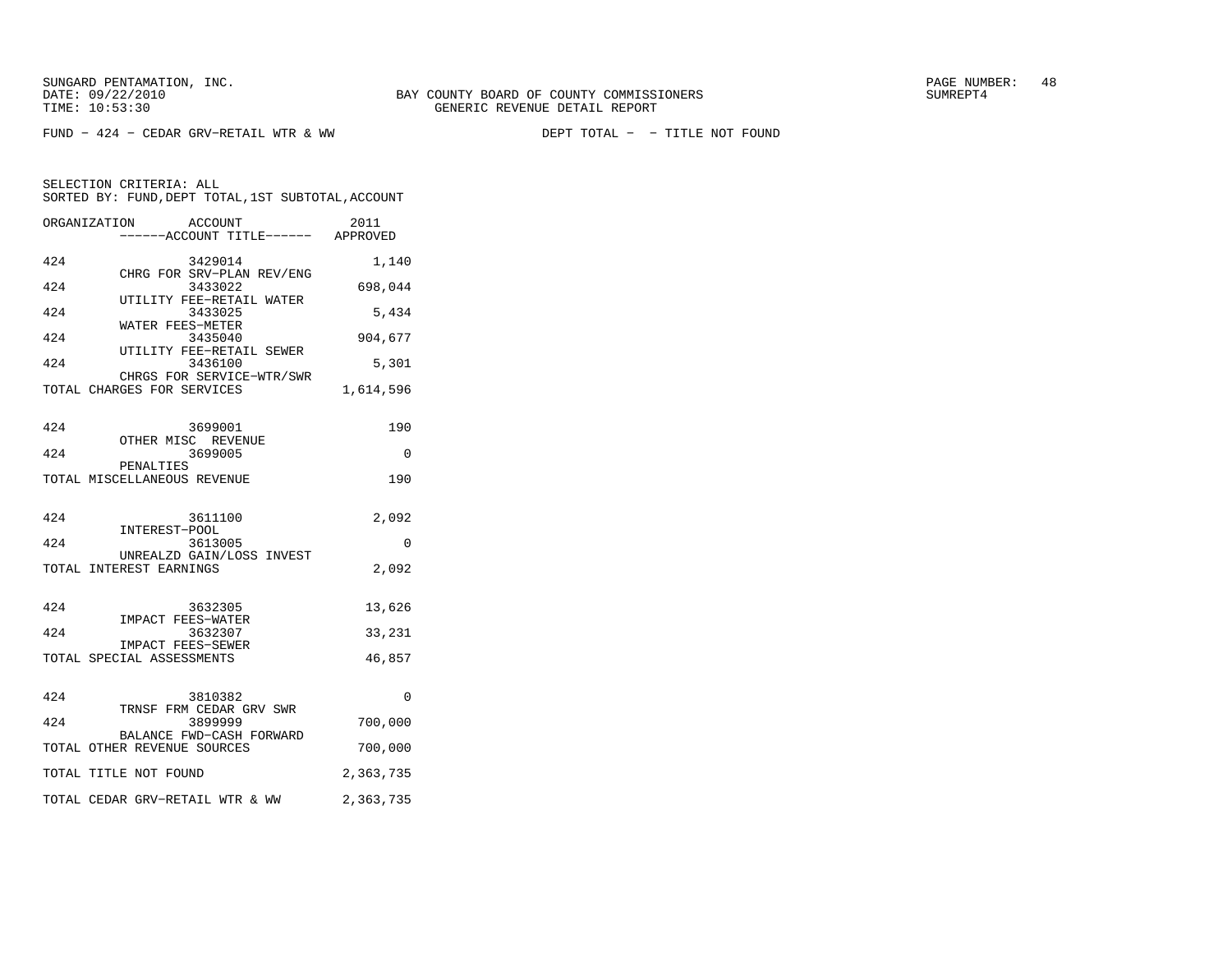SELECTION CRITERIA: ALL

 $FUND - 425 - INDUSTRIAL WASTEWATER$ 

DEPT TOTAL - - TITLE NOT FOUND

SORTED BY: FUND, DEPT TOTAL, 1ST SUBTOTAL, ACCOUNT ORGANIZATION ACCOUNT 2011−−−−−−ACCOUNT TITLE−−−−−− APPROVED

| 425 | 3412001                                                 | 0          |
|-----|---------------------------------------------------------|------------|
| 425 | CHRGS FOR SERVICE<br>3435505                            | 8,467,840  |
|     | CHRGS FOR SRV-STONE                                     |            |
| 425 | 3435512                                                 | 821,114    |
|     | CHRGS FOR SRV-ARIZONA CHM<br>TOTAL CHARGES FOR SERVICES | 9,288,954  |
| 425 | 3640010                                                 | 0          |
|     | SALE OF FIXED ASSETS                                    |            |
|     | TOTAL MISCELLANEOUS REVENUE                             | $\Omega$   |
|     |                                                         |            |
| 425 | 3611100                                                 | 0          |
| 425 | INTEREST-POOL<br>3613005                                | $\Omega$   |
|     | UNREALZD GAIN/LOSS INVEST                               |            |
|     | TOTAL INTEREST EARNINGS                                 | $\Omega$   |
|     |                                                         |            |
| 425 | 3899999                                                 | 3,100,000  |
|     | BALANCE FWD-CASH FORWARD<br>TOTAL OTHER REVENUE SOURCES | 3,100,000  |
|     |                                                         |            |
|     | TOTAL TITLE NOT FOUND                                   | 12,388,954 |

TOTAL INDUSTRIAL WASTEWATER 12,388,954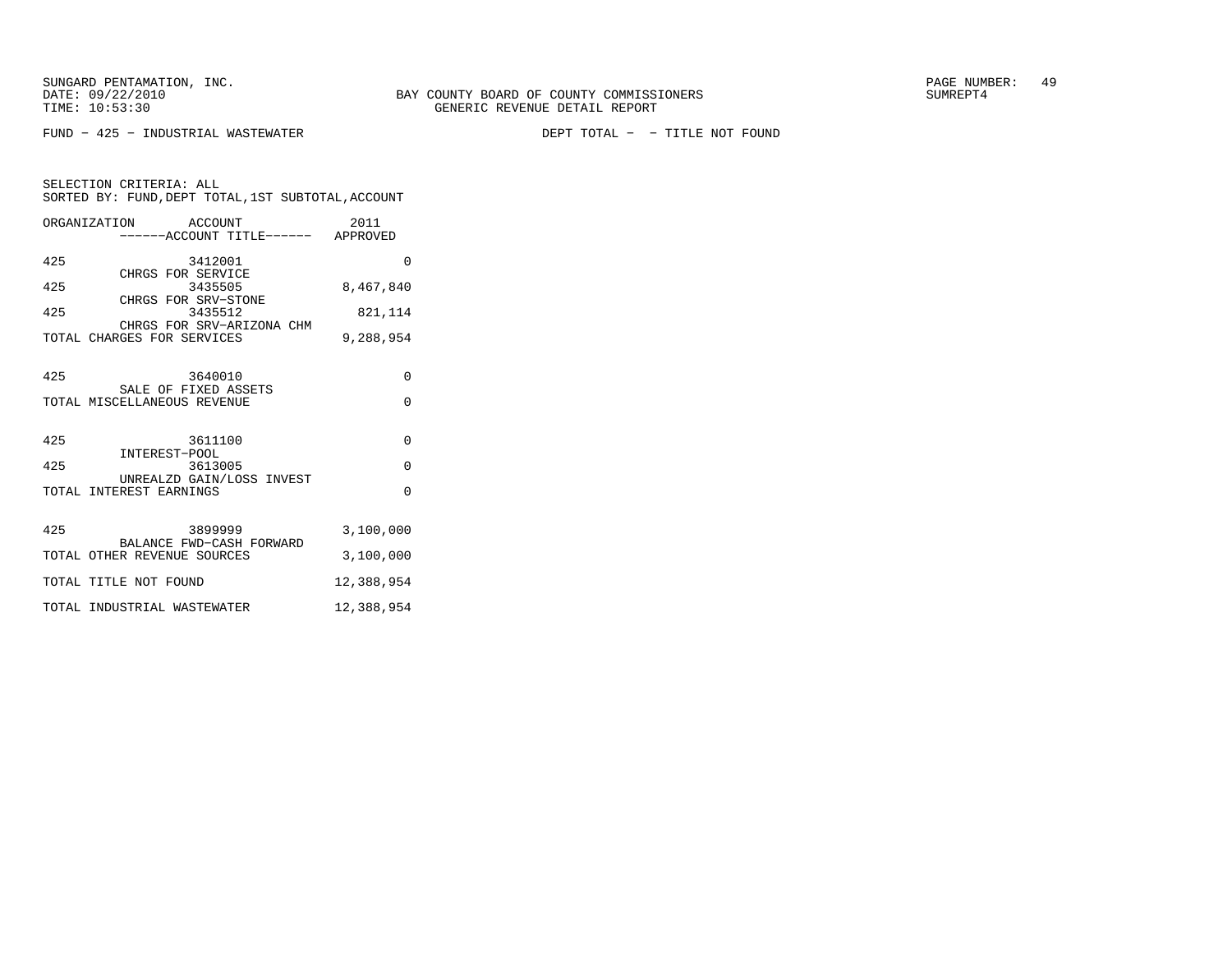FUND − 430 − SOLID WASTE FUND DEPT TOTAL − − TITLE NOT FOUND

| SELECTION CRITERIA: ALL     |              | SORTED BY: FUND, DEPT TOTAL, 1ST SUBTOTAL, ACCOUNT           |              |
|-----------------------------|--------------|--------------------------------------------------------------|--------------|
| ORGANIZATION                |              | ACCOUNT<br>-----ACCOUNT TITLE------ APPROVED                 | 2011         |
| 430                         |              | 3290010                                                      | 2,500        |
| TOTAL LICENSES AND PERMITS  |              | LICENSE & PERMIT/SOLID WS                                    | 2,500        |
| 430                         |              | 3312306                                                      | 0            |
| 430                         |              | FED GRANT-HURRICANE IVAN<br>3343410                          | $\Omega$     |
|                             |              | ST GRANT-SM CAP GENERATOR<br>TOTAL INTERGOVERNMENTAL REVENUE | $\Omega$     |
| 430                         |              | 3434005                                                      | 544,100      |
| 430                         |              | FEES-OUT OF COUNTY<br>3434010                                | 8,326,007    |
| 430                         | FEES-TIPPING | 3434015                                                      | 1,493,850    |
| 430                         |              | INCINERATOR-SPECIALTY WST<br>3434505                         | 0            |
| 430                         |              | CHRGS-FL POWER ENRGY SALE<br>3434510                         | 0            |
| 430                         |              | CHRGS-FL POWER CAPACITY<br>3434515                           | 4,550,463    |
| 430                         |              | CHRGS-ELECTRICITY SALES<br>3437005                           | 250,000      |
| TOTAL CHARGES FOR SERVICES  |              | CHRGS FOR SRV-METAL EXTRC                                    | 15, 164, 420 |
| 430                         |              | 3620002                                                      | $\Omega$     |
| 430                         |              | LEASE-CITY TRNSF STATION<br>3640010                          | 0            |
| 430                         |              | SALE OF FIXED ASSETS                                         |              |
|                             |              | 3659010<br>SALE OF SURPLUS OR SCRAP                          | 239,200      |
| 430                         |              | 3660001<br>CONTRIBUTIONS-PRIVATE SRC                         | 315,000      |
| 430                         |              | 3670001<br>GAIN/LOSS ON SALE INVSTMT                         | 0            |
| 430                         |              | 3699001                                                      | 4,806        |
| 430                         |              | OTHER MISC REVENUE<br>3699005                                | 45,000       |
| 430                         | PENALTIES    | 3699012                                                      | 0            |
| TOTAL MISCELLANEOUS REVENUE |              | INSURANCE PROCEEDS                                           | 604,006      |
| 430                         |              | 3611100                                                      | 300,269      |

INTEREST−POOL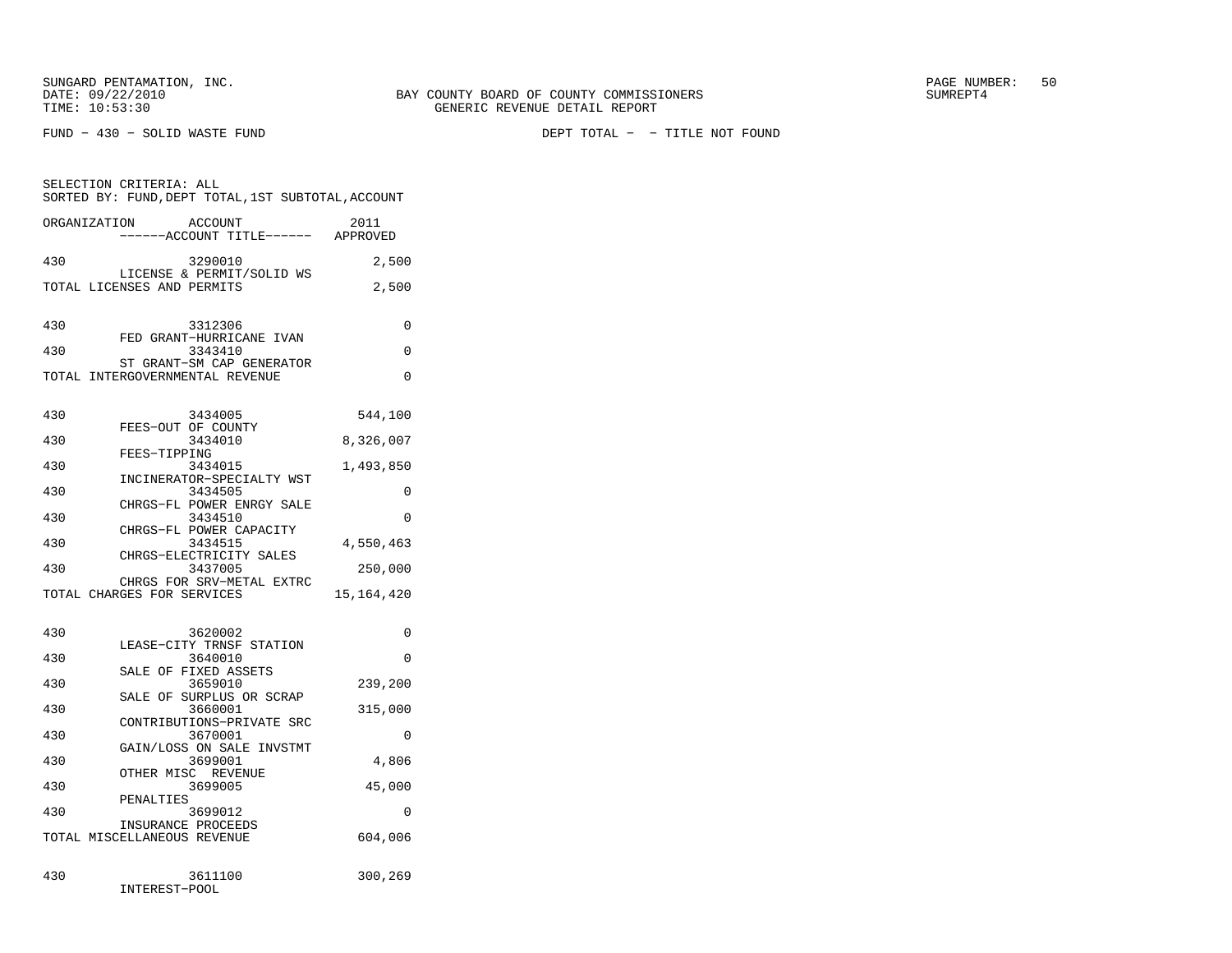FUND − 430 − SOLID WASTE FUND DEPT TOTAL − − TITLE NOT FOUND

| SELECTION CRITERIA: ALL<br>SORTED BY: FUND, DEPT TOTAL, 1ST SUBTOTAL, ACCOUNT |            |  |  |
|-------------------------------------------------------------------------------|------------|--|--|
| ORGANIZATION ACCOUNT<br>------ACCOUNT TITLE------ APPROVED                    | 2011       |  |  |
| 430<br>3613005                                                                | 0          |  |  |
| UNREALZD GAIN/LOSS INVEST<br>TOTAL INTEREST EARNINGS                          | 300,269    |  |  |
| 430<br>3899995                                                                | 0          |  |  |
| RESERVE RELEASE-CASH FWD<br>430<br>3899999                                    | 5,900,000  |  |  |
| BALANCE FWD-CASH FORWARD<br>TOTAL OTHER REVENUE SOURCES                       | 5,900,000  |  |  |
| TOTAL TITLE NOT FOUND                                                         | 21,971,195 |  |  |
| TOTAL SOLID WASTE FUND                                                        | 21,971,195 |  |  |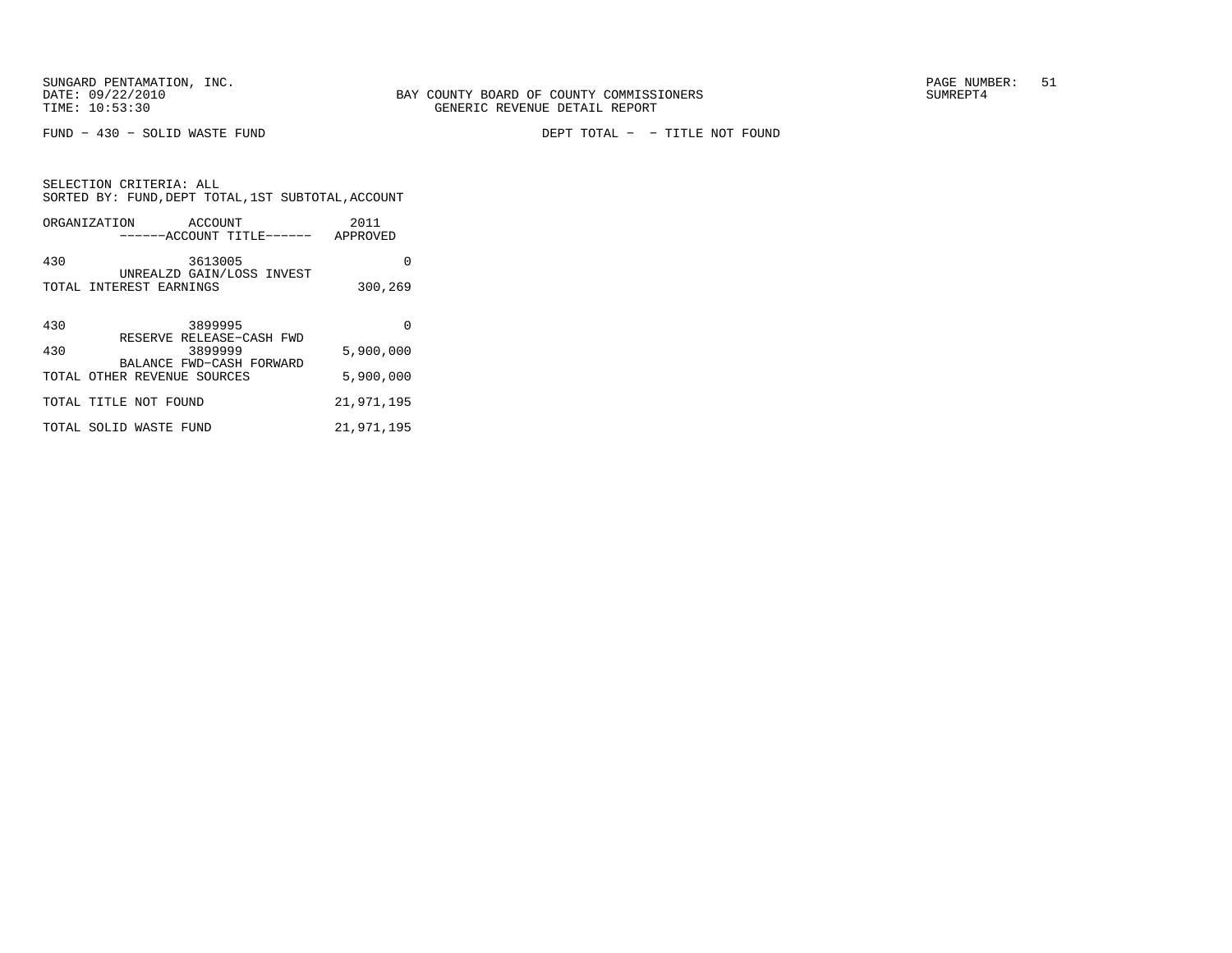SELECTION CRITERIA: ALL

FUND − 440 − BUILDERS SERVICES DEPT TOTAL − − TITLE NOT FOUND

 −−−−−−ACCOUNT TITLE−−−−−− APPROVED 440 3210001 25,000 LICENSES−PROF/OCCUPATIONL 440 3220001 800,000 BUILDING PERMITS 440 3220020 0 BLDG INSPECTION−PCB440 3220021 12,000 BLDG INSPECTION−LYNN HVN440 3290015 0 BEACH PERMITS 440 3290017 0 PLAN/SITE REVIEW FEE TOTAL LICENSES AND PERMITS 837,000

SORTED BY: FUND, DEPT TOTAL, 1ST SUBTOTAL, ACCOUNT ORGANIZATION ACCOUNT 2011

| 440 | 3413000                              | 24,893   |
|-----|--------------------------------------|----------|
| 440 | CHRGS ADMIN FEES<br>3425005          |          |
|     | FEES-FIRE INSPECTIONS                | 50,000   |
| 440 | 3429019                              | 10,000   |
|     | CHRG FOR SRV-PLAN REV PCB            |          |
| 440 | 3429020                              | 5,000    |
|     | CHRG FOR SRV-PLAN REV-L H            |          |
| 440 | 3490001                              | $\Omega$ |
|     | OTHER CHARGES FOR SERVICE            |          |
|     | TOTAL CHARGES FOR SERVICES           | 89,893   |
|     |                                      |          |
| 440 | 3540005                              | 500      |
|     | FINES-CODE ENFORCEMENT               |          |
|     | TOTAL FINES & FORFEITS               | 500      |
|     |                                      |          |
|     |                                      |          |
| 440 | 3640010                              | $\Omega$ |
|     | SALE OF FIXED ASSETS                 |          |
| 440 | 3699001                              | $\Omega$ |
| 440 | OTHER MISC REVENUE<br>3699012        | $\Omega$ |
|     | INSURANCE PROCEEDS                   |          |
|     |                                      |          |
| 440 | 3699022                              |          |
|     | DPR SURCHARGE RETAINED               | 1,500    |
|     | TOTAL MISCELLANEOUS REVENUE          | 1,500    |
|     |                                      |          |
|     |                                      |          |
| 440 | 3611100                              | 40,001   |
|     | INTEREST-POOL                        |          |
| 440 | 3611120                              | 170,500  |
| 440 | INTEREST-NOTES RECEIVABLE<br>3613005 | $\Omega$ |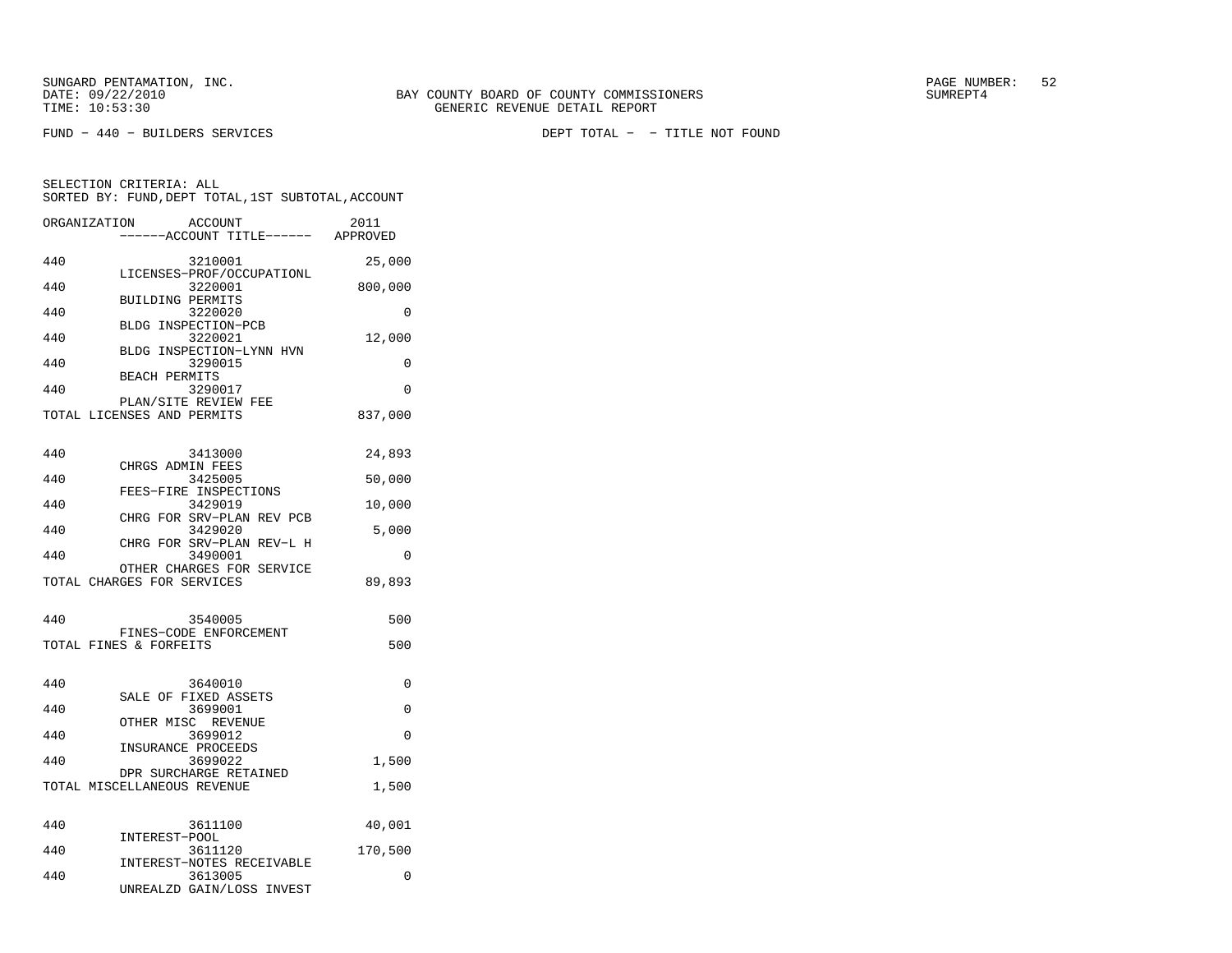FUND − 440 − BUILDERS SERVICES DEPT TOTAL − − TITLE NOT FOUND

SELECTION CRITERIA: ALLSORTED BY: FUND, DEPT TOTAL, 1ST SUBTOTAL, ACCOUNT ORGANIZATION ACCOUNT 2011

|     | ------ACCOUNT TITLE------                                        | APPROVED  |
|-----|------------------------------------------------------------------|-----------|
|     | TOTAL INTEREST EARNINGS                                          | 210,501   |
| 440 | 3810001<br>TRNSF FRM GENERAL FD(001)                             | 0         |
| 440 | 3810401                                                          | 526,400   |
| 440 | TRNSF FRM WATER SYS (401)<br>3899999<br>BALANCE FWD-CASH FORWARD | 3,200,000 |
|     | TOTAL OTHER REVENUE SOURCES                                      | 3,726,400 |
|     | TOTAL TITLE NOT FOUND                                            | 4,865,794 |
|     | TOTAL BUILDERS SERVICES                                          | 4,865,794 |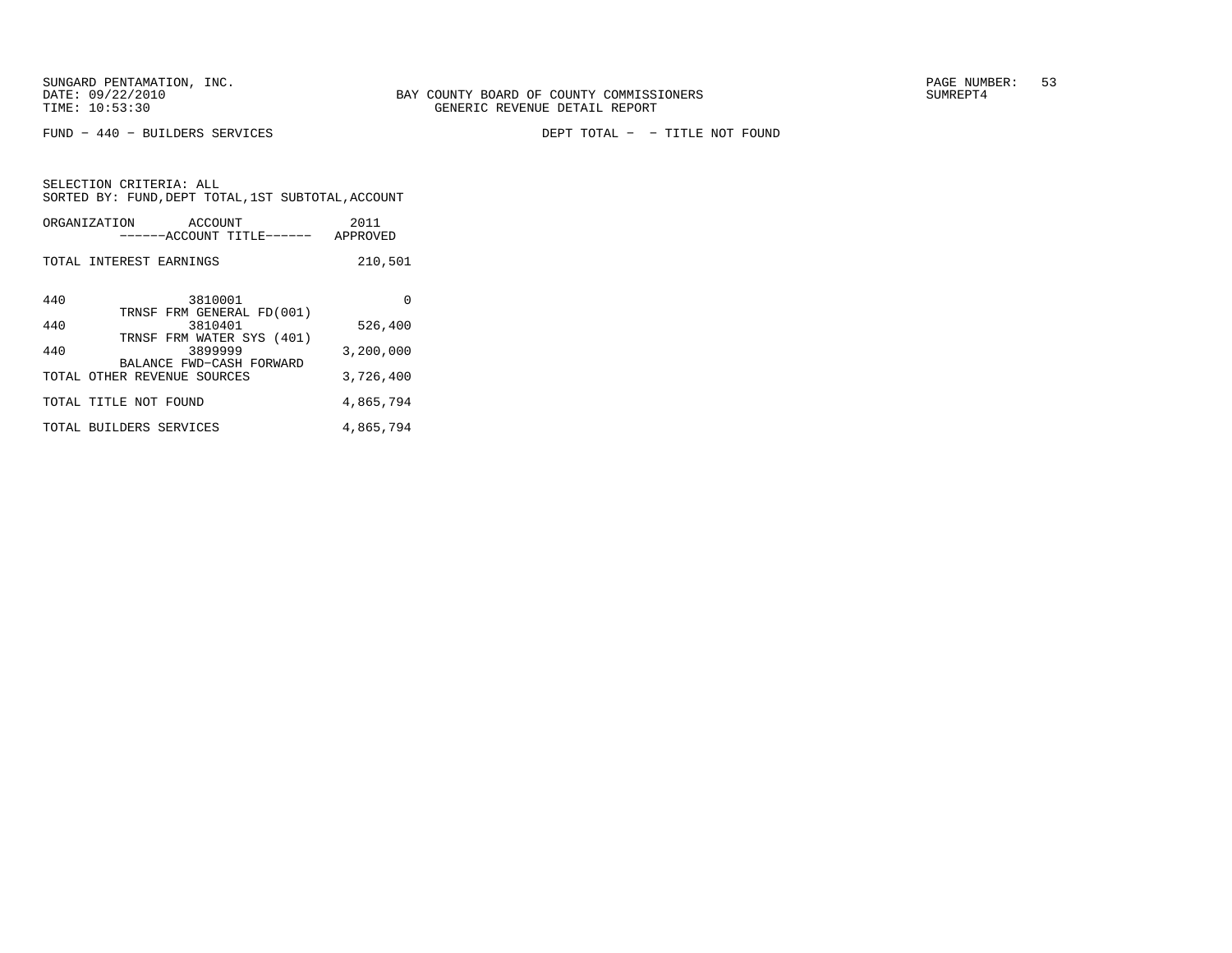FUND − 501 − INTERNAL SERVICE FUND DEPT TOTAL − − TITLE NOT FOUND

| ORGANIZATION | ACCOUNT                                           | 2011      |
|--------------|---------------------------------------------------|-----------|
|              | --ACCOUNT TITLE------                             | APPROVED  |
| 501          | 3412005<br>SALE OF GAS-DEPARTMENTS                | 1,143,300 |
| 501          | 3412010<br>SALE OF GAS-OUTSIDE AGNY               | 1,984,500 |
| 501          | 3412015<br>SALE OF PARTS-DEPARTMENTS              | 0         |
| 501          | 3412020<br>CHRGS FOR SRV-PURCHASING               | 113,045   |
| 501          | 3412025<br>OTHER<br>INTERNAL SERVICES             | 5,000     |
| 501          | 3412030<br>CHRGS FOR SRV-MECH MAINT               | 0         |
| 501          | 3412035<br>CHRGS FOR SRV-FACILITY MN              | 1,123,494 |
| 501          | 3412040<br>CHRGS FOR SRV-POSTAGE                  | 1,500     |
| 501          | 3412550<br>CHRGS FOR SRV-LAB                      | 0         |
| 501          | 3412553<br>LAB CHRGS-TRANSPORTATION               | $\Omega$  |
| 501          | 3412555<br>LAB CHRGS-WATER SYSTEM                 | 0         |
| 501          | 3412557<br>LAB CHRGS-RETAIL WTR/WW                | 0         |
| 501          | 3412560<br>LAB CHRGS-AWT                          | 0         |
| 501          | 3412565<br>LAB CHRGS-SOLID WASTE                  | $\Omega$  |
| 501          | 3412570<br>LAB CHRGS-INDUSTRIAL WSTE              | 0         |
| 501          | 3412580<br>LAB CHRGS-GENERAL FUND                 | 0         |
| 501          | 3412599<br>LAB CHRGS-OUTSIDE USERS                | 0         |
| 501          | 3419002<br>COPIES                                 | 5,500     |
|              | TOTAL CHARGES FOR SERVICES                        | 4,376,339 |
| 501          | 3640010                                           | 0         |
| 501          | FIXED ASSETS<br>SALE OF<br>3659010                | 0         |
| 501          | SURPLUS OR SCRAP<br>SALE OF<br>3699012            | 0         |
|              | INSURANCE PROCEEDS<br>TOTAL MISCELLANEOUS REVENUE | 0         |
| 501          | 3611100<br>INTEREST-POOL                          | 3,200     |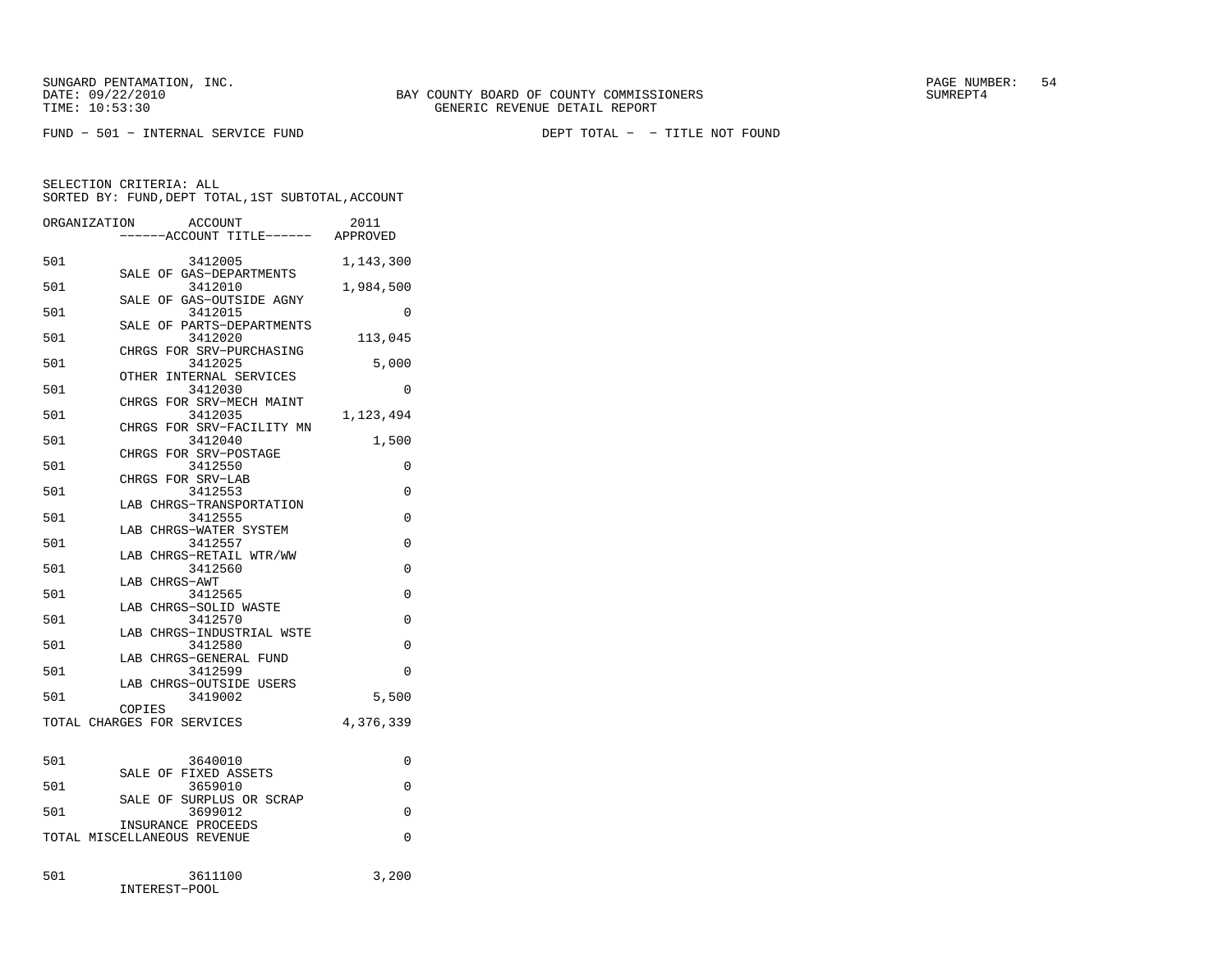SELECTION CRITERIA: ALL

 $FUND - 501 - INTERNAL$  SERVICE  $FUND$ 

DEPT TOTAL - - TITLE NOT FOUND

| SORTED BY: FUND, DEPT TOTAL, 1ST SUBTOTAL, ACCOUNT                      |           |
|-------------------------------------------------------------------------|-----------|
| ORGANIZATION ACCOUNT<br>-----ACCOUNT TITLE------ APPROVED               | 2011      |
| 501<br>3613005<br>UNREALZD GAIN/LOSS INVEST                             | 0         |
| TOTAL INTEREST EARNINGS                                                 | 3,200     |
|                                                                         |           |
| 501<br>3810001                                                          | $\Omega$  |
| TRNSF FRM GENERAL FD(001)<br>501<br>3899999<br>BALANCE FWD-CASH FORWARD | 29,479    |
| TOTAL OTHER REVENUE SOURCES                                             | 29,479    |
| TOTAL TITLE NOT FOUND                                                   | 4,409,018 |
| TOTAL INTERNAL SERVICE FUND                                             | 4,409,018 |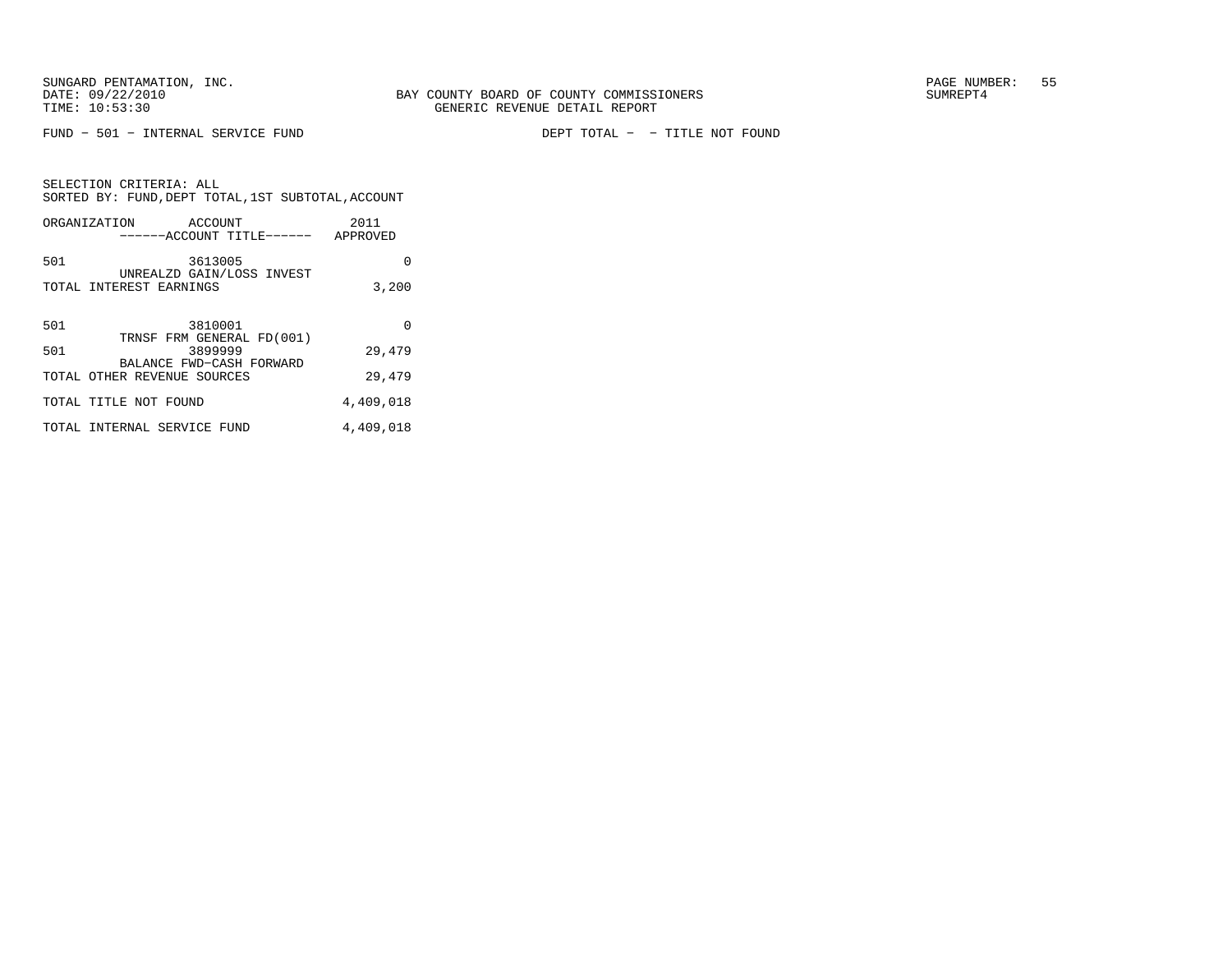FUND - 505 - WORKERS COMPENSATION

DEPT TOTAL - - TITLE NOT FOUND

| SELECTION CRITERIA: ALL<br>SORTED BY: FUND, DEPT TOTAL, 1ST SUBTOTAL, ACCOUNT |           |  |
|-------------------------------------------------------------------------------|-----------|--|
| ORGANIZATION ACCOUNT<br>------ACCOUNT TITLE------ APPROVED                    | 2011      |  |
| 505<br>3412055<br>CHRGS FOR SRV-WORK COMP                                     | 1,067,519 |  |
| TOTAL CHARGES FOR SERVICES                                                    | 1,067,519 |  |
| 505<br>3640010                                                                | 0         |  |
| SALE OF FIXED ASSETS<br>TOTAL MISCELLANEOUS REVENUE                           | $\Omega$  |  |
| 505<br>3611100<br>INTEREST-POOL                                               | 65,000    |  |
| 505<br>3613005<br>UNREALZD GAIN/LOSS INVEST                                   | $\Omega$  |  |
| TOTAL INTEREST EARNINGS                                                       | 65,000    |  |
| 505<br>3810001<br>TRNSF FRM GENERAL FD(001)                                   | $\Omega$  |  |
| 505<br>3899996<br>RESERVE RELEASE                                             | $\Omega$  |  |
| 505<br>3899999<br>BALANCE FWD-CASH FORWARD                                    | $\Omega$  |  |
| TOTAL OTHER REVENUE SOURCES                                                   | $\Omega$  |  |
| TOTAL TITLE NOT FOUND                                                         | 1,132,519 |  |
| TOTAL WORKERS COMPENSATION                                                    | 1,132,519 |  |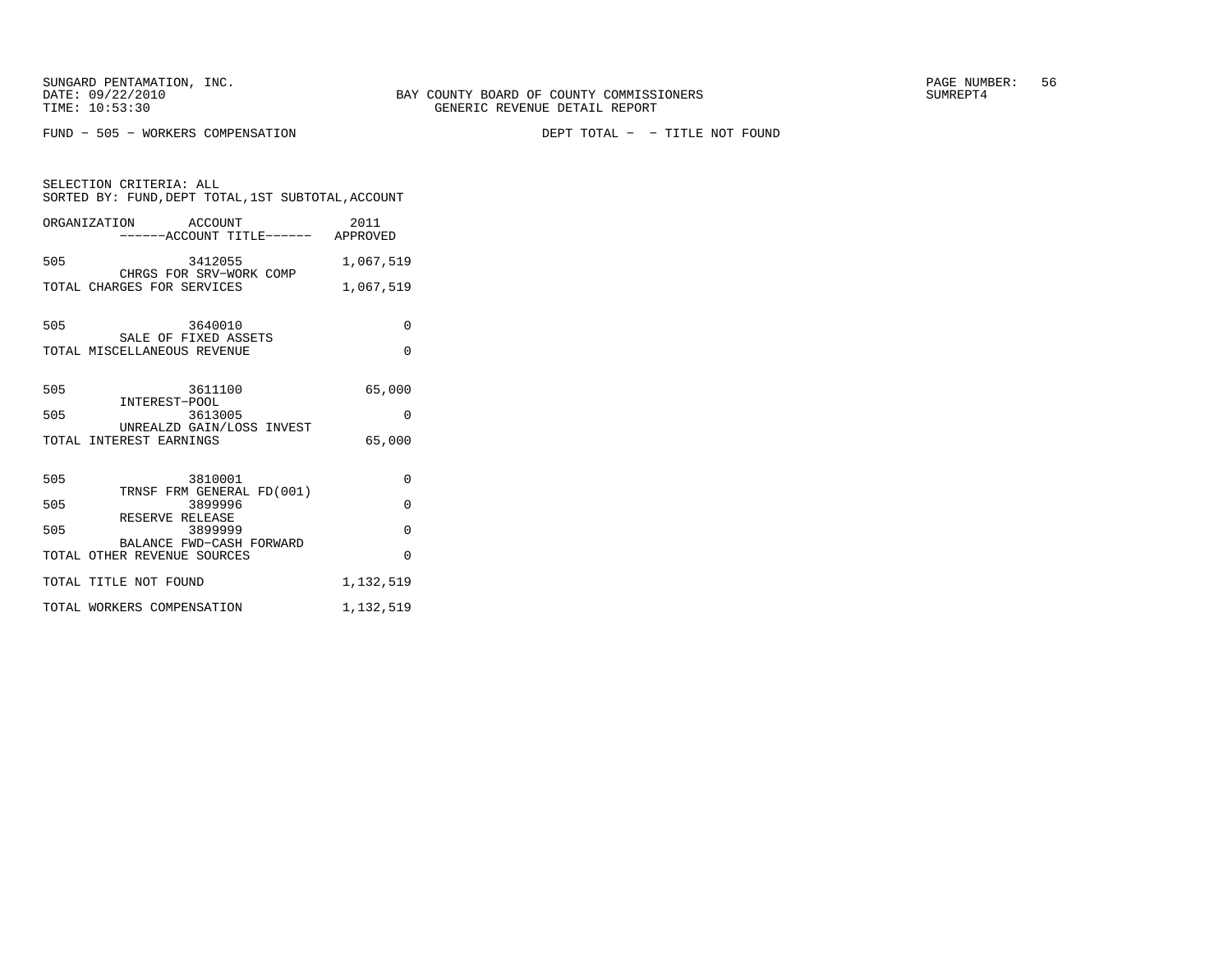SELECTION CRITERIA: ALL

FUND − 506 − INSURANCE FUND DEPT TOTAL − − TITLE NOT FOUND

|     | ORGANIZATION ACCOUNT<br>-----ACCOUNT TITLE------ APPROVED | 2011      |
|-----|-----------------------------------------------------------|-----------|
| 506 | 3412045<br>CHRGS FOR SRV-INSUR TRUST                      | 2,042,092 |
| 506 | 3412050<br>CHRGS FOR SRV-INSR OTHERS                      | 30,545    |
|     | TOTAL CHARGES FOR SERVICES                                | 2,072,637 |
| 506 | 3699001<br>OTHER MISC REVENUE                             | 0         |
| 506 | 3699012                                                   | $\Omega$  |
|     | INSURANCE PROCEEDS<br>TOTAL MISCELLANEOUS REVENUE         | $\Omega$  |
| 506 | 3611100                                                   | 0         |
| 506 | INTEREST-POOL<br>3613005                                  | $\Omega$  |
|     | UNREALZD GAIN/LOSS INVEST<br>TOTAL INTEREST EARNINGS      | 0         |
| 506 | 3810001                                                   | 0         |
| 506 | TRNSF FRM GENERAL FD(001)<br>3899996                      | O         |
| 506 | RESERVE RELEASE<br>3899999                                | $\Omega$  |
|     | BALANCE FWD-CASH FORWARD<br>TOTAL OTHER REVENUE SOURCES   | $\Omega$  |
|     | TOTAL TITLE NOT FOUND                                     | 2,072,637 |
|     | TOTAL INSURANCE FUND                                      | 2,072,637 |

SORTED BY: FUND, DEPT TOTAL, 1ST SUBTOTAL, ACCOUNT